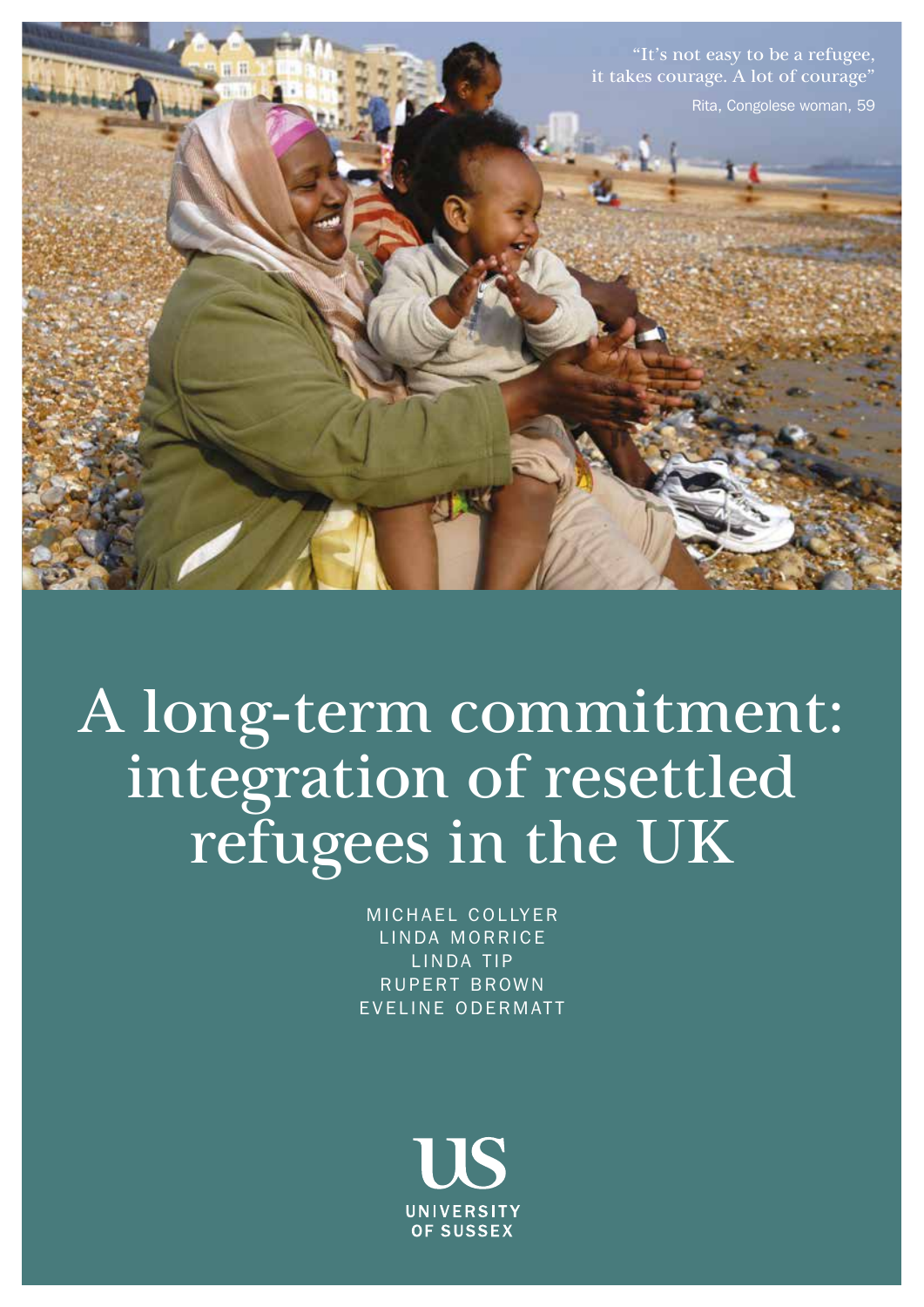#### ACKNOWLEDGEMENTS

A research project of this size and complexity has obviously benefited from contributions from a wide range of people all across the country. We are particularly grateful to all the refugees, almost 300 in all, who gave up their time to share their experiences with us through focus groups, interviews and questionnaire surveys. We worked with 11 refugee peer researchers who shaped the programme from the beginning and conducted many of the questionnaires: Patrick Changa, Sharon Chitambala, Jacques Kalume, Abiyot Shiferaw, Obse Dirirsa, Abdi Aden-Khalif, Nouri Baker Hussein, Elshada Yared Asfaw, Wondi Gashu Moges, Fatuma Wario Wako and Elias Tuffa. Three PhD students helped with interviewing participants: Sayanti Banerjee, Marta Paluch, and Elizabeth Maber. We are also grateful to case workers and representatives of local government for additional insights into the provision of the GPP and representatives of Refugee Action and the Refugee Council for invaluable guidance and logistical support. Crucial stages of the research were supported by a Steering Committee who provided expert advice: Carolyn Tah (Home Office), Lisa Doyle (Refugee Council), Rob Clarke (Refugee Action), Lucy Bryson (Brighton & Hove City Council), Tim Griffiths (Manchester City Council), Sue Gee (retired from Norfolk County Council), Ben Gidley (COMPAS, University of Oxford) and Charles Watters (University of Sussex). All Steering Group members acted in a personal capacity and did not represent their organisations. While acknowledging this huge array of support, responsibility for any errors remains our own.

Michael Collyer Linda Morrice Linda Tip Rupert Brown Eveline Odermatt University of Sussex

Published December 2018

All Rights Reserved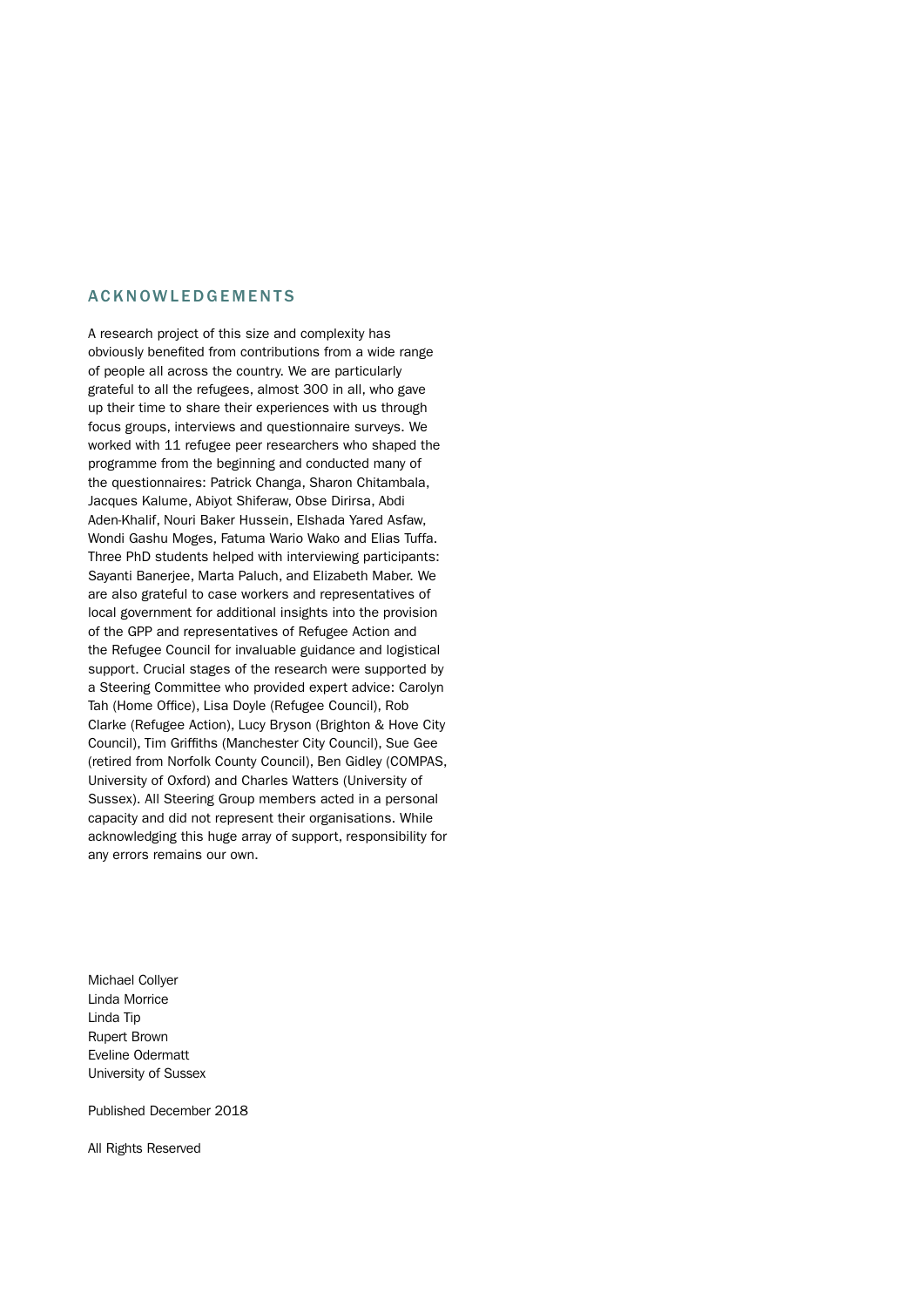## Foreword

Refugee resettlement offers a route of arrival into the UK, which is distinct from the asylum system. Refugees are identified by the UN High Commissioner for Refugees (UNHCR) in countries of first asylum, selected by the UK Home Office on the basis of their vulnerability and flown directly to the UK with refugee status on arrival. In terms of rights, resettled refugees are identical to those who manage to reach the UK by themselves, claim asylum and are recognized as refugees, although the situation of resettled refugees is distinct.

The integration of refugees is at the centre of political debates across Europe. In line with most current analysis, we take integration to mean equality of access and treatment between established residents and newer arrivals. It is a multi-dimensional process and involves adaptation and commitment on the part of both refugees and the receiving society. This report presents data from a longitudinal study and its major contribution is the focus on the long-term integration of refugees who have been resettled to the UK. The report demonstrates that integration, in all its aspects, is closely related to wellbeing. If it is to be successful it requires a long-term commitment. Refugees themselves demonstrate that commitment on a daily basis. The report examines refugees' experiences and focuses on the ways in which their commitment can be supported by a parallel commitment from statutory and non-statutory organisations.

The report draws on a unique set of data from a four-year research project 'Optimising Refugee Resettlement in the UK: A comparative study' funded by the ESRC, which ran from 2013 to 2018. Research involved 280 refugees who had been resettled to the UK from a variety of locations under the Gateway Protection Programme (GPP). Research took place in Manchester, Brighton & Hove and Norwich, with some additional research in Sheffield.

The project involved refugees at all stages of planning and research. We hope that the refugees' perspectives on the programme and the suggested recommendations on the service provision of the GPP will help to empower future resettled refugees to shape their new lives in the UK with more autonomy. We also hope that the findings presented will inform the post 2020 refugee resettlement programmes.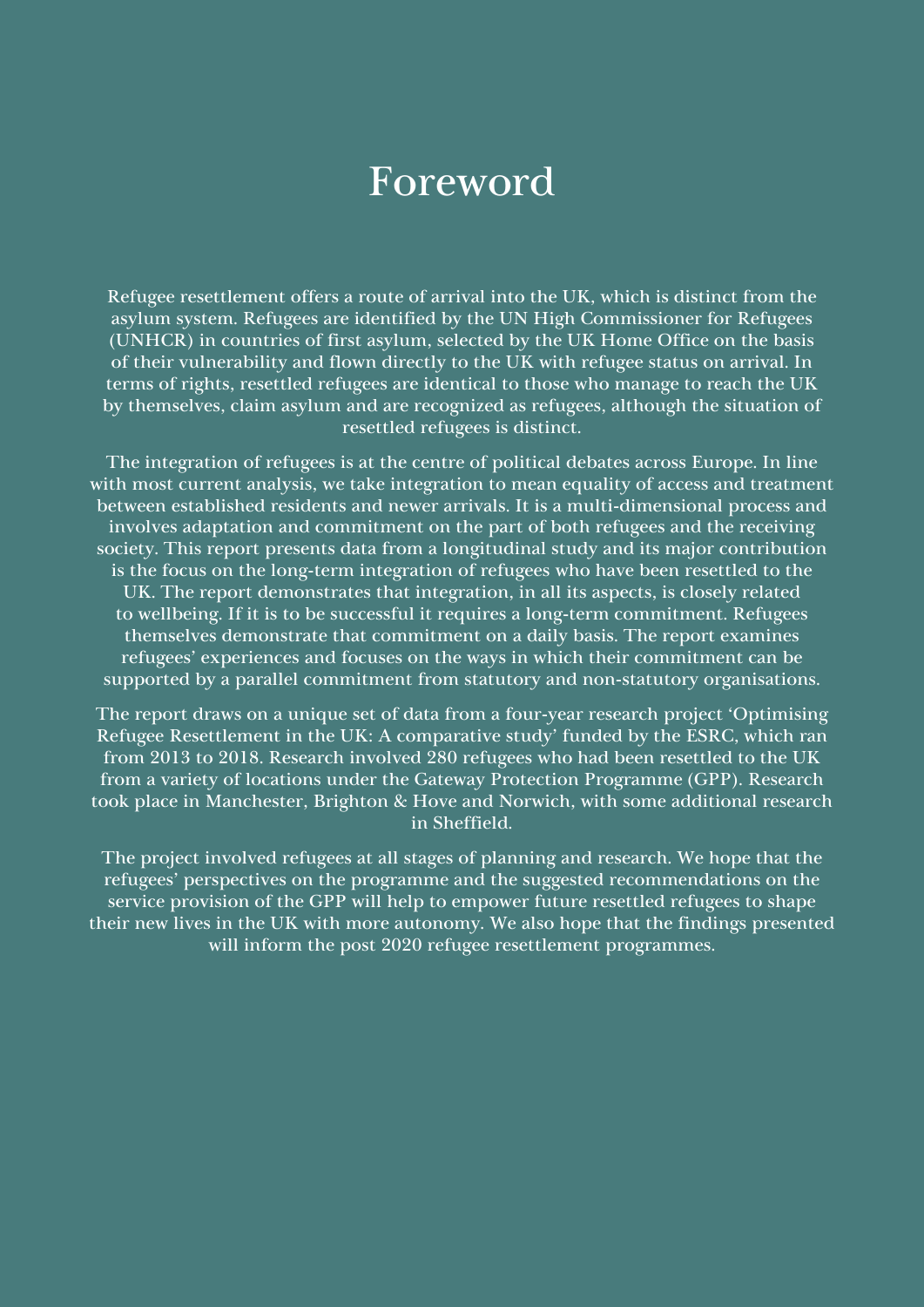## Preface



Since the refugee crisis hit UK television screens in 2015, refugee resettlement has risen up the political agenda as the public demanded politicians showed greater solidarity with people fleeing war and persecution.

At that time, then-Prime Minister David Cameron committed to resettling 20,000 refugees affected by the Syrian conflict by 2020. This was followed by a further commitment to bringing an additional 3,000 vulnerable children and their families from the Middle East and North Africa.

However, this important research shows that this is not so new. The UK has a history of refugee resettlement, dating back to 2004 when the Gateway programme was established. Previously, refugees from specific conflicts had been relocated, but Gateway provided the first annual commitment to resettling 750 people a year.

The UK is now one of the leading countries in the world for refugee resettlement, at a time when the need has never been greater. It is nonetheless a sad fact that on current global capacity, only 1% of the total number of the world's refugees will be able to find safety through a resettlement scheme.

As is detailed in this report, though, resettlement is not just about numbers. What is equally vital is a concrete focus on support and integration, so that refugees new to the UK can begin to move on with their lives.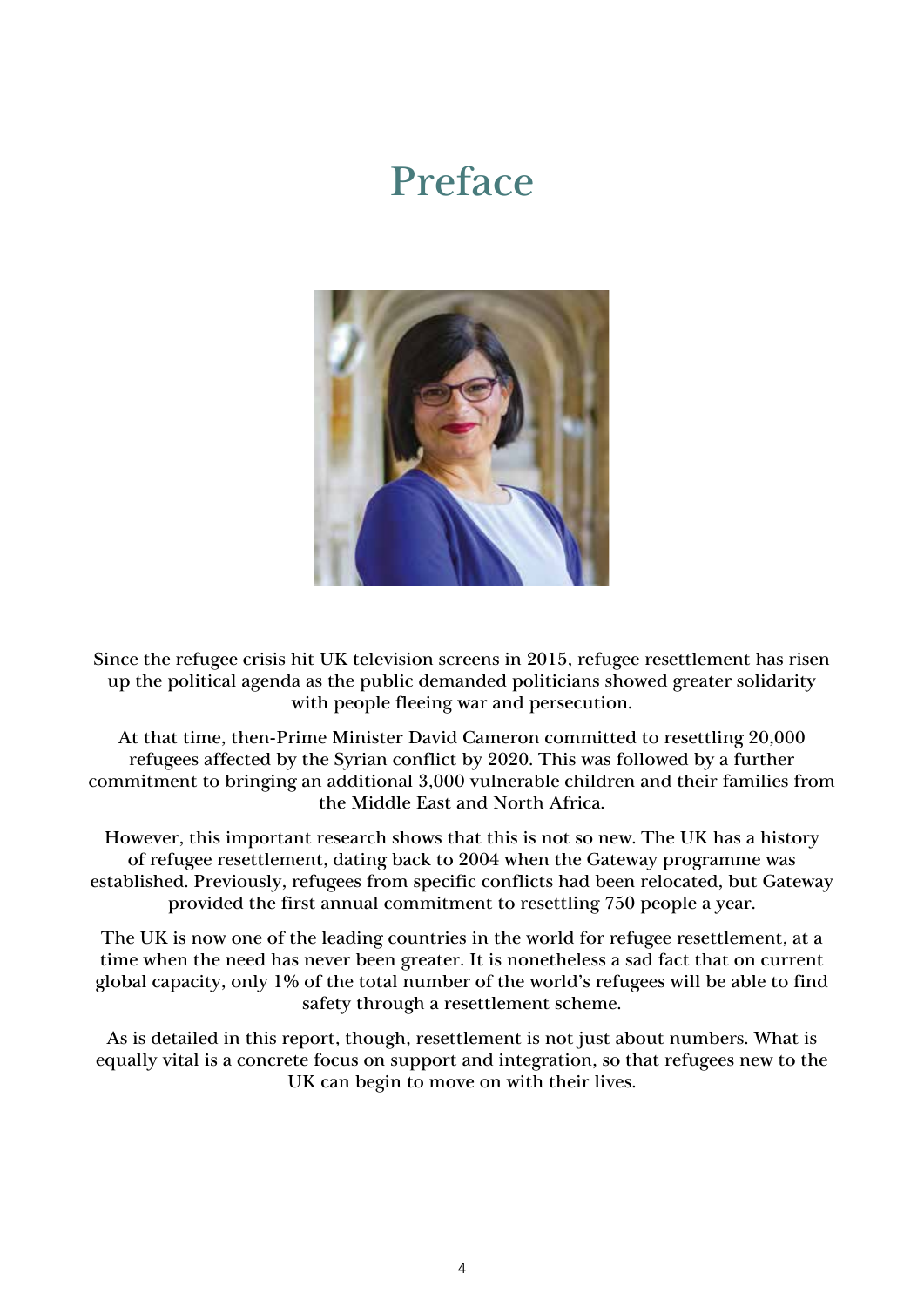This is clear in the report's findings on the importance of access to education, English language lessons, secure housing, and mental health support in successful resettlement, and their integral role in helping people to integrate.

The publication of this report is also incredibly timely for two reasons. The UK Home Office is currently considering what form its resettlement commitment will take after 2020. Currently there are three major resettlement schemes, but it surely makes sense to consolidate these into one overarching system which is not tied to a particular conflict or region.

A decision on the new scheme needs to be made as soon as possible to provide time for other partners – local authorities, charities, and others – to ensure infrastructure is in place, and there is no wasteful gap between one scheme ending and another starting.

This report underlines the principles that should be followed when facilitating future resettlement. It also shows the need for adequate funding to accompany it. But it is also timely because it points to good practice in terms of integration for refugees, whether they arrive in the UK via resettlement or through the asylum process.

The UK's current support for resettled refugees does not extend to those who arrive here independently, and who then acquire refugee status through the asylum system. This has led to a two-tier system, presenting a clear barrier to integration for that group of refugees.

The Government's upcoming Integration Strategy is a chance to put this right. The Home Office has previously acknowledged that integration support for those coming through the asylum process can learn positive lessons from our recent experiences in resettlement.

The findings of this research should be part of that learning, and part of moving towards a more humane approach to all refugees who come to the UK.

Thangam Debonnine

THANGAM DEBBONAIRE MP FOR BRISTOL WEST AND CHAIR APPG ON REFUGEES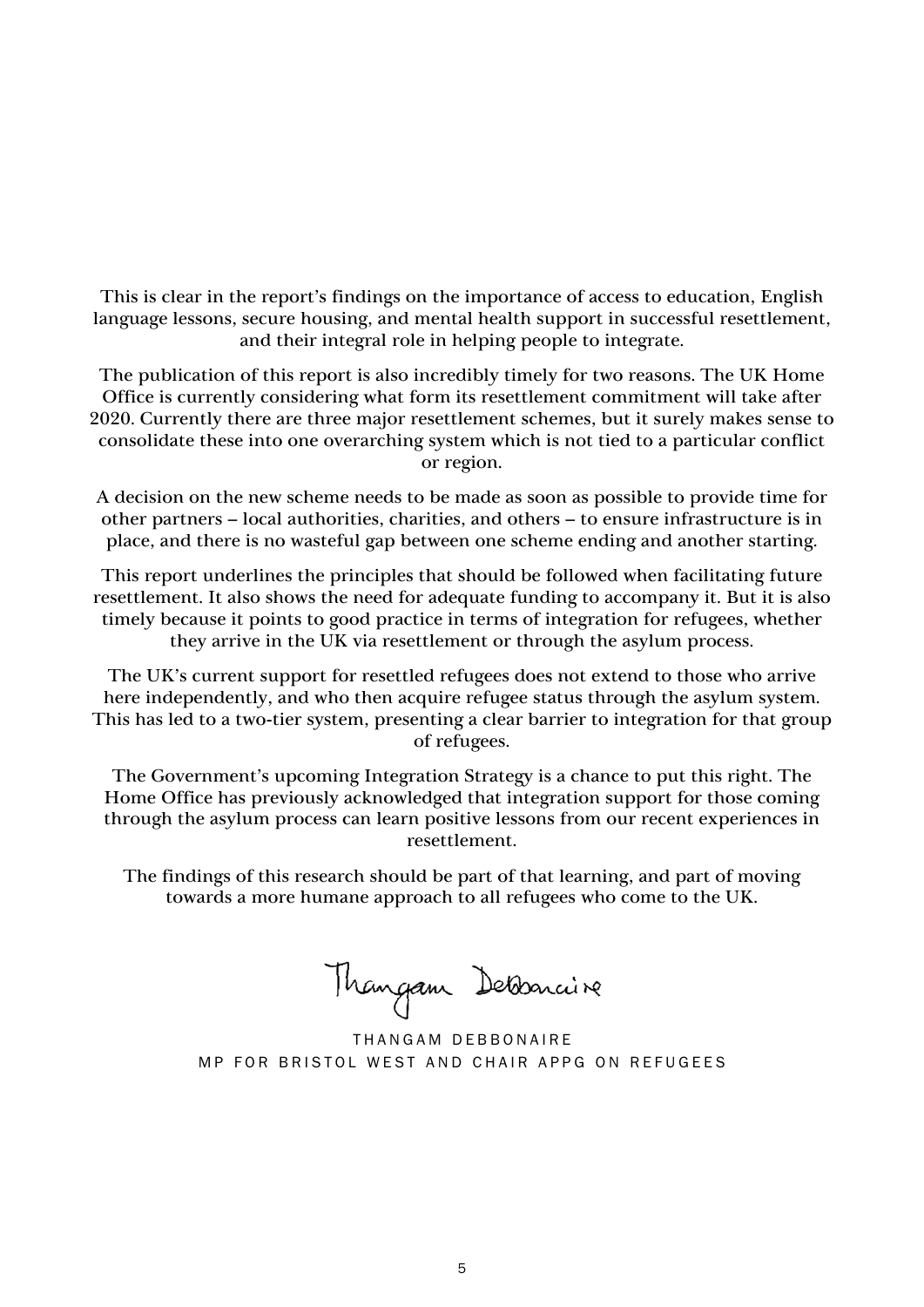## **Contents**

| <b>ACKNOWLEDGEMENTS</b>                                                                                          | $\overline{2}$ |
|------------------------------------------------------------------------------------------------------------------|----------------|
| <b>FOREWORD</b>                                                                                                  | 3              |
| <b>PREFACE</b>                                                                                                   | 4              |
| <b>CONTENTS</b>                                                                                                  | 6              |
| <b>EXECUTIVE SUMMARY</b>                                                                                         | 8              |
| Overview of research                                                                                             | 8              |
| Key Findings                                                                                                     | 8              |
| <b>BACKGROUND AND AIMS</b>                                                                                       | 11             |
| THE ORGANISATION OF THE RESEARCH PROCESS                                                                         | 12             |
| Participants                                                                                                     | 12             |
| 1. PRE-DEPARTURE ORIENTATION IS LOW COST<br>AND HAS IMPACTS ON LATER INTEGRATION                                 | 15             |
| Address the significant variations in the delivery of pre-departure information                                  | 15             |
| Reduce gaps between pre-departure expectations and reality                                                       | 16             |
| Deliver a two-stage information model to facilitate the social and economic<br>integration of refugees           | 16             |
| 2. EDUCATION IS THE KEY TO LONG TERM INTEGRATION<br>AND MUST BE FACILITATED FOR ALL WHO NEED IT                  | 19             |
| Children                                                                                                         | 19             |
| Education of refugee adults                                                                                      | 19             |
| Education of refugee youth                                                                                       | 20             |
| 3. GOOD ENGLISH LANGUAGE SKILLS ARE A<br>PREREQUISITE NOT A RESULT OF INTEGRATION                                | 24             |
| Language as the key to integration                                                                               | 24             |
| Refugees with the lowest English language proficiency are most at risk<br>of exclusion and long-term dependency. | 25             |
| Refugees' experiences with ESOL provision                                                                        | 27             |
| Overcoming barriers to learning English                                                                          | 28             |
| 4. REFUGEES REQUIRE MORE TAILORED<br><b>APPROACHES TO EMPLOYMENT</b>                                             | 31             |
| Levels of employment remain low for resettled refugees                                                           | 31             |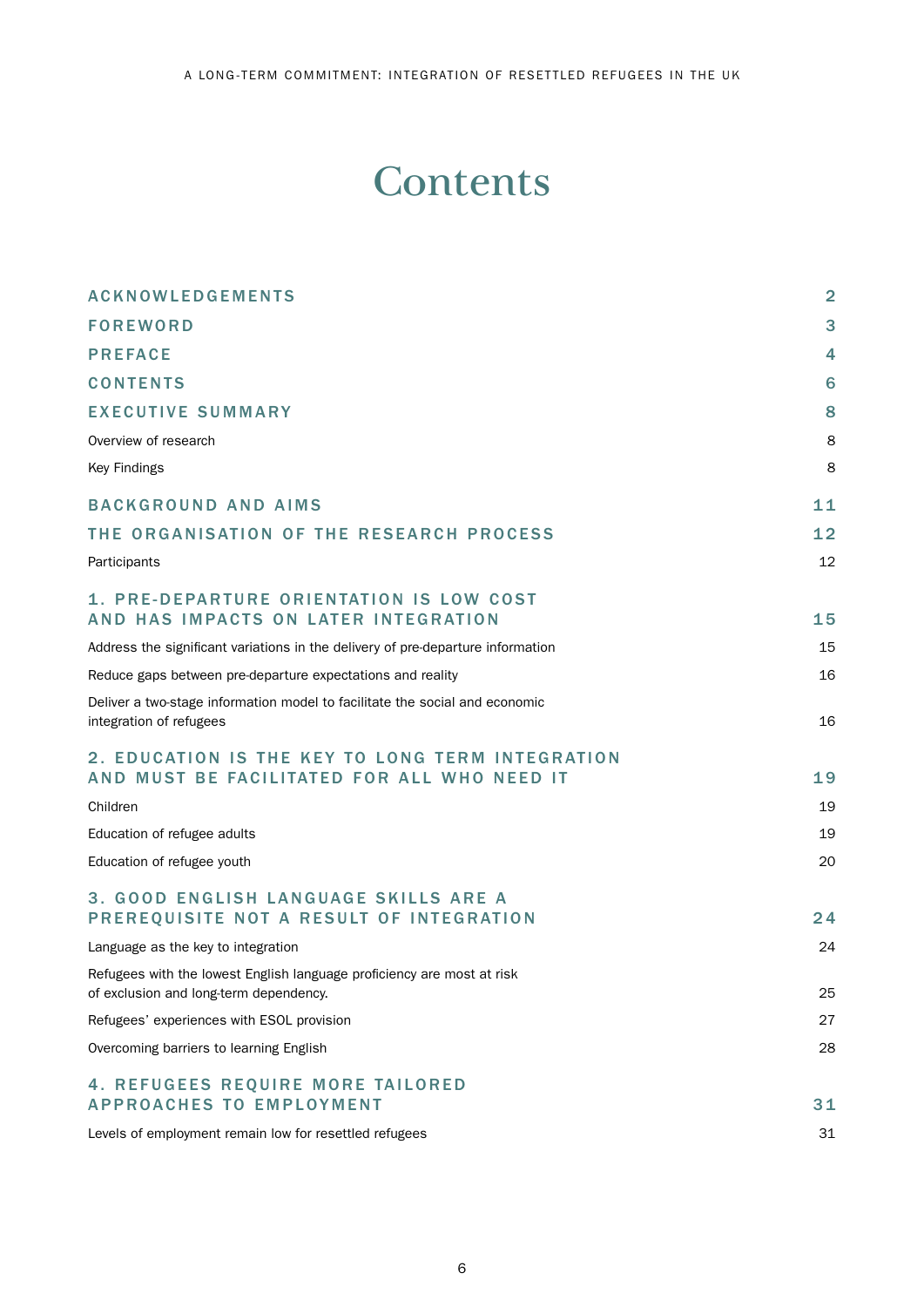| Pre-arrival experiences strongly influence employment                                                           | 32 |
|-----------------------------------------------------------------------------------------------------------------|----|
| Barriers to employment                                                                                          | 34 |
| Insufficiently tailored support at the Job Centre                                                               | 35 |
| Barriers to self-employment and entrepreneurship                                                                | 36 |
| 5. POOR HEALTH CREATES A CYCLE OF ISOLATION -<br><b>MORE MENTAL HEALTH CARE IS NEEDED</b>                       | 38 |
| 6. HOUSING SHOULD BE SAFE, SECURE AND AS<br><b>STABLE AS POSSIBLE</b>                                           | 40 |
| REFUGEES HAVE MOVED HOUSE FREQUENTLY                                                                            | 40 |
| 7. LIFE IN THE UK IS SAFE AND SECURE BUT<br><b>DISCRIMATION IS WIDESPREAD</b>                                   | 43 |
| Experiences of discrimination are widespread                                                                    | 44 |
| Experiences of discrimination have increased                                                                    | 44 |
| 8. ACQUIRING UK CITIZENSHIP HAS AN IMPACT<br>BUT BARRIERS TO NATURALISATION REMAIN TOO<br><b>GREAT FOR MANY</b> | 46 |
| Acquisition of Citizenship                                                                                      | 46 |
| 9. SOCIAL CONTACTS: BRIDGING AND BONDING ARE<br><b>IMPORTANT, BUT ALSO TRANSNATIONAL LINKS</b>                  | 50 |
| Bridging: creating opportunities for intergroup contacts                                                        | 50 |
| Bonding: Provide platforms for intra-group contacts                                                             | 52 |
| New Lives – Old Ties: Acknowledging transnational ties                                                          | 53 |
| 10. PROGRAMME SUPPORT IS MOST EFFECTIVE<br>WHEN IT IS TAILORED TO INDIVIDUALS' NEEDS                            | 56 |
| Developing a system of tailored support                                                                         | 56 |
| Encourage 'good things happening': formal and informal local solidarity                                         | 58 |
| Allow former refugees to 'give back something to the UK'                                                        | 59 |
| CONCLUSION: COMMITTING TO THE FUTURE                                                                            | 61 |
| <b>REFERENCES</b>                                                                                               | 62 |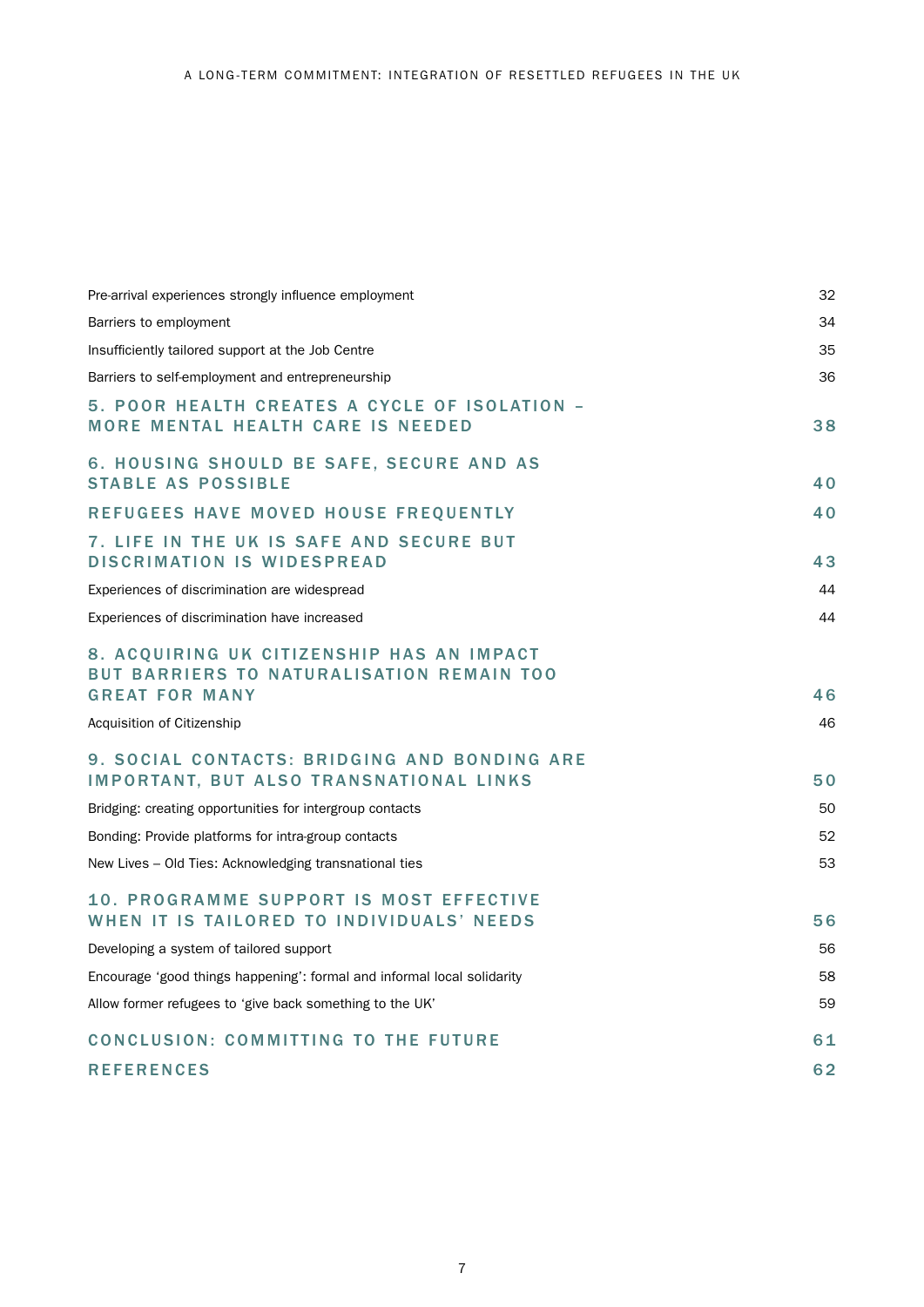# Executive Summary

### OVERVIEW OF RESEARCH

- This research considered the long-term integration of refugees who were resettled to the UK in 2010 or before.
- Resettlement is one of three durable solutions to refugee displacement and provides a distinct route of arrival from the asylum system.
- There are currently three resettlement schemes in operation in the UK: the Gateway Resettlement Programme (formerly the Gateway Protection Programme), the Vulnerable Persons Resettlement Scheme (VPRS) and the Vulnerable Children's Resettlement Scheme (VCRS). This research considers the experience of refugees who arrived under Gateway.
- Survey and interview research took place at three time points in 2014, 2015 and 2016. Over this period we interviewed 280 refugees, 180 of whom were interviewed at each of the three time points. In addition, at each time point we conducted 30 in-depth interviews.
- Interviews were significantly conducted by 11 peer researchers, resettled refugees who were employed on the project.
- We focused initially on Greater Manchester, Norwich and Brighton & Hove but included some refugees in Sheffield due to strong social networks.
- Previous research with resettled refugees in the UK has considered their situation within the first year or two after arrival<sup>1</sup>. It is the focus on long-term integration (four years or more after arrival) that is the major new contribution of this project.
- We hope that this research highlights the value of the UK's commitment to refugee resettlement and will help to inform the design of new, post 2020 resettlement schemes.
- The report is organised in 10 sections, each considering a major component of long-term integration for resettled refugees. These are summarised below.

## KEY FINDINGS

#### 1. PRE-DEPARTURE ORIENTATION IS LOW COST AND HAS IMPACTS ON LATER INTEGRATION

- There have been significant variations in the delivery of pre-departure orientation over time and between individuals. This has concerned the duration of orientation sessions and the nature of information which is covered.
- Gaps between expectations and reality are significant and relate to levels of wellbeing even years after arrival. Larger gaps between expectations and reality was associated with lower levels of well-being and less frequent contact with the wider British population. However, these are correlations, and we do not know the causal direction of these links.
- The provision of pre-departure information provides an opportunity to begin to address these gaps between expectations and reality. Innovations such as delivering some orientation after arrival and employing previously resettled refugees have been shown to have an impact elsewhere.

### 2. EDUCATION IS THE KEY TO LONG TERM INTEGRATION AND MUST BE FACILITATED FOR ALL WHO NEED IT

- The majority of children who were 16 and under on arrival entered full time education. Children over the age of 13 found the transition harder, due to language difficulties and the struggle to catch up with academic content, often after years of missed schooling. Some of those in the 15-16 age group did not enter school at all. Difficulties in the school system were associated with language and literacy barriers, unfamiliar systems and academic practices. There was lack of knowledge among parents and the broader refugee community about the UK education system.
- Refugees who arrived as adults had very diverse educational backgrounds. Similar proportions had no education (17.1%) as those who arrived with University level qualifications (20.8%). Adults were offered very limited educational opportunities. This was mostly

 $1$ . The largest previous survey involved 146 refugees and followed them for the first 18 months of their life in the UK (Platts-Fowler and Robinson 2011).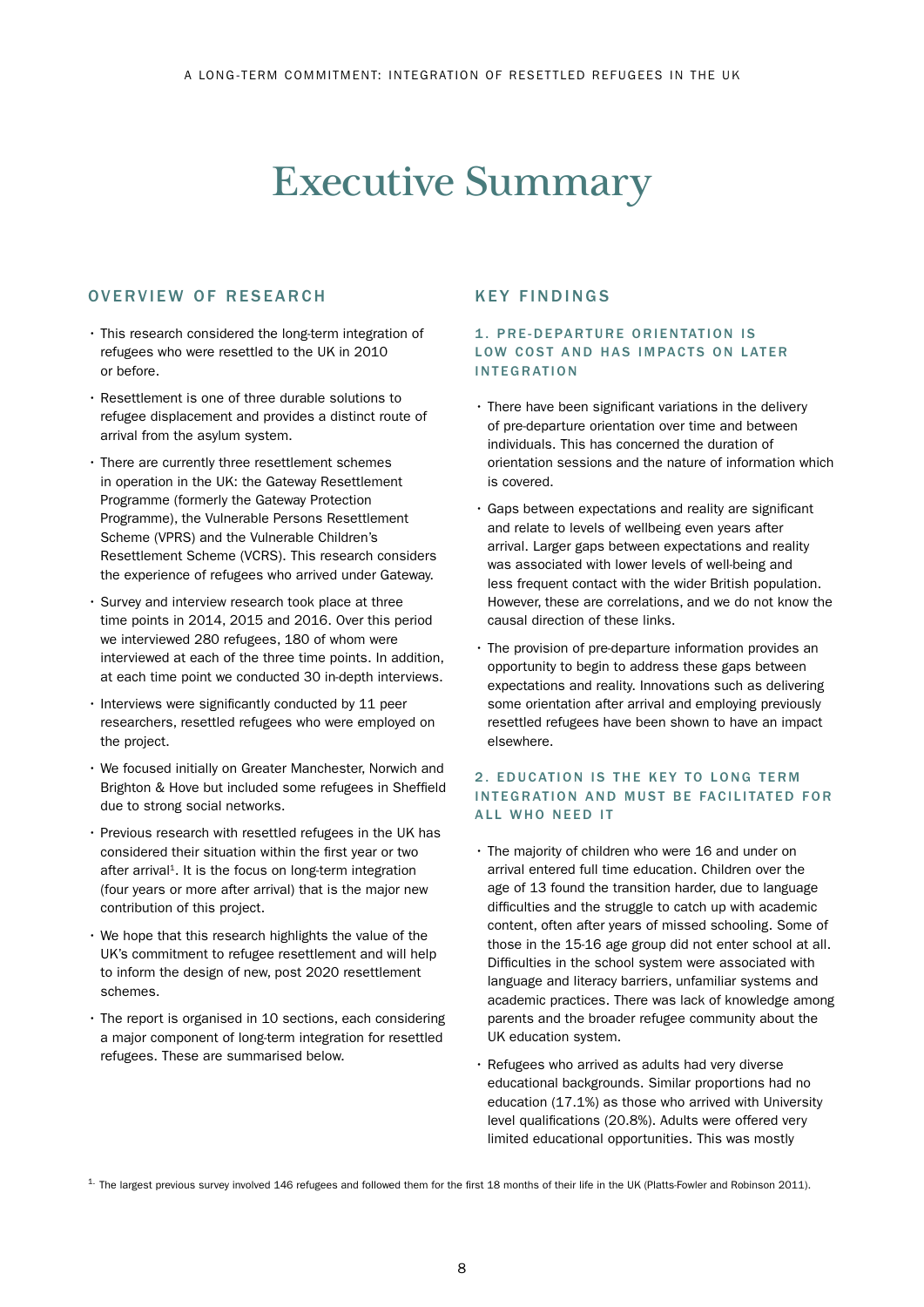short, employment focused training such as CV-writing workshops, and English language.

• The group of young adults (13-24) faced the greatest difficulties. They arrived expecting to be able to continue with or transition to full time education, yet they struggled to gain qualifications at 16 and 18 years, and faced pressures to find a job as soon as they turned 18. The few people in this age group who managed to achieve a University qualification required very significant family support.

#### 3. GOOD ENGLISH LANGUAGE SKILLS ARE A PREREQUISITE, NOT A RESULT OF INTEGRATION

- Our research confirmed the importance of good English language skills for all other aspects of integration. These links are well known, but the longitudinal design of this project, with three time points allowed us to highlight the direction of this relationship, which is different from how it has been previously understood.
- Good, self-assessed English language ability at time point one was positively related to reporting increased contact with the wider British population at later time points. In turn, increased contact was associated with improvements in overall levels of wellbeing over time. This is as we would expect. However, the reverse was not the case. That means that those reporting high levels of contact with the majority population at time point one did not experience any increase in English language ability one or two years later.
- This is a completely new finding and underlines the importance of English language as a key driver of integration and refugee well-being. Daily interactions alone are not sufficient for learning English and high quality learning opportunities are crucial.

### 4. REFUGEES REQUIRE MORE TAILORED APPROACHES TO EMPLOYMENT

• Employment rates for resettled refugees are very low. Four years or more after arrival resettled refugees are employed at less than half the rate for the entire population in each of the cities in which we conducted research.

- Employment was directly related to levels of education on arrival. Only 2.7% of those who arrived in the UK with no formal education at all were employed four or more years after arrival. At the other end of the spectrum, 41.2% of those who arrived in the UK with University level qualifications had a job more than four years later, although almost never one which required or even related to their qualifications.
- The other clear determinant of employment status was the duration of time that individuals had been without work before coming to the UK. Of those who had spent time in a refugee camp, those in employment five years after arrival had spent a mean time of 132 months (just under 11 years) in a camp, whereas those who were still looking for work five years after arrival had spent on average more than two years longer in a camp, a mean of 160 months.
- The most significant barriers to employment were language and lack of recognition of qualifications, even more than four years after arrival.

### 5. POOR HEALTH CREATES A CYCLE OF ISOLATION. MORE MENTAL HEALTH CARE IS NEEDED

- Just over a fifth of refugees (22.3% of men and 20.6% of women) reported that they had suffered from emotional problems 'a lot' or 'extremely' in the four weeks preceding the survey. Health is also associated with English language skills. Those refugees with poor physical and mental health were more likely to report poor language skills.
- Refugees expressed very high levels of satisfaction with NHS services and appreciated being treated 'like everyone else' but there was very little evidence of tailored mental health support offered to refugees, even though those needs should have been reported before arrival.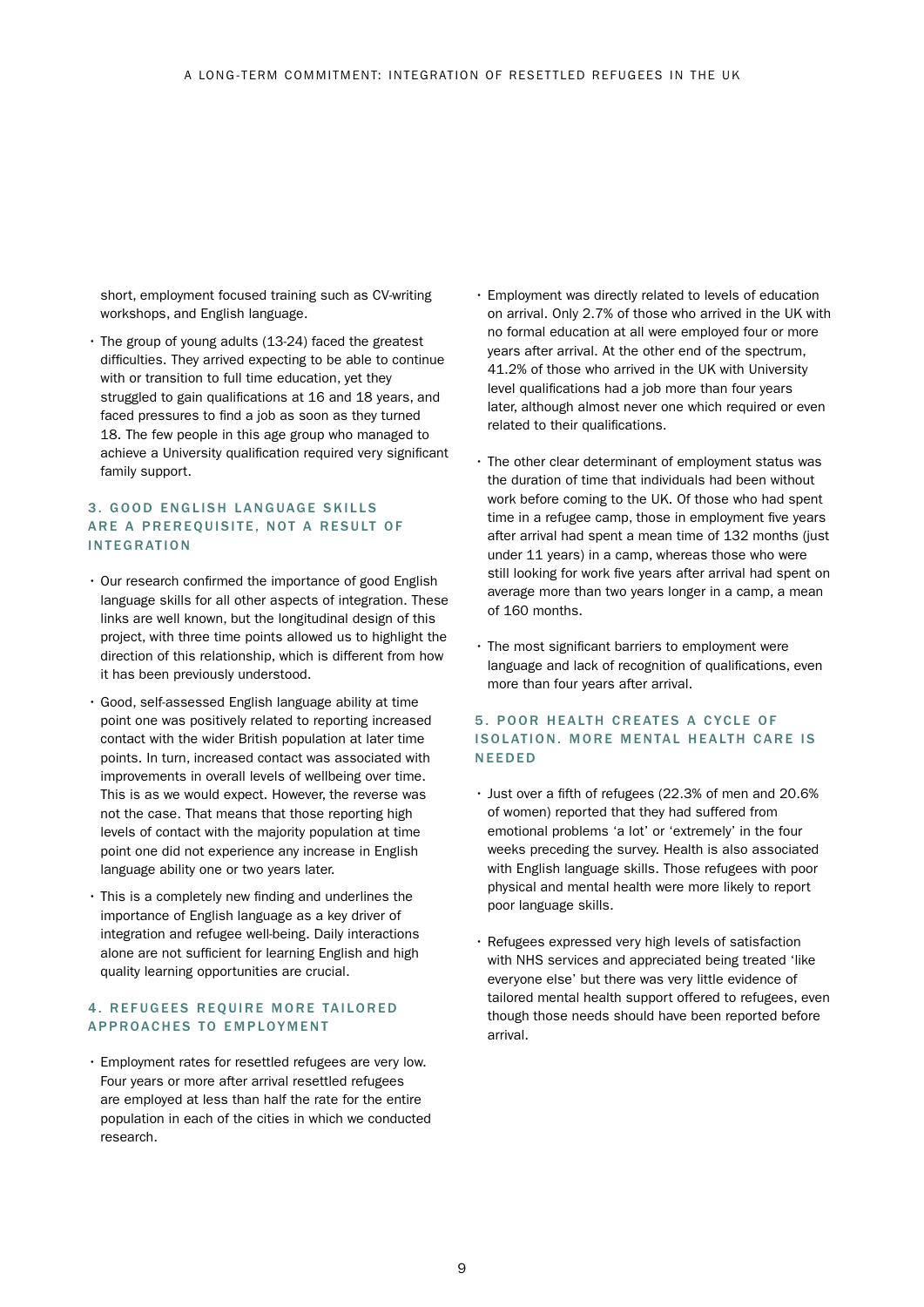#### 6. HOUSING SHOULD BE SAFE, SECURE AND AS STABLE AS POSSIBLE

- The safety of Housing was widely remarked upon by refugees and must be considered a key element of success of the programme.
- Yet the provision of housing is a major difficulty faced by local authorities and partly explains why Brighton & Hove Council is the only local authority in the South East to have engaged with Gateway.
- Refugees were significantly more satisfied with their current house than with their first house, but frequency of moves was a source of anxiety. In Brighton & Hove refugees have experienced as many as 7 moves in eight years since the end of the programme.

#### 7. LIFE IN THE UK IS SAFE AND SECURE BUT DISCRIMINATION IS WIDESPREAD

- At time point three, 78.9% of respondents reported that they felt either safe (31.1%) or 'very safe' (47.8%) in the UK and only 1.1% of individuals (a total of 2 individuals) reported that they felt 'not at all safe'
- Nevertheless many individuals reported that they had faced racist abuse in the UK, ranging from verbal attacks to physical assaults. More than half (51%, 133 people) reported that they had not been given a job as a result of discrimination.

#### 8. ACQUIRING UK CITIZENSHIP HAS AN IMPACT BUT BARRIERS TO NATURALISATION REMAIN TOO GREAT FOR MANY

- At the final research point all refugees had been eligible to apply for UK citizenship for at least a year and 60% had acquired it.
- The acquisition of citizenship related to an increase in overall levels of wellbeing. This can be separated into higher levels of emotional security due to certainty that they would be able to remain in the UK, an increase in personal confidence and contacts with the local council, improved labour market integration, opportunity to travel beyond the UK, particularly to visit family and friends.

• Despite these attractions the large minority who had not acquired British citizenship cited reasons of cost which for a family with two adults and two children more than tripled over the course of our research to well over £4,000 and has become considerably more difficult.

#### 9. SOCIAL CONTACTS: BRIDGING AND BONDING ARE IMPORTANT BUT ALSO TRANSNATIONAL SOCIAL LINKS

- Our research confirmed the complementary functions of 'bridging' and 'bonding' social capital. Bridging involves links with people from different social and ethnic backgrounds and bonding with people of the same background, including immediate family.
- The quality of both bridging and bonding relationships was significantly correlated with overall wellbeing for refugees.
- Quantity of contact with British people was significantly and positively associated with wellbeing over time.
- A surprising finding for this research is that transnational links were also found to have a strong positive influence on wellbeing in the UK. We asked refugees specifically about the quality of their contact with family and friends in their country of origin or in the refugee camp where many of them spent many years. Recognising the importance of these connections is a good way to promote wellbeing and resilience.

#### 10. PROGRAMME SUPPORT IS MOST EFFECTIVE WHEN IT IS TAILORED TO IN D I V I D UALS' NEEDS

- Research has demonstrated that refugees are a very heterogenous group. This includes the presence or absence of family networks or existing contacts in the UK, the state of their mental and physical health, their ability to speak English, their previous qualifications and experience of employment. This diversity affects all aspects of their integration.
- Programme support for resettlement is considered most effective by refugees concerned when it takes account of and builds on these various needs.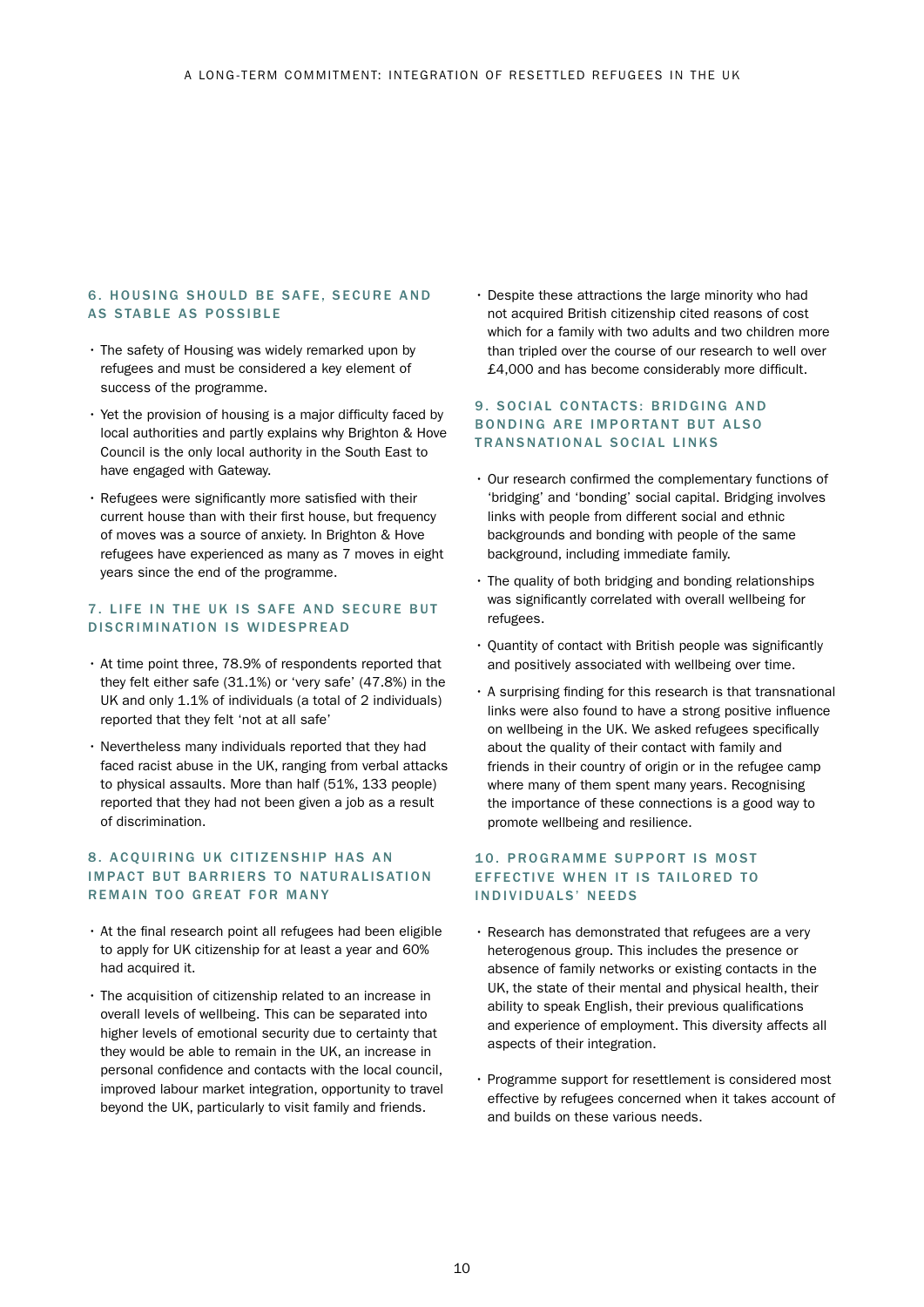## Background and Aims

Refugee resettlement is one of three durable solutions to refugee displacement recognised by UNHCR. Resettlement schemes are a vital instrument of international solidarity and humanitarian cooperation, and a crucial component of international protection regimes. As one of the top three resettlement countries in Europe, the UK has a longstanding experience of resettlement initiatives (Beirens and Fratzke 2017). The UK currently receives refugees through three main resettlement schemes: the Gateway Protection Programme (GPP) which began operating in 2004, the Vulnerable Persons Resettlement Scheme (VPRS), established in 2015 and the Vulnerable Children's Resettlement Scheme (VCRS), established in 2016.

This research project began in 2013. At that time only the GPP operated, with a quota of 750 people a year from anywhere in the world. In 2015, the UK Government expanded this quota by committing to resettle 20,000 Syrian refugees by 2020 under the VPRS, though this was relaxed in 2017 to include refugees of any nationality fleeing as a result of the war in Syria. Since 2015, 10,538 refugees have arrived under the VPRS and it is anticipated that the target of 20,000 will be reached before 2020 (Home Office 2018a). Only 18 local authorities have been involved in the GPP, although more than 160 local authorities have signed up to accept refugees through the VPRS (Home Office, 2017a), meaning that refugees are increasingly being resettled to areas of the UK with no history or prior experience of resettlement.

We hope that the findings from this four-year longitudinal study will inspire authorities receiving resettled refugees to maximise long-term integration policies by providing ample support and improving refugees' well-being. This research has followed the largest cohort of resettled refugees of any research in the UK. It is also the first to follow refugees long term, that is from four to 11 years after their arrival in the UK. Our central finding in this research is that, despite many individual success stories, refugees resettled to the UK are struggling in the medium to long term. Addressing this requires a long-term commitment to their continued integration on the part of national and local governments. This strategy has clear economic and social benefits. It will allow resettled refugees to make the contribution to the UK which they are keen to do.

We also hope that this report will contribute to the longterm future of refugee resettled in the UK. Despite the challenges, our research underlines the tremendous benefits of resettlement for the individuals concerned, the communities to which they move to and the UK as a whole. All of this supports ongoing advocacy to continue to expand resettlement once the VPRS comes to an end in 2020.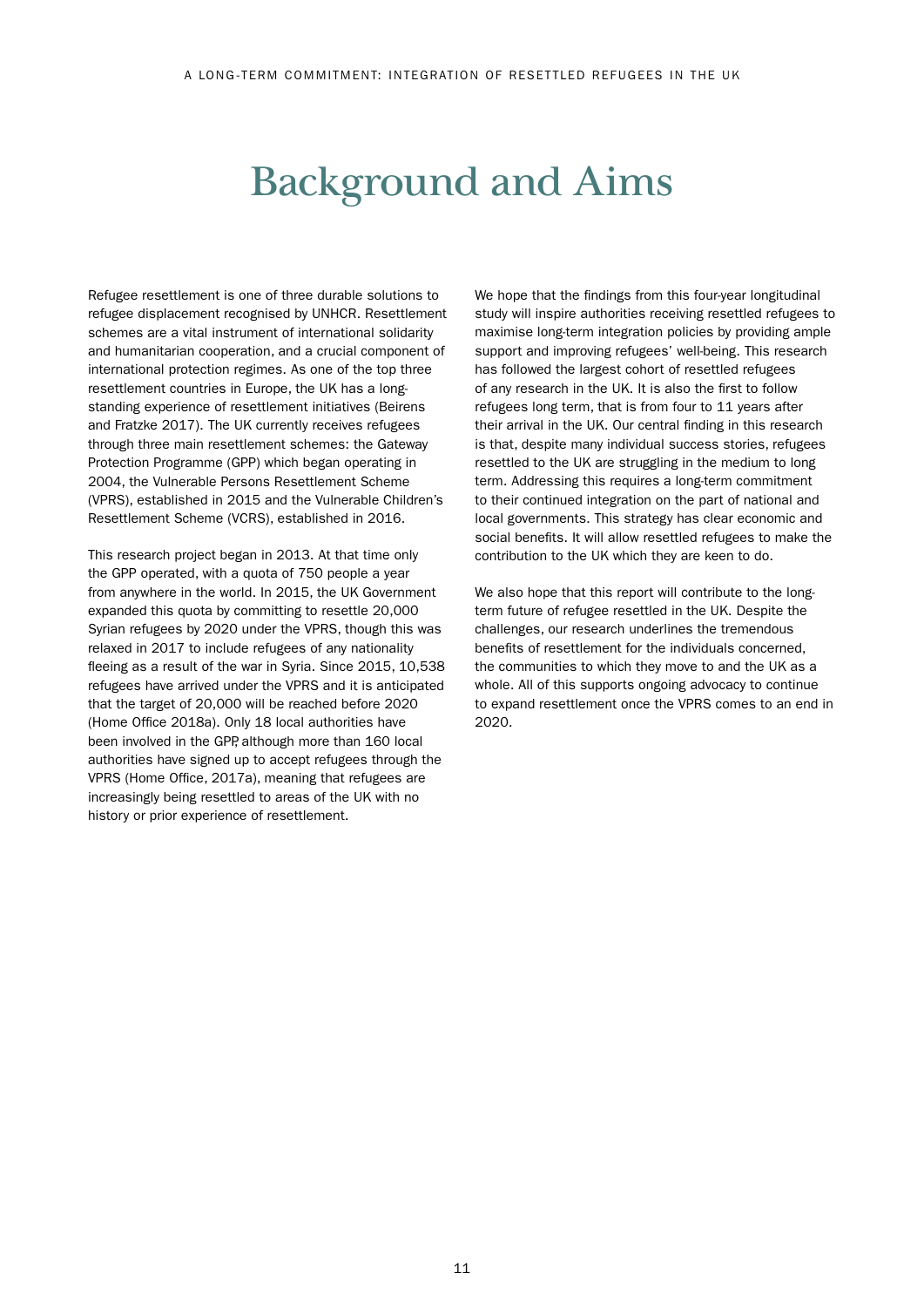## The Organisation of the Research Process

The ESRC funded project *Optimising Refugee Resettlement in the UK: A Comparative Analysis* explored the integration outcomes for refugees resettled to the UK under Gateway Protection Programme in Brighton, Norwich, and Greater Manchester. These cities were selected to investigate different ways of managing the GPP. Different combinations of local government and voluntary sector involvement were implemented in the three cities, although ultimately we found no significant difference in the welfare of refugees that may have arisen from these different approaches. Cities were also selected to ensure that each national group of refugees was represented in more than one city. For this reason a small number of Iraqi refugees resettled to Sheffield were also included in the questionnaire survey.

In total, 280 individuals took part in the multi-method and longitudinal research. The quantitative data was collected at three time points over three years, starting in 2014. Given the low annual quotas that operated in the years when refugees arrived, participants were selected from a population that in some cities was not much larger than the sample size. In Brighton and Hove, for example, almost all households who had arrived in 2006 were involved in the research. Sampling was not necessary since all refugees who could be identified who had arrived before 2010 were invited to participate and all those who agreed were included in the research. Since refugees' direct contact with programme providers had ended several years before research began, there were no up to date records for our target cohorts. Identification therefore proceeded by network methods and using the community knowledge of the peer researchers.

All refugees who had participated in the survey at time point one were invited again at time points two and three. One hundred and eighty refugees (64% of all research participants) filled out the questionnaires all three times, each time about a year apart, which allowed for longitudinal analyses looking at different variables. The questionnaire explored a number of areas: employment, education, physical health, well-being, housing, language, culture, social connections and identity.

In addition to the survey, we conducted 90 interviews with refugee participants and 9 interviews with stakeholders in each area. These interviews were conducted at 3 time points between 2014 and 2016, and eight focus groups were held with a total of 53 people which took place at the start of the project in 2014. The qualitative data was collected from a selection of the participants who had filled out the questionnaires. The semi-structured interviews were conducted in English and audio-recorded. Data were analysed using inductive thematic analysis. Participants have been given pseudonyms in this report. Where data from only one time point is used it is based on data from T1 only unless otherwise stated.

#### Interview time 1 (T1): beginning Jan 2014: 280 questionnaires, 31 interviews

Interview time 2 (T2): beginning Jan 2015: 211 questionnaires, 30 interviews

Interview time 3 (T3): beginning Jan 2016: 206 questionnaires, 29 interviews

An additional innovation was employment of a team of peer group researchers. Eleven formerly resettled refugees, who had an existing network among refugee communities in the UK were provided with a week of research methods training to become research assistants (RAs). They supported the research team in elaborating the questionnaires by highlighting important topics from their experiences. Translations of the items used in the questionnaire were extensively discussed with RAs and agreed on before data collection started. RAs further assisted in the questionnaire data collection by providing contacts to their community as well as to their network of people from city and county councils and civil society organizations for further contacts.

The final element of the research was the steering group, which met annually at key stages in the research process. Members included representatives of national and local government, key civil society organisations and representatives from international organisations and the resettled refugee community.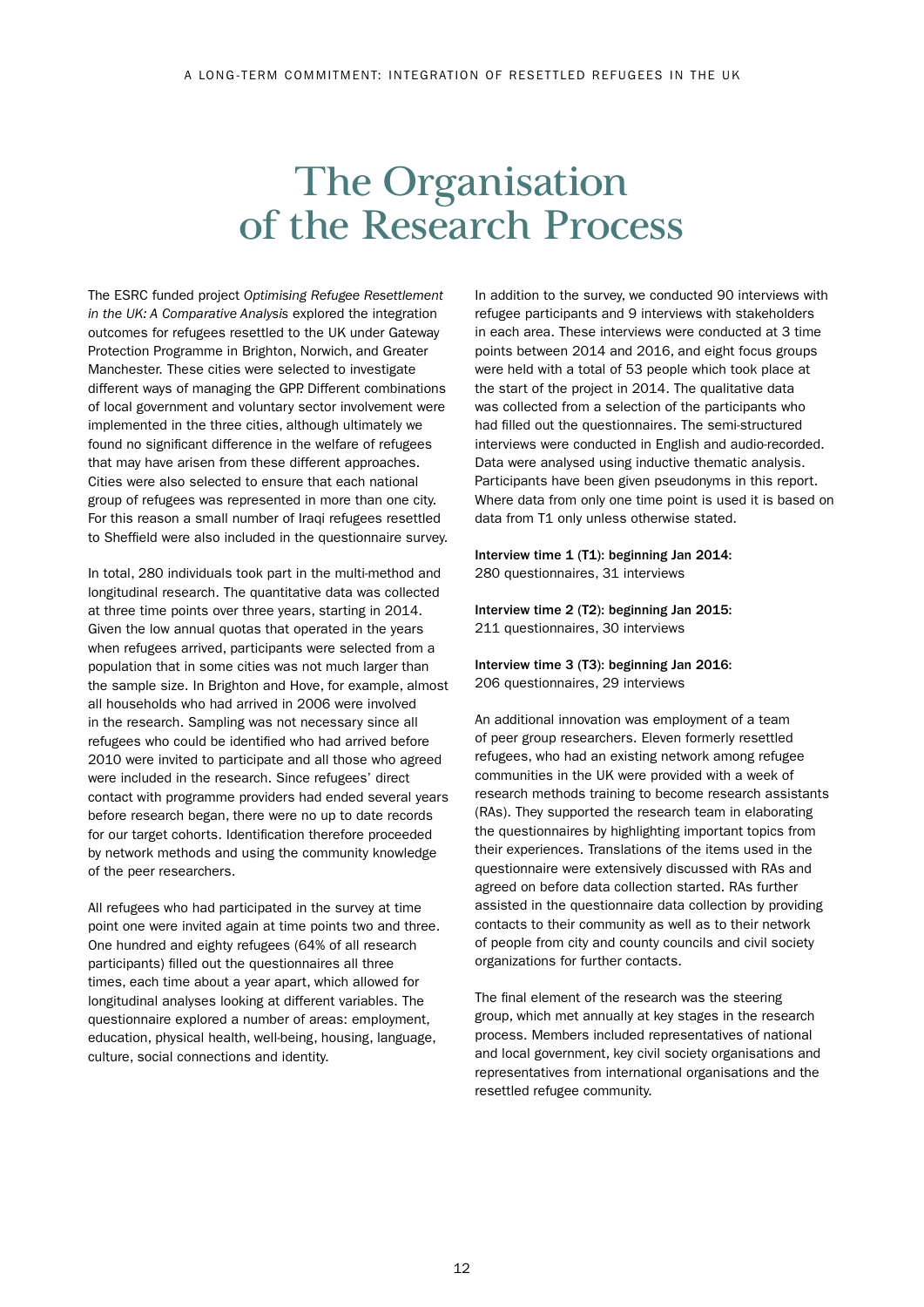## PARTICIPANTS

In total 132 women and 148 men took part in this longitudinal study. Refugees were originally from Ethiopia (40%), Iraq (32%), Republic of Congo (19%), and Somalia (9%), although all of them had spent some time, varying from a few months to several decades, in another country before coming to the UK.

|                        | <b>Brighton</b>            | <b>Manchester</b><br><b>Norwich</b>        |                           | <b>Sheffield</b>          |
|------------------------|----------------------------|--------------------------------------------|---------------------------|---------------------------|
| Ethiopian<br>$N = 111$ | 37<br>$(14$ men, 23 women) | $\Omega$                                   | 74<br>(42 men, 32 women)  | $\mathbf{O}$              |
| Congolese<br>$N = 54$  | $\Omega$                   | 44<br>$(22 \text{ men}, 22 \text{ women})$ | 10<br>$(6$ men, 4 women)  | $\Omega$                  |
| Iraqi<br>$N=91$        | $\overline{0}$             | 4<br>$(3$ men, 1 woman)                    | 69<br>(36 men, 33 women)  | 18<br>$(10$ men, 8 women) |
| Somali<br>$N=24$       | $\Omega$                   | $\mathbf{O}$                               | 24<br>$(15$ men, 9 women) | $\mathbf 0$               |
| <b>Total</b>           | 37                         | 48                                         | 177                       | 18                        |

Table 1: Distribution of participants by resettlement location and nationality

The refugees across all four research locations aged between 18 and 80-years old. The mean age of research participants in each city was:

|                  | <b>Brighton</b> | <b>Norwich</b> | <b>Manchester</b> | <b>Sheffield</b> |
|------------------|-----------------|----------------|-------------------|------------------|
| Mean age (range) | 40 (18-80)      | 34 (20-60)     | $36(18-75)$       | 35 (18-52)       |

Table 2: Mean age and age range of refugee participants in each city at T3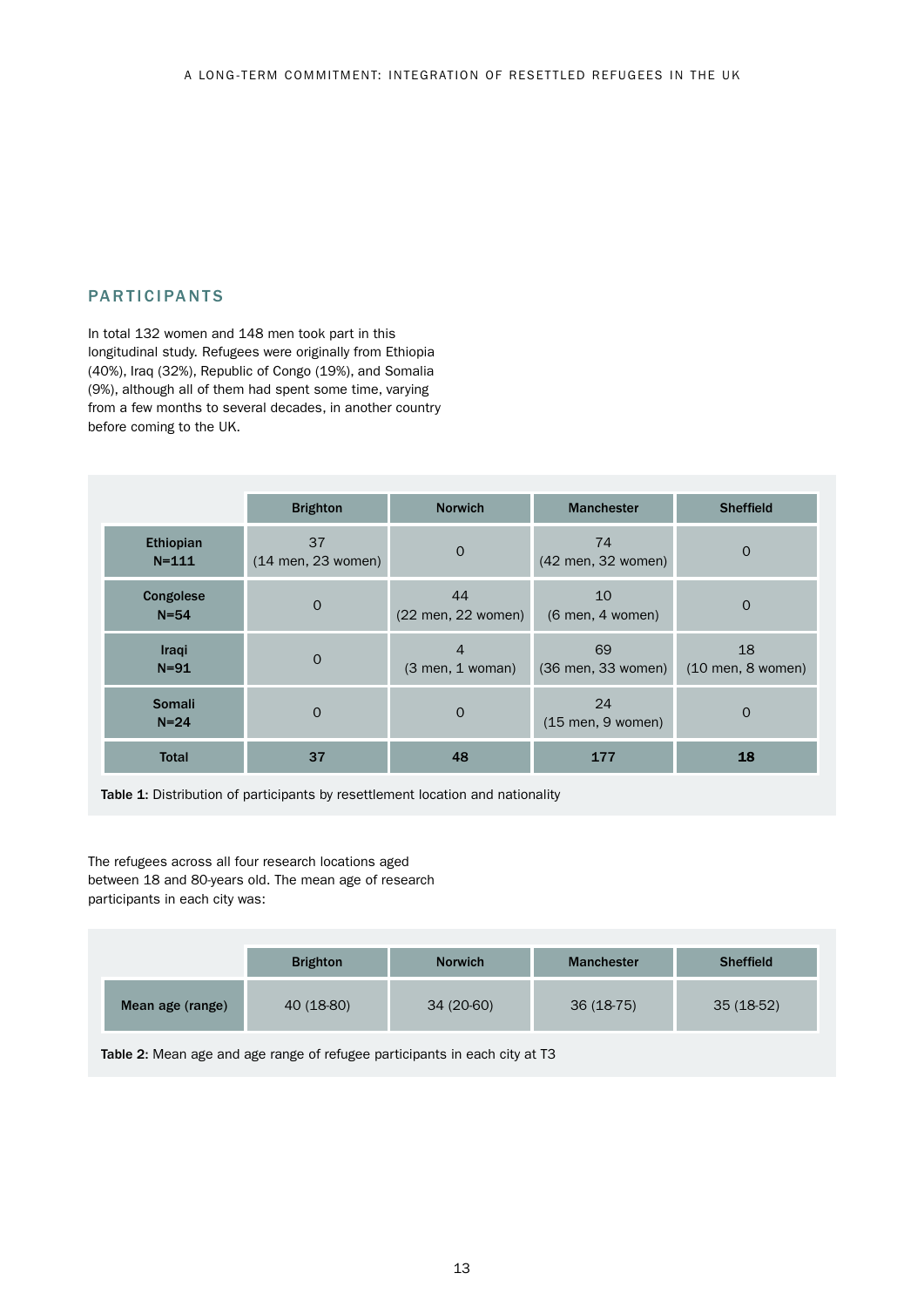The refugees arrived in the UK in 2010 or earlier. On average, refugees interviewed in Brighton were resettled approximately two years earlier than in the other two locations. The table below (Table 3) indicates the refugees' average years of stay for each city at the last time of interview (time 3) in 2016.

| Length of time in<br>UK (years) | <b>Brighton</b> | <b>Norwich</b> | <b>Manchester</b> | <b>Sheffield</b> | <b>Overall</b> |
|---------------------------------|-----------------|----------------|-------------------|------------------|----------------|
| <b>Mean</b>                     | 9.81            | 7.41           | 7.48              | 7.19             | 7.77           |

Table 3: Average time refugee participants had lived in each city at T3

The report now turns to our key findings, which make up the remainder of the report. These fall into ten sections highlighting key areas in which policy engagement has a long term impact. Our findings reflect the challenges that refugees faced in settling in the UK. Specific policy recommendations follow each of the eight sections.

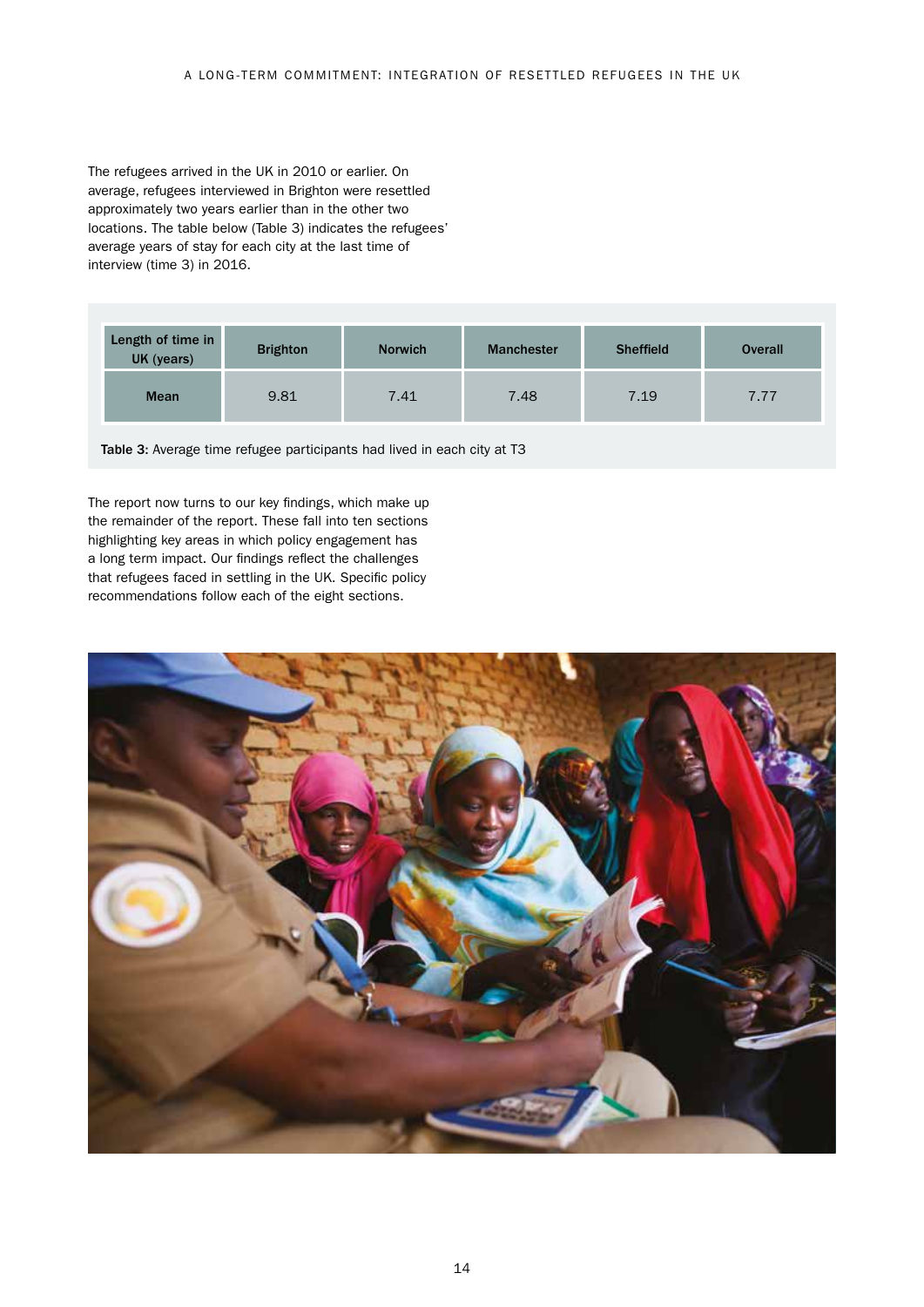## 1. Pre-departure orientation is low cost and has impacts on later integration

Like every state-led resettlement programme, the GPP involved a number of organisations before refugees arrived in the UK. First, all refugees had been through a status determination process, carried out by UNHCR. They were subsequently identified by UNHCR as a priority for resettlement, based on UNHCR's indicators of vulnerability. Having been identified by UNHCR all refugees were interviewed in their country of first asylum by representatives of the Home Office. They then attended orientation courses before their departure for resettlement, as part of the pre-arrival support period. Most of the courses were carried out by the International Organisation for Migration. Participants resettled to Manchester also had information sessions once they have arrived in the UK

## ADDRESS THE SIGNIFICANT VARIATIONS IN THE DELIVERY OF PRE-DEPARTURE INFORMATION

A solid pre-departure preparation in refugees' first country of asylum is crucial for a smooth implementation of the programme and for refugees' initial steps towards integration in the UK. For institutions in the resettlement community, information about pre-migration experiences of refugees is vital to ensure that adequate support services are in place before refugees arrive. For refugees, pre-departure orientation courses are vital preparation for potential challenges they may face in the UK, and to manage their expectations regarding their resettlement to the UK.

There was substantial variation in the level of predeparture information refugees received. Research participants arriving in 2010 or earlier had between 3 and 14 days of training. The courses mainly contained information on the journey, cultural norms of the UK, and daily life, such as the use of electricity. According to our interviewees, their friends who arrived later than them, around 2015, received three hours of cultural orientation to prepare them for life in Britain. Currently, other countries of resettlement devote more time to pre-arrival cultural orientation. Workshops delivered by IOM on behalf of the United States, for instance, run for four days, and the Australian government sponsors the delivery of five days of training (Bolt 2018).

Participants who had 3 days of training found that the general information provided on life in the UK was insufficient. It was reported that due to the limited time, the workshops focused predominantly on practical aspects on the journey to the UK. Jira felt unprepared on arrival in the UK:

'I am very satisfied, and I am very grateful for the way the UK government has given us a chance for second life. But the problem is that when we came here we were not ready' Jira, 62, male, Ethiopian

Kofi highlighted a range of issues that could have been covered much better, though many of these issues would have been more easily communicated after arrival.

'How to go to the GP and explain your sickness, how to apply for jobs, courses like that. I missed courses that gives us the chance to have job access and getting help from the course teacher, where you can ask. And that is what I feel the bad side of the government system. Having courses like would help' Kofi, 52, male, Ethiopian

Most participants found the training useful. However, for some interviewees the emphasis of the courses was too much about socio/cultural norms like how to say 'please' and 'thank you'. They would have preferred to receive more information on the type and length of the GPP support. Others considered that, with hindsight, the information provided in these workshops was not accurate. This especially concerned information on finding employment, or on access to education which were considered to have been 'too positive' compared to their reality in the UK.

A final, commonly mentioned issue was the need for more frequent translation in the provision of training. Given the amount of information provided in a short period of time and the unfamiliarity of the topic, refugees pointed to a need for more translation during the workshops, and handouts to re-read the information at a later point.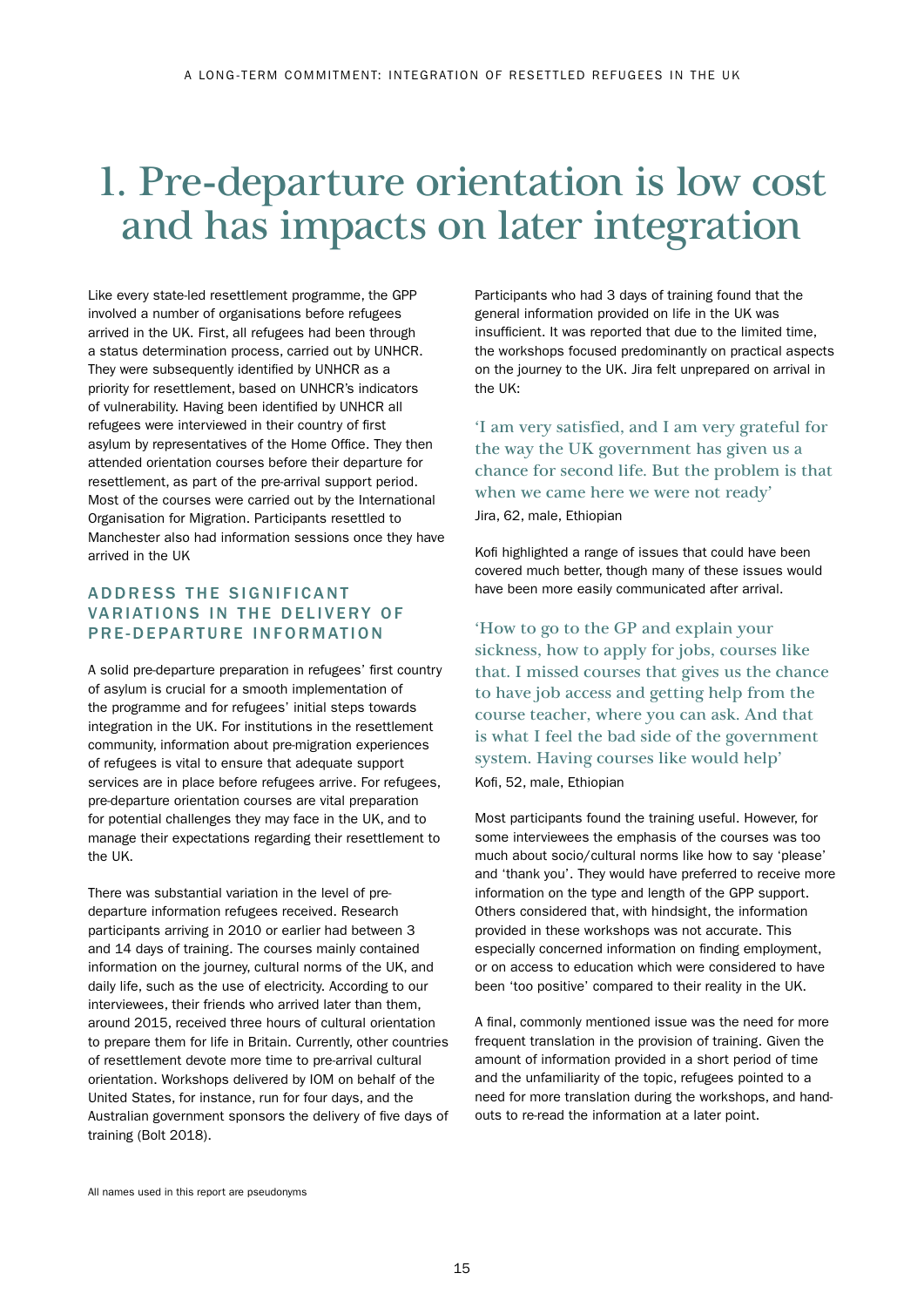### GAPS BETWEEN PRE-DEPARTURE **EXPECTATIONS AND REALITY ARE** RELATED TO LATER WELLBEING

There is a strong relationship between integration several years after arrival and the size of the gap between refugees' pre-arrival expectations and the subsequent reality. In our study, we asked participants to rate their expectations about their lives in the UK regarding finding a job, having access to education, housing and feeling safe in the UK on a scale from 1 (not at all) to 5 (very much). The same questions were asked about reality. The results showed that a difference between expectation and reality was related to a number of variables that could support integration. Larger gaps between expectations and reality was strongly associated with lower levels of well-being and less frequent contact with the wider British population.

There was a significant difference in the gap between expectation and reality by national groups: Iraqis experienced the largest gap, and Somalis the smallest. This result might be linked to the fact that many Iraqis had much better living standards, prior to becoming refugees, so they experienced the change much more abruptly. In general, interviewees living in camps before their arrival to the UK had smaller differences between expectations and reality than those who had not lived in a camp.

Finally, we also found regional differences. Refugees resettled to Brighton and Hove experienced a smaller gap between expectations and reality than those living in Greater Manchester and Sheffield. These findings point to the importance of pre-departure cultural orientation which prepares refugees for the realities of resettlement.

### A TWO-STAGE INFORMATION MODEL WOULD FACILITATE THE SOCIAL AND ECONOMIC INTEGRATION OF **REFUGEES**

It is impossible to eliminate high expectations regarding a new life in the UK entirely. Refugees will inevitably be influenced by a wide range of sources over which the pre-departure information session has no control, such as media or social networks. Yet the data clearly show that the smaller the gap between expectation and reality the better the outcomes are overall.

One way of reducing this gap is to provide a two-stage information model which bridges pre-departure information sessions with post-arrival civic orientation courses. Refugees estimated that information on crucial topics, such as for instance housing, are more tangible when they are already in the UK. This combination would focus overall information on the programme as a whole in the pre-departure course, along with information on the journey, elementary language lessons and basic cultural observations. More detailed practical training would be offered through first information sessions in the UK. This occurs when refugees understand the context more effectively and are not burdened with the stress of leaving.

Still, although it may have an impact, improving the long-term situation of refugees requires much more than simply adjusting expectations. Refugees must also receive support on entry into employment, education and intensive language provision right after their arrival. In order to optimise the support during the first subsided year, pre-departure information exchange between the IOM, the UNHCR and the service providers about the needs of refugees should run smoothly. This transfer of predeparture information should contain:

- Special needs support (e.g. health services)
- Clarification of accreditation of refugees' health services qualifications in order to guarantee fast entry into the labour market
- Information on refugee children and youth for a timely integration into compulsory schools and further and higher education.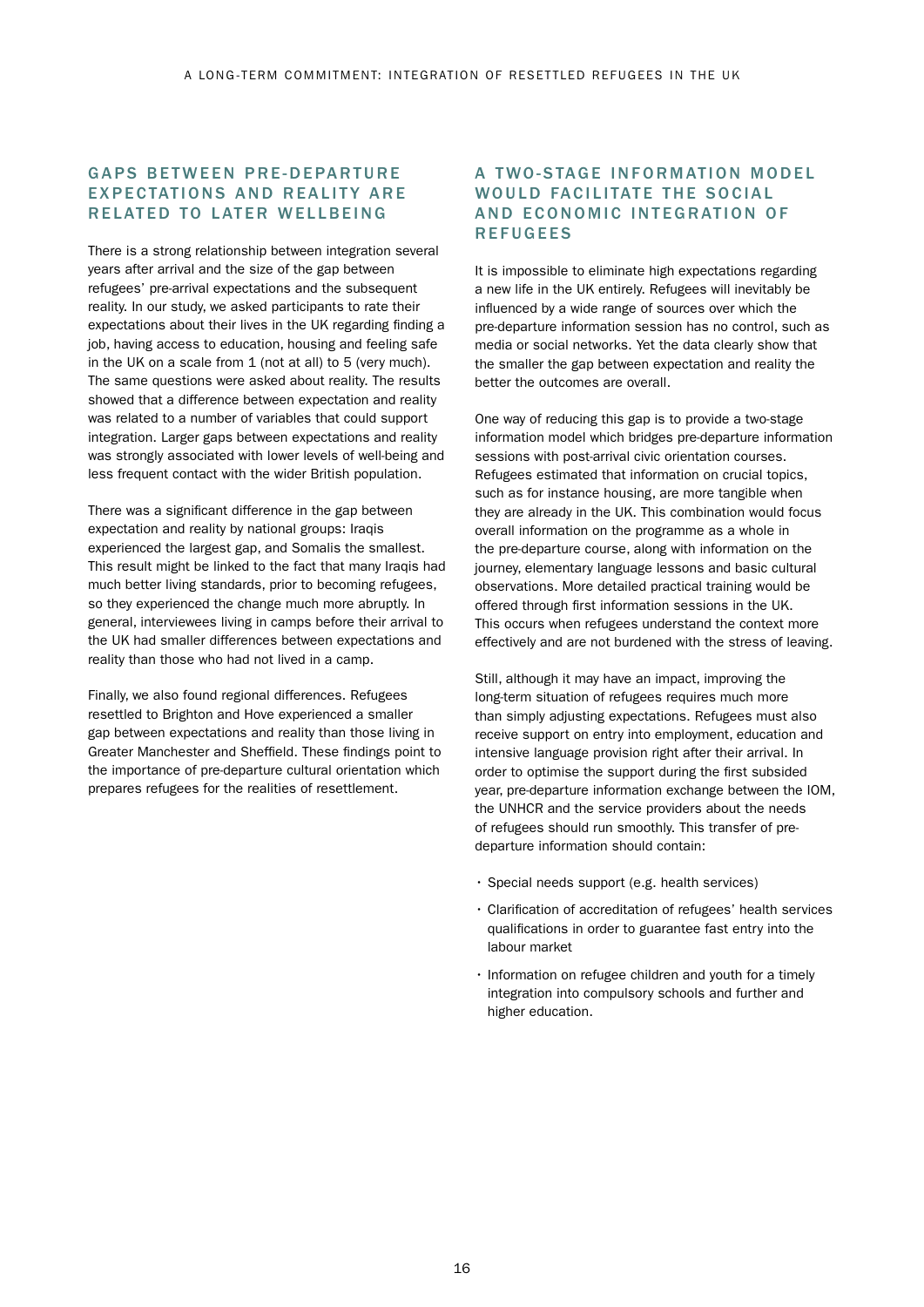#### FURTHER POLICY RECOMMENDATIONS

- The pre-departure orientation course has been extended from 1 day (5 hours) to 2 days (10 hours) in currently running programmes. Based on our findings, we recommend providing a minimum 3-day pre-departure workshop. If this is not possible, a 2-day pre-departure workshop should be combined with information courses on arrival.
- Optimise content of pre-departure orientation courses with post-arrival first information sessions or civic orientation courses.
- Pre-departure information should be place specific (not based on London), and contain information about local employment market.
- Involve resettled refugees in the design and delivery of cultural orientation courses, recognising the expertise of resettled refugees, and providing information directly without the need for translation.
- Use skills profiling tools in the pre-departure orientation course for refugees in order to improve advance information on their background, education and skills in order to facilitate a better integration outcome for refugees (see for instance pilot programmes such as the 'LINK IT' (IOM 2018).
- Based on our finding that expectations regarding refugees' lives in the UK varied between the different refugee communities, cultural orientation courses need to be adjusted to meet the different needs.
- Due to the heterogeneity of the refugee groups, we suggest a better tailored design of pre-departure orientation courses according to refugees' life stages; for instance, for the youth, parents or for the elderly.
- Increase information about the resettlement programme and main support mechanisms in order to reduce gaps between expectations and reality.
- Improve sustainability of information provided with hand-outs, where refugees are literate, and translations into refugees' own language.

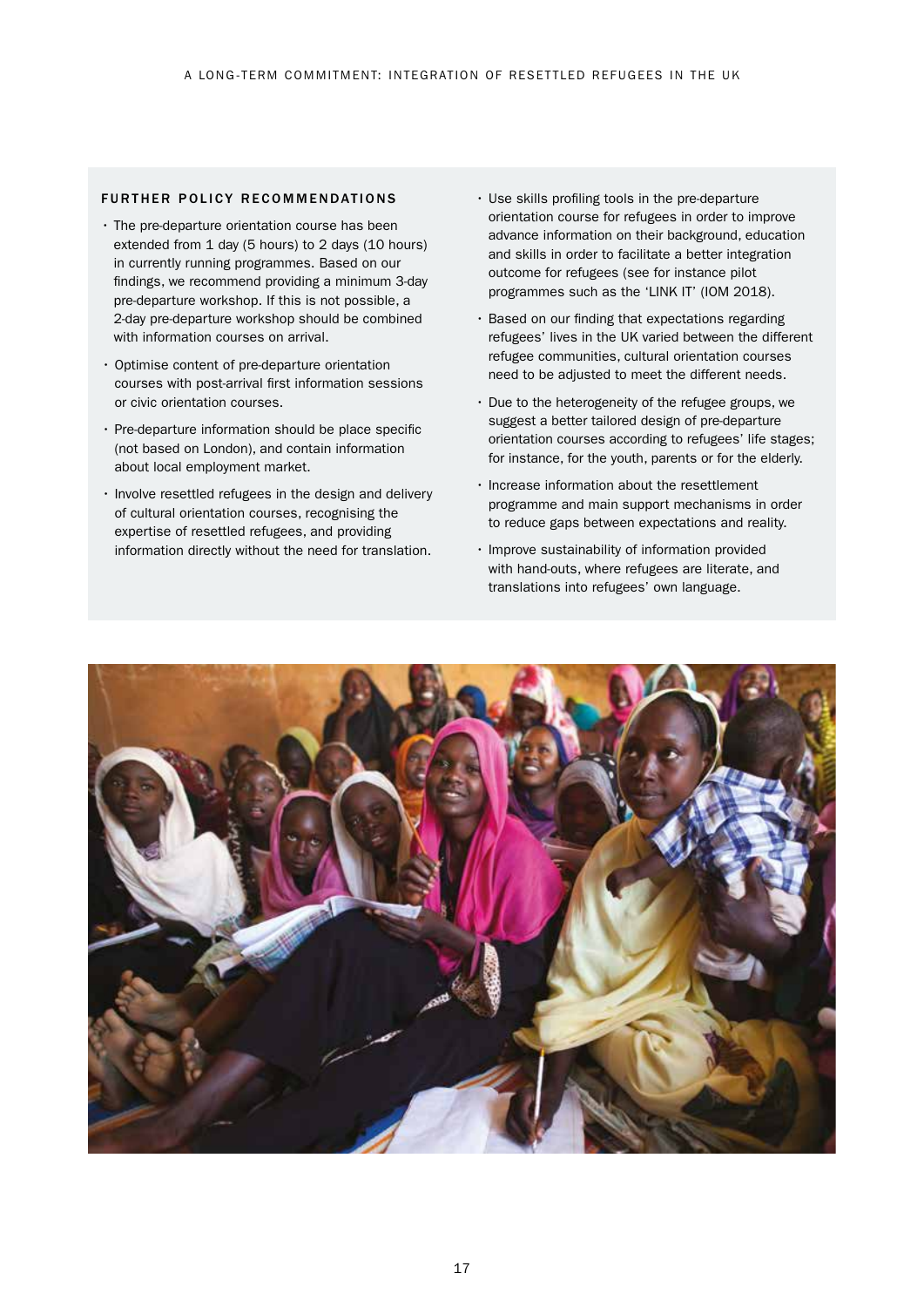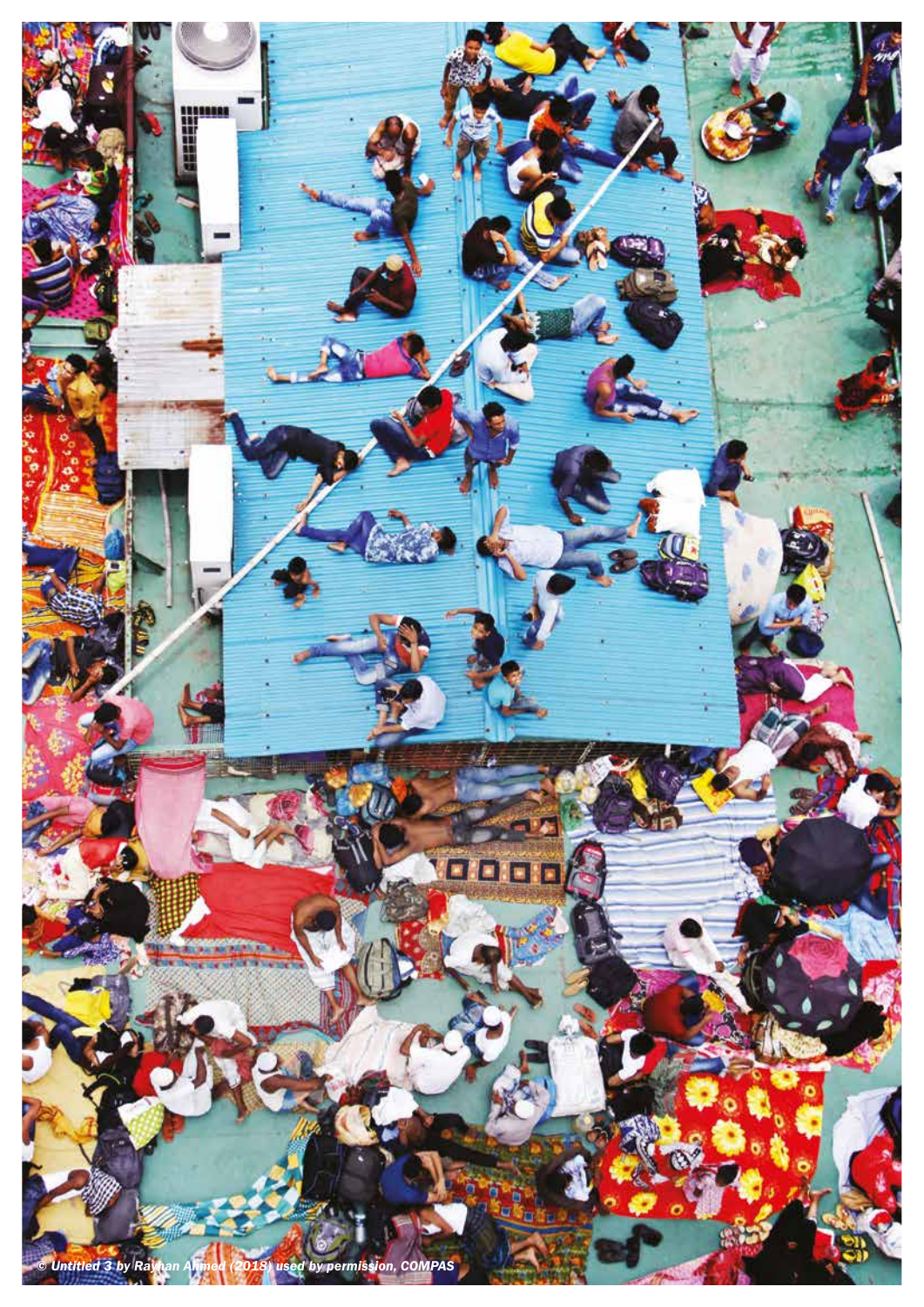## 2. Education is the key to long term integration and must be facilitated for all who need it

## **CHILDREN**

Refugee children and youth often experience severe disruption to their schooling prior to resettlement because of conflict and prolonged displacement. Trauma has an adverse impact on learning capacity and outcomes. The lack of education certificates from overseas may create further difficulties. Given these barriers to education, refugee children need specific support in their integration into compulsory education and in their educational pathway. Our data on education only covers children who were 13 years or older on arrival.

The majority of children who were 16 and under at the time of arrival were enrolled into mainstream compulsory schools within a few weeks of arrival. The support through specialist educational units in some areas, such as the Gateway Schools, or third sector educational programmes aimed to support refugee children's entry into learning environments, and to overcome language barriers. There were some instances of children arriving aged 15–16 who did not go to school and instead received language support before going straight to college. The language support offered was not full time and these young people expressed disappointment at not being able to access school.

Those who had entered the school system at 13 years and older did not always find the transition easy, and this largely depended on their level of English language, their level of education and the extent of disruption to their education prior to resettlement. Young people spoke of being 'thrown into' school and the assumption that, with limited support, they would be able to catch up with their non-refugee peers and gain the qualifications:

'As soon as I came, I had to do some exams. The GCSE exams for the year 9… we had just arrived. I had to do them exams. And then… So, obviously I'm gonna take them. I messed up. Obviously. And then, well, I didn't know that them exams decide your future.'

Ahmad, arrived aged 14, Iraq

The key barriers to educational attainment were insufficient support with language, lack of support to catch up with academic content, a lack of understanding of academic expectations and unfamiliar practices and

systems. Parents also highlighted their own lack of familiarity with the UK education system as a disadvantage in supporting their children, and not knowing how to communicate with schools, for example what questions they should be asking about their child's progress.

For parents, after safety, the integration of their children into UK mainstream education was the second most important aspect of their new lives in Britain, positively affecting their well-being:

'The first important thing is we are safe. We saved our lives, we run away from our country because we were not safe. And second positive thing is education. My daughters they now go to college. I am so happy for that.' Alma, 45, female, Ethiopian

Parents were hopeful that their children would have a better quality of life in the UK because they were able to get 'a proper education'.

### EDUCATION OF REFUGEE ADULTS

Contrary to the enrolment of refugee children into mainstream compulsory education, the integration of adults into education was problematic. Refugees who arrived as adults (i.e. over the age of 18) were unlikely to receive any education apart from language provision, and short training courses, such as CV writing offered by the Job Centre. In the early days after arrival the desire to become self-sufficient and to have a job outweighed thoughts of education. People were also unaware of how important qualifications are to gaining access to skilled employment and to progression within employment. Four or more years after arrival refugees regretted not having had the opportunity to access education and to gain the skills and qualifications which would open the doors to sustainable employment.

'To change it's hard. I need something, like I told you, I want to continue my education. But if I continue my education, I have to stop this job. So, from where do I get money? Who is going to help me and my wife? It is not easy, it is not easy.'

Negasi, 47, male, Ethiopian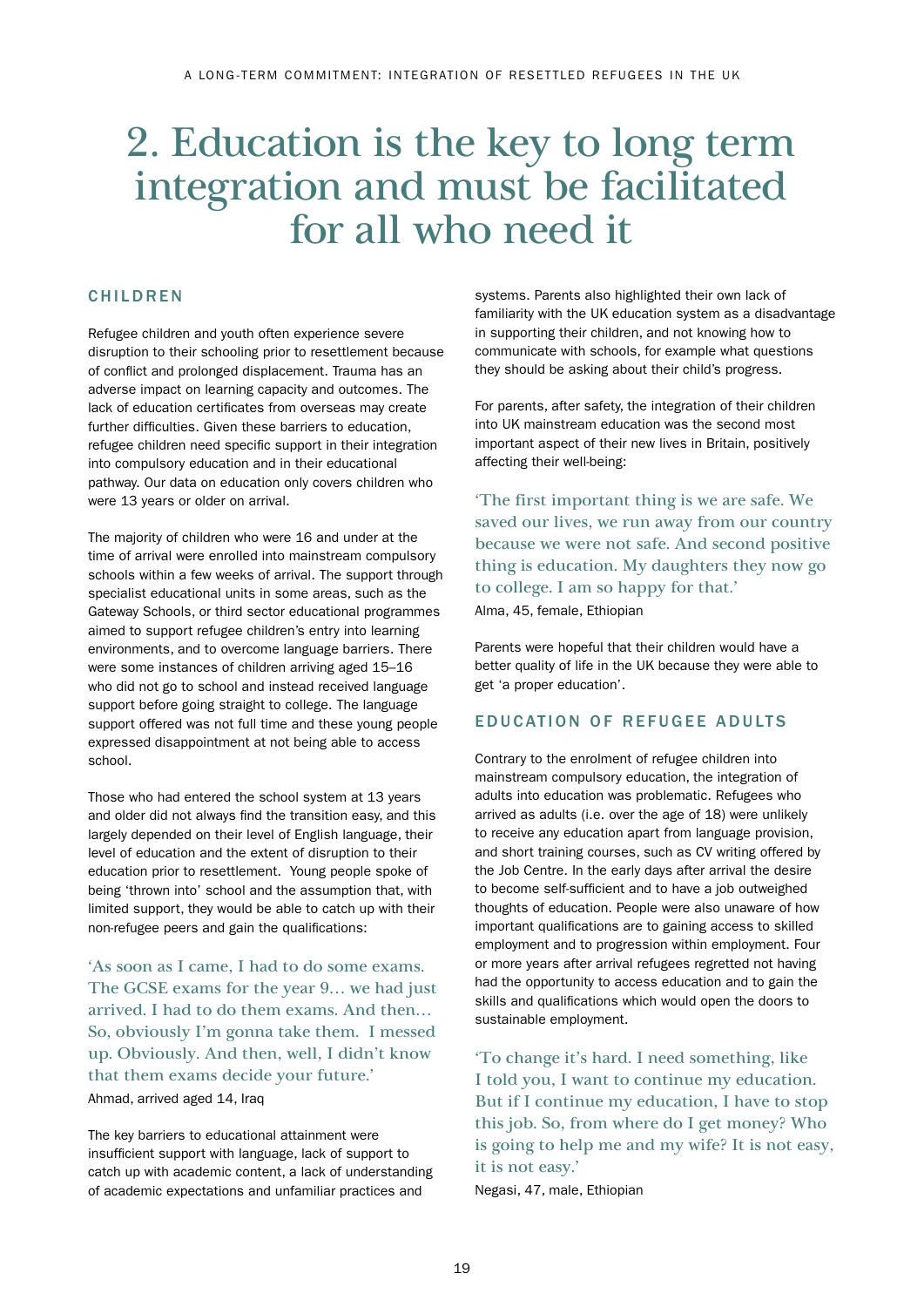

As the graph below shows (Figure 1) refugees arrived with very diverse educational backgrounds.

Figure 1: Education before coming to the UK ( $N = 269$ )

Refugees arrived in the UK with a wide range of previous educational experiences: 17.1% had no education at all in their country of origin, whereas 20.8% had received a university education. Research participants included people who had previously worked in professional roles such as teachers, university lecturers, translators, midwives, doctors and a judge. Their qualifications from overseas were not recognised in the UK and they found there were no opportunities to 'top-up' or to build on existing skills and qualifications; instead they were told they would need to start from scratch. Without foundational qualifications of GCSE and A level, very few managed to access Higher Education. None of those interviewed were working in jobs which were commensurate with the skills and qualifications which they came with.

One participant, who had worked as a doctor in Ethiopia, described the impact on the community when previously well-respected and well-qualified people were unable to find employment:

'…it killed the spirit in the community because if the doctor doesn't work, if the doctor would not be accepted, who am I to be?'

Michael, 57, male, Ethiopian

## EDUCATION OF REFUGEE YOUTH

Those aged 13-24 on arrival faced distinct barriers to education. Education was a high priority for refugee youth and they had high expectations. Quality education was a very widely reported aspiration on moving to the UK. Yet both our quantitative and qualitative data shows that for a significant number of research participants, particularly those arriving from mid-teens onwards, these aspirations for education were not recognised or met. Most of our young participants were highly disappointed about their lack of access to tertiary or vocational education.

A quarter (24.3%) of those arriving before they were 19 only received English language classes and no other education, while the large majority (75.7%) received some education, either secondary, tertiary, or university. The picture was very different for those who arrived age 19-24: over two-thirds (69%) received either no education or language classes only, while only 31% received some kind of formal UK education. Hence, it is no surprise that regrets and disappointment at not having had the opportunity to invest in education were a major theme among refugee youth (Morrice, Tip, Brown and Collyer, Forthcoming, *Journal of Youth Studies*).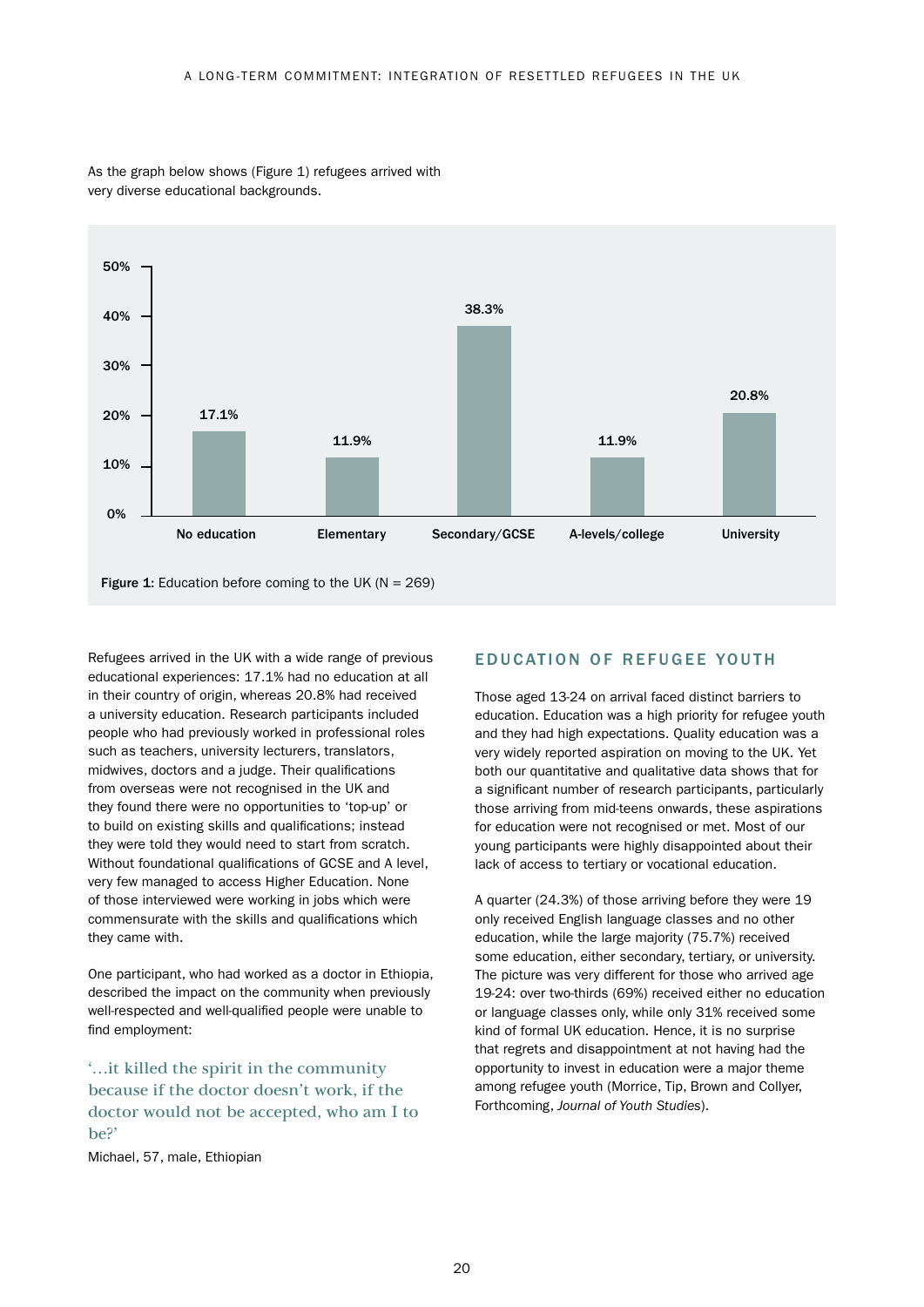#### THE MAIN BARRIERS TO ENTRY INTO POST-COMPULSORY EDUCATION WERE:

Insufficient language skills

Lack of necessary qualifications. Delays, or lack of opportunity, to gain qualifications meant that post-18 they were too old to access full time publicly funded education. Many told us how they would like to study hairdressing, plumbing or decorating, or to go to university but had been told that they required GCSEs in English or maths. As a consequence many felt 'let down' by the UK.

'Some of the things that we actually had on mind when we first came, didn't happen for us. We thought we would continue with our education and stuff like that. We didn't know about age concern and education wise we were let down.'

Amadi, 28, male, Ethiopian

'My sister, she's 19 and she got D in science, she wanted to get B, or A. When she went back to college and to try to do it GCSE, she was declined. And the reason was that she would have to pay full amount of money for the course, and it's GCSE. So I think one of the things they should change is this: 'cos she's 19, because she missed, just one year above 18, she would have to pay about, nearly about £800 to pay for a year.'

Daniel, 27, male, Ethiopian

Once they reached the age of 18 young refugees felt pressured to move into employment. Many commented that they had to take up jobs right away, or that 'they just put us on benefits'. Once in employment or on Jobseeker's Allowance it was very difficult to continue to attend English classes or to study part-time.

'Well I have some qualification but that is not relevant to that here. We didn't have GCSE. We didn't have A Levels. I mean I like the Job Centre when they are expecting for you to look for a job. And you end up like, in your mind you want education. You want to start with that. It is just too much. If you start education you can't work full time. So you claim job seekers allowance. All of that pushed me back.' Aaron, 28, male, Ethiopian

Refugees who had tried to combine claiming benefits with education of more than 15 hours a week (for example, GCSE English and a part-time Access to Higher Education course) were sanctioned by the Job Centre and required to repay their benefits, ending up in debt.

There was a lack of guidance about post-compulsory education pathways, career choices, and their further education outcomes:

'When we first came here I was 17 and for two or three weeks the Home Office they help us. Like they show us around. But education, I didn't know where I can start. My only need is to get education. So that's what I needed, but no help.'

Jemal, 24, male, Ethiopian

Independent initiatives of refugees to access Further or Higher Education often failed, because of unfamiliarity with the complex UK post compulsory sector, or due to financial issues: For instance:

- Refugees were late in their applications and lost money, time and motivation
- they struggled to find the financial means to enrol on courses
- they were unaware of the availability of Government student loans for Higher Education
- they could not afford the necessary equipment, or the transportation to attend their evening classes
- they were not able to complete their qualifications, either because they were unable to afford GCSE examination fees, or they didn't find the right information about exam dates.

Many refugees felt not only alone and lost in their choices on educational routes, but they were simply not encouraged to take up further education, which would have potentially increased their chances to find long-term secure employment:

'Um. Because when we came here, yeah, our caseworker, I asked him about education, he says if I pursue the course that I want it will take me a long, long time. That's what he said. He didn't make it very easy for me. I don't know if he also lacked of information, or… yeah, it was just not helpful' Didier, 31, male, Congolese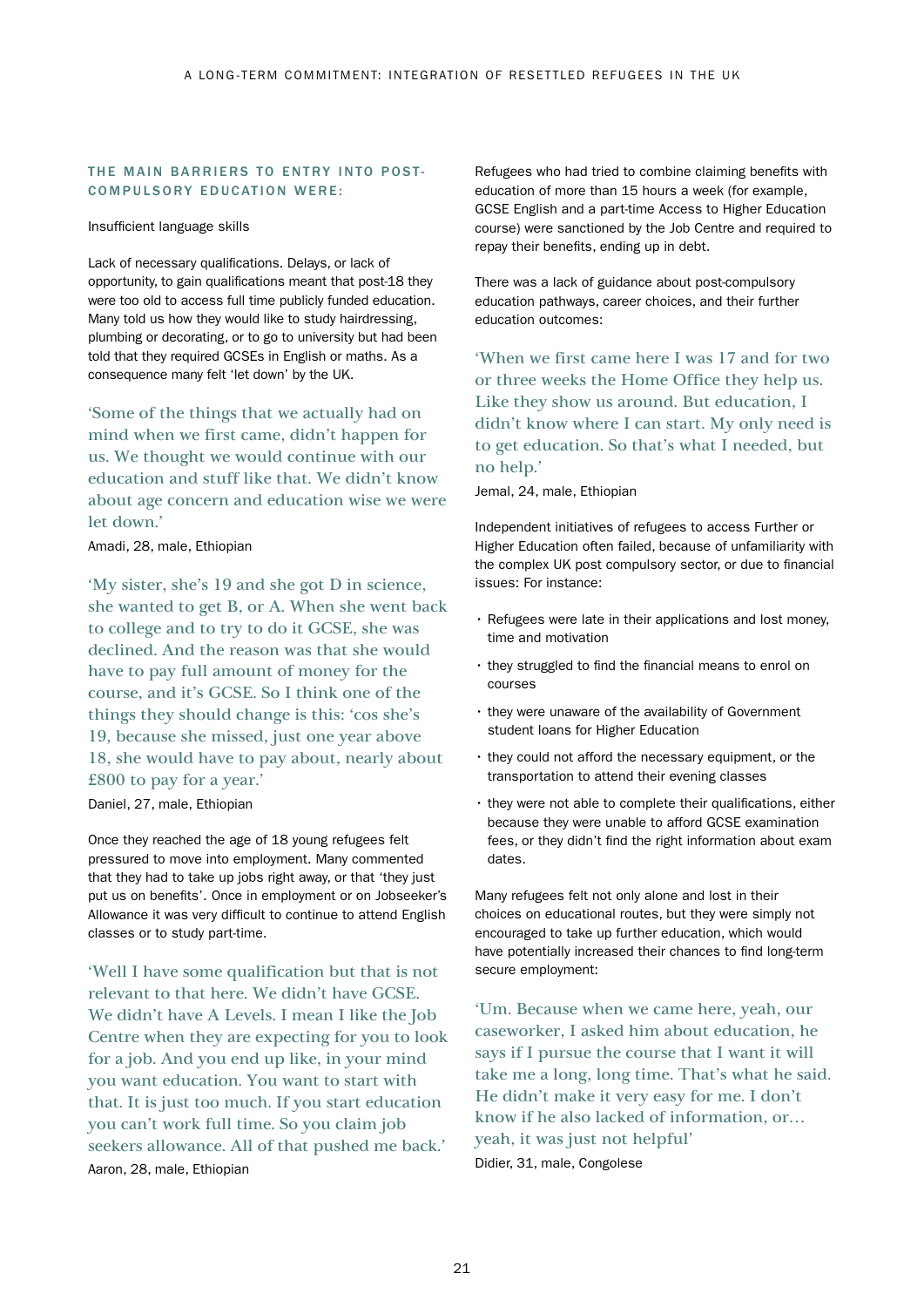Others felt frustrated about the lack of flexibility of programmes and the delays in admission to education. Depending on when they arrived they often had to wait many months until the beginning of the next academic year to start a programme. This inevitably increases the risk that they will no longer be eligible for publicly funded full-time education. In their opinion, the waiting periods could have been avoided with an improved preparation of their arrival in the UK, and organising their integration into education prior to resettlement:

'They should consider that applying for college is in September. So, if somebody comes in September you have to wait [a year]. They should do that, to apply before people they arrive in September – obviously they got your file when they bring you from Africa, and they know your age, they could do it.' Amadi, 28, male, Ethiopian

'At the end of the day you have nothing. Pay the tax, make little money, and then in the evening sit down. No change in your life. Still sit. But maybe, if I had two years study, two years…then it would changed, honestly. Yeah, in two years' time you can learn any course. You can learn painting, decorating in 6 months you can learn…some kind of, if you have a bit of background, obviously.' Michael, 22, male, Ethiopian

'Basically, they should give us 1 or 2 years of education or qualification on how to start a job…How to use a computer for example. All this is important. Makes big changes. But nobody cares.'

Amadi, 28, male, Ethiopian

Caring responsibilities also reduced opportunities to pursue education. Some refugees, both male and female reported taking care of an ill or disabled partner, child, or parent as a barrier to education. Parenthood added a significant gender dimension, with women more likely to be caring for children. The lack of support and opportunity to pursue education comes with tremendous cost for long-term social integration, upward mobility and overall well-being:

In the few cases, where refugees reported positive experiences with their further education, they were proud of their achievements. Their success boosted their confidence in getting along in their new environment and their overall well-being.

To secure education which equips refugees with qualifications and skills required for the UK job market should be a high priority in future UK resettlement policy. Without significant support to pursue education refugees are caught in poverty-trap conditions of low income, precarious employment or benefits. Their ability to contribute to the local economy, to public services and to British society as a whole is limited. Education opens up new opportunities.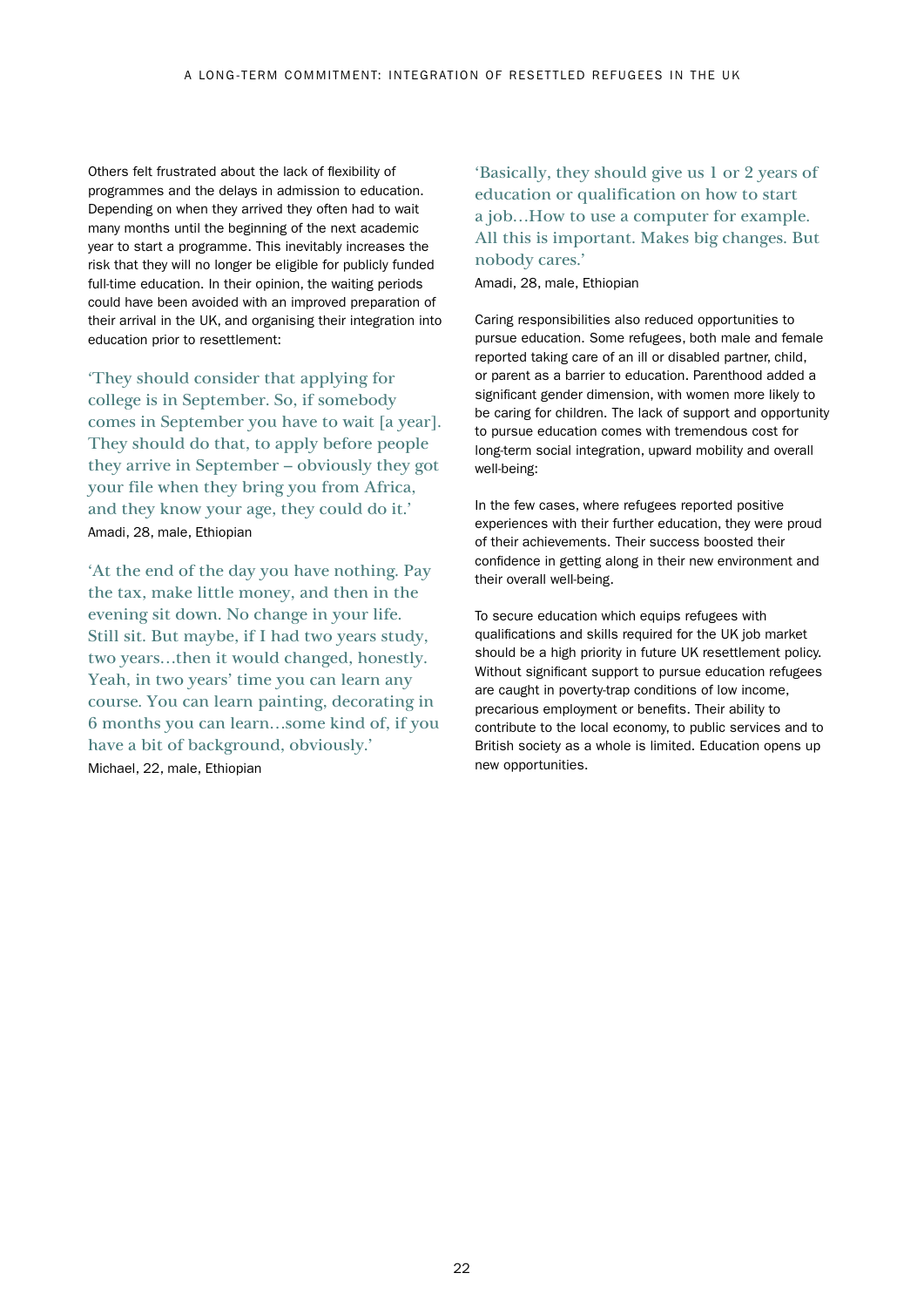#### POLICY RECOMMENDATIONS

#### REFUGEE CHILDREN:

Provision of adapted approaches to language and literacy support and bridging programmes for successful integration of children into compulsory schooling, through:

- Tailored educational support, including intensive language and literacy support alongside mainstream education
- Support to catch up with academic content
- Additional time in exams
- Financial support for NGOs in the educational sector providing homework clubs and informal learning spaces
- Initiatives to support families and carers to engage with schools
- Support for social and emotional well-being of children

#### REFUGEE YOUTH:

• Access to additional routes to further and higher education; i.e. the creation of bridging programmes to enable refugees to catch up on content and language skills.

- Better support for refugee youth to navigate the complicated and unfamiliar education system, including the use of mentors and coaches.
- Extension of support for full time education up to the age of 25 (in line with provision for care leavers).
- Enrol young refugees into education prior to resettlement in order to minimise waiting periods (i.e. to colleges)
- Flexible approach to college and university admissions. For example, alternatives to GCSE English and alternative ways of assessing suitability

#### REFUGEE ADULTS:

- Support for transferring or 'topping up' qualifications and skills to the UK context.
- Entitlement to a period of full-time education to gain UK qualifications commensurate with their background and aspirations.
- English language provision with embedded vocational or academic content to support progression to employment and further study
- More information and guidance for parents regarding how to optimise the education of their children.

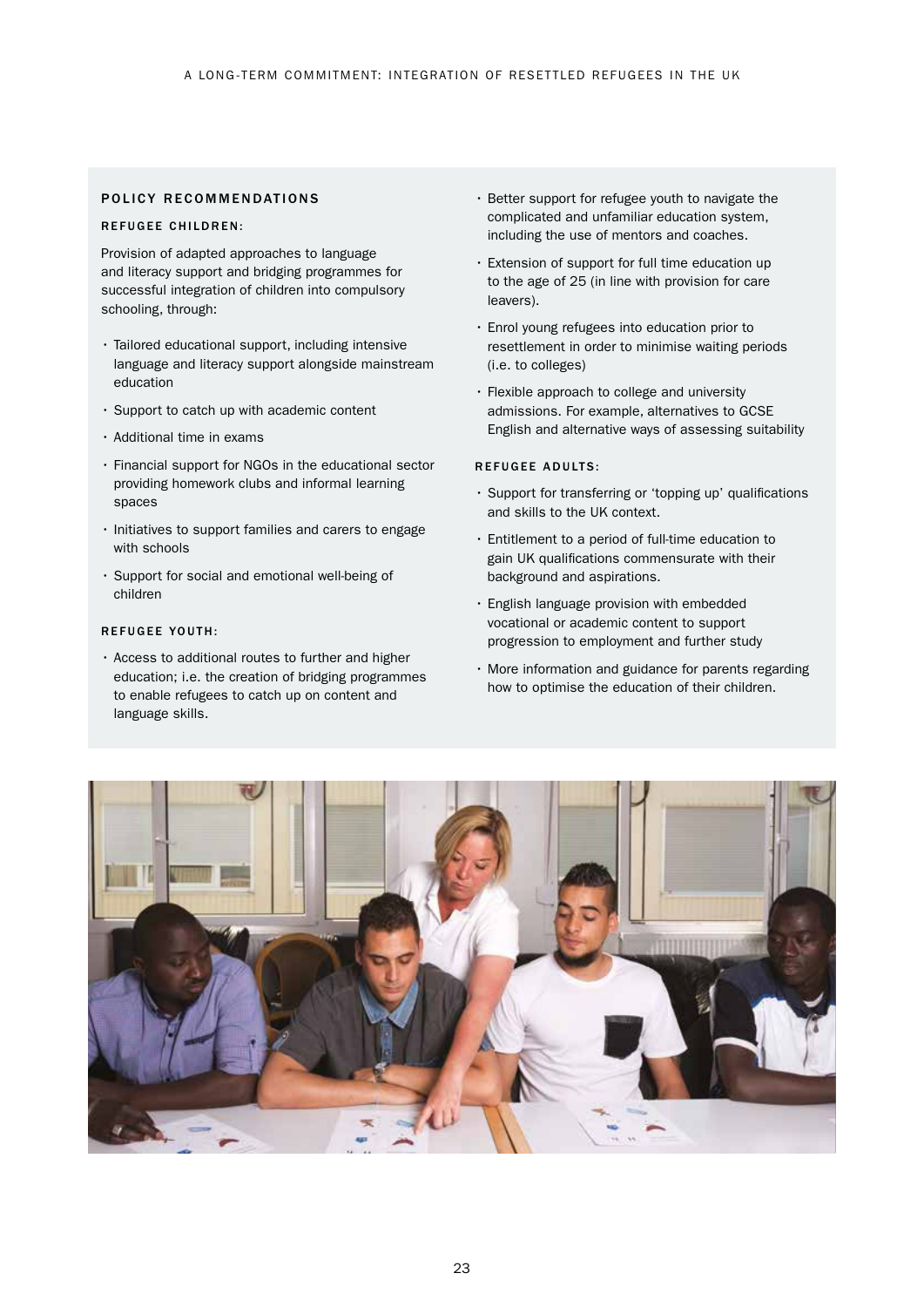## 3. Good English language skills are a prerequisite not a result of integration

### LANGUAGE AS THE KEY TO **INTEGRATION**

Learning English is the key to refugees' ability to communicate in the UK, to integrate and to gain confidence and independence. Language proficiency significantly and positively relates to different aspects of refugees' lives (Fig. 2):



Higher language proficiency was linked to better health, greater belief in refugees' own abilities (self-efficacy); better cultural understanding and a preference for adopting British culture. Refugees with higher language skills were more likely to be employed and to have higher job satisfaction; they were more likely to access further and higher education and more likely to be satisfied with education. Overall higher levels of language were correlated with higher levels of well-being. Importantly we found that the higher refugees language levels, the more contact they had with British people, and the more positive contact.

These findings reconfirm the importance of skills in the dominant language for integration. Yet this research has further refined this established connection.

As this was a longitudinal study we have been able to investigate the direction of the effects of English language skills over time. We find that better language skills lead to more contact with British people at later time points, but not vice versa. In turn, more contact with British people leads to better well-being over time among refugees, but again not the other way round. This means that people need language classes before they can make these contacts, and making these contacts is important because they are associated with better refugee well-being over time. The effect is displayed in the figure below (Fig. 3).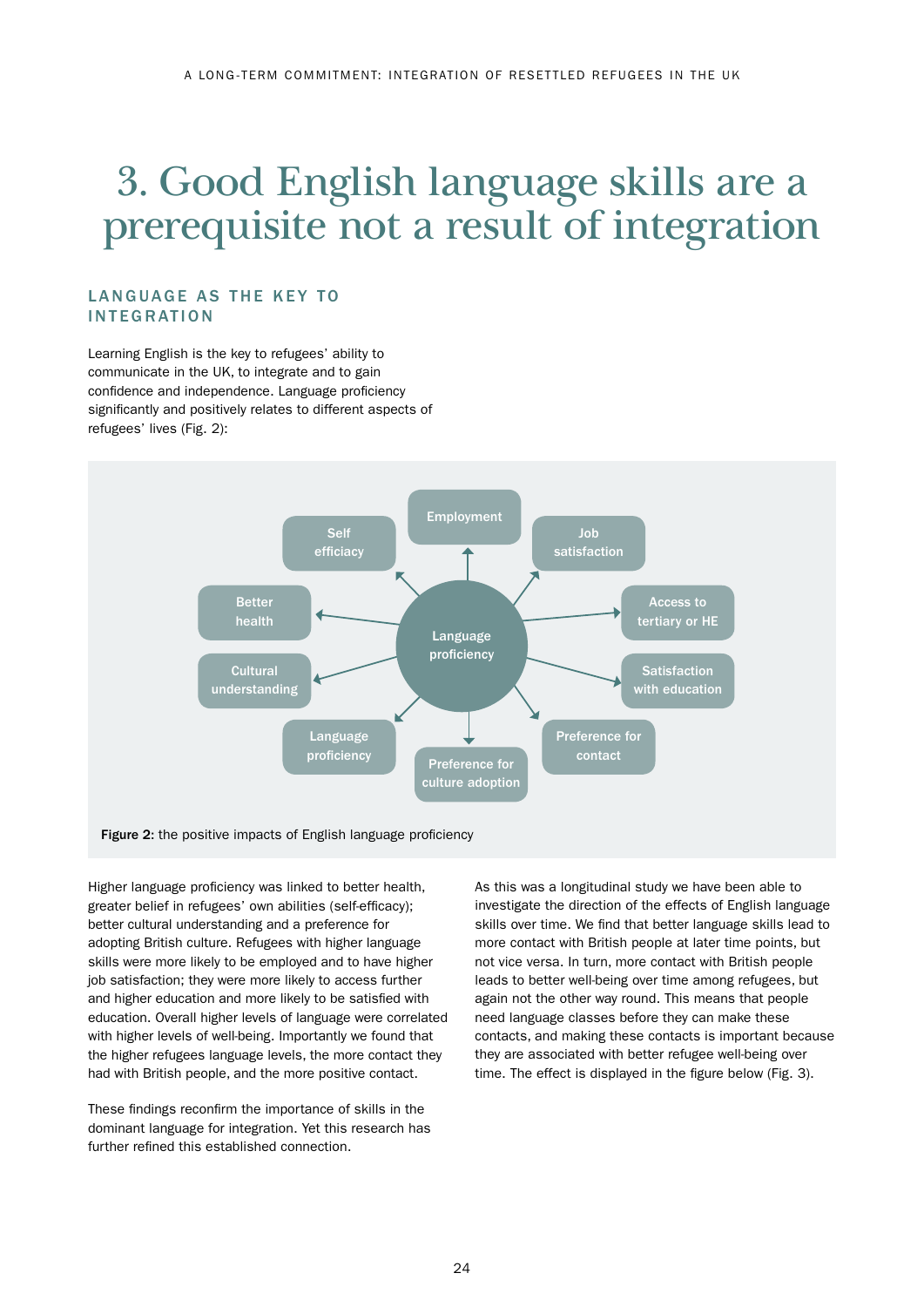

Refugees themselves overwhelmingly expressed the desire to learn English and saw it as fundamental to their integration. As one participant said:

'You can't have a good integration when you don't have a good communication.' Jacques, male, 43, Congolese

English language was valued because it enabled them to access tangible benefits such as education and employment. It also allowed greater independence in their daily lives. This included going to the doctor alone, accessing local services and reading letters and bills. Being able to talk to their neighbours and make friends was also very important. Refugees found it difficult to make meaningful connections with other British people and communication was often limited to basic greetings. Once contacts and friendships were established it had a positive impact on their lives:

'Uh, it's difficult to make friends here. Like for example, when you don't speak good English, to ask friend request it is difficult. Like for me, I felt shy before. It was about my confidence, because I couldn't speak good English. But now it's fine, because I speak better English and I found a friend.' Rachel, female, 21, Congolese

'I like to speak with English people. I learn English very well by speaking to them. I gain more skills when I talk to them. And it gets easier, much easier, when I speak to people, because practice is very important. When I stay alone, I forget everything.' Asma, female, 61, Iraqi

## R F F U G F F S WITH THE LOWEST ENGLISH LANGUAGE PROFICIENCY ARE MOST AT RISK OF EXCLUSION AND LONG-TERM DEPENDENCY

There were significant differences in the self-reported language ability of our participants. Four groups faced particular difficulties learning English: women, older refugees, those with poor health and those with limited pre-migration education. They were most likely to struggle to learn English and are consequently most at risk of exclusion. We consider each in turn.

First, men reported better language ability than women. The most significant gender effect was found where participants had caring responsibilities. Only 2.3% of men reported that they were looking after children, compared to 48.2% of women. Childcare and caring for sick relatives presented major barriers to learning English for women, but less for men. Overall, refugees with caring responsibilities scored among the lowest in the English proficiency score (Fig. 4).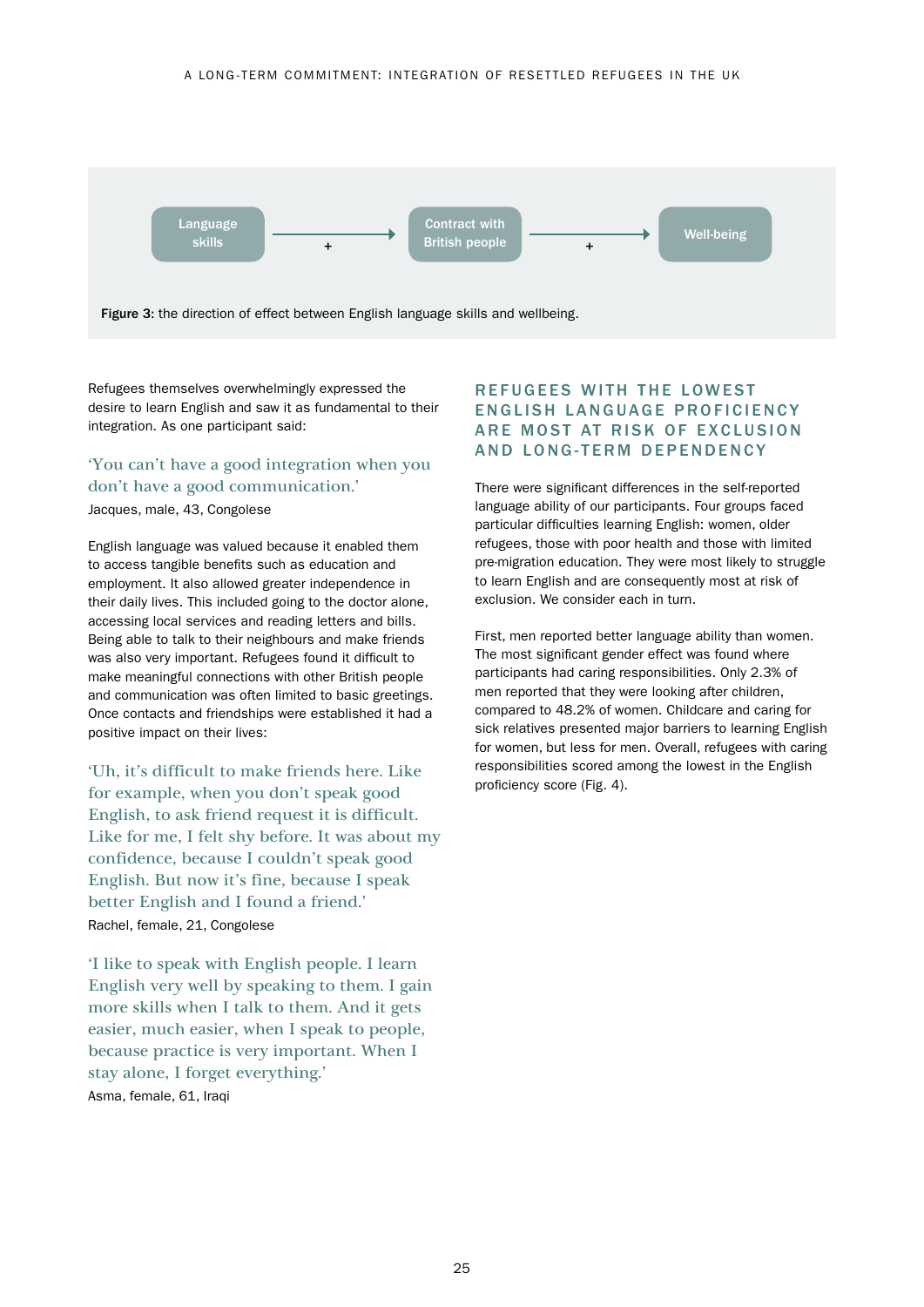

Figure 4: English Language proficiency by type of employment of the resettled refugees

Women also reported struggling with self-confidence when trying to communicate in public, and this was sometimes exacerbated by social and cultural norms:

'Even if I knew what I was about to say I wouldn't because I didn't have the confidence … I used to cry when I had to talk to someone, or I would look at somebody and just cry… One, it's just the way I was created, and second it's the way I was brought up: it was just not really respectful to talk to somebody - 'cos I'm also a woman, so it's a bit embarrassing to go out in front of somebody and just ask or talk to them … I was very scared.'

#### Mona, female, 40, Ethiopian

Second, age was important. English language ability was significantly higher for refugees aged 18-34 years than for those older. We found that the older the refugees the worse their self-reported overall language skills. Elderly refugees also scored the lowest in improvement of their English skills since living in the UK.

Third, English proficiency was lower for refugees who had mental or physical health problems. Our interview data indicates that stress caused by financial worries or concerns for family left behind also impaired refugees'

learning success. Individuals often faced more than one disadvantage. For example, older people learn more slowly but are also more likely to face health problems. One older participant commented that young people learn the language quickly, whereas older people:

## 'We are helpless. Our mind is full of things since we experience very bad trauma in the past. And our mind is damaged. It hurts to learn more.'

Jira, 62, male, Ethiopian

Fourth, overall language ability increased with education level before arrival; refugees with no education scored lower than refugees with any other level of education. Refugees from urban areas scored better in their language proficiency than refugees from rural areas, since education levels are higher in cities. Women were more likely to have lower levels of pre-migration education (just 9.8% of women had completed university level education compared to 29.1% of men), which also accounts for the lower language ability among women.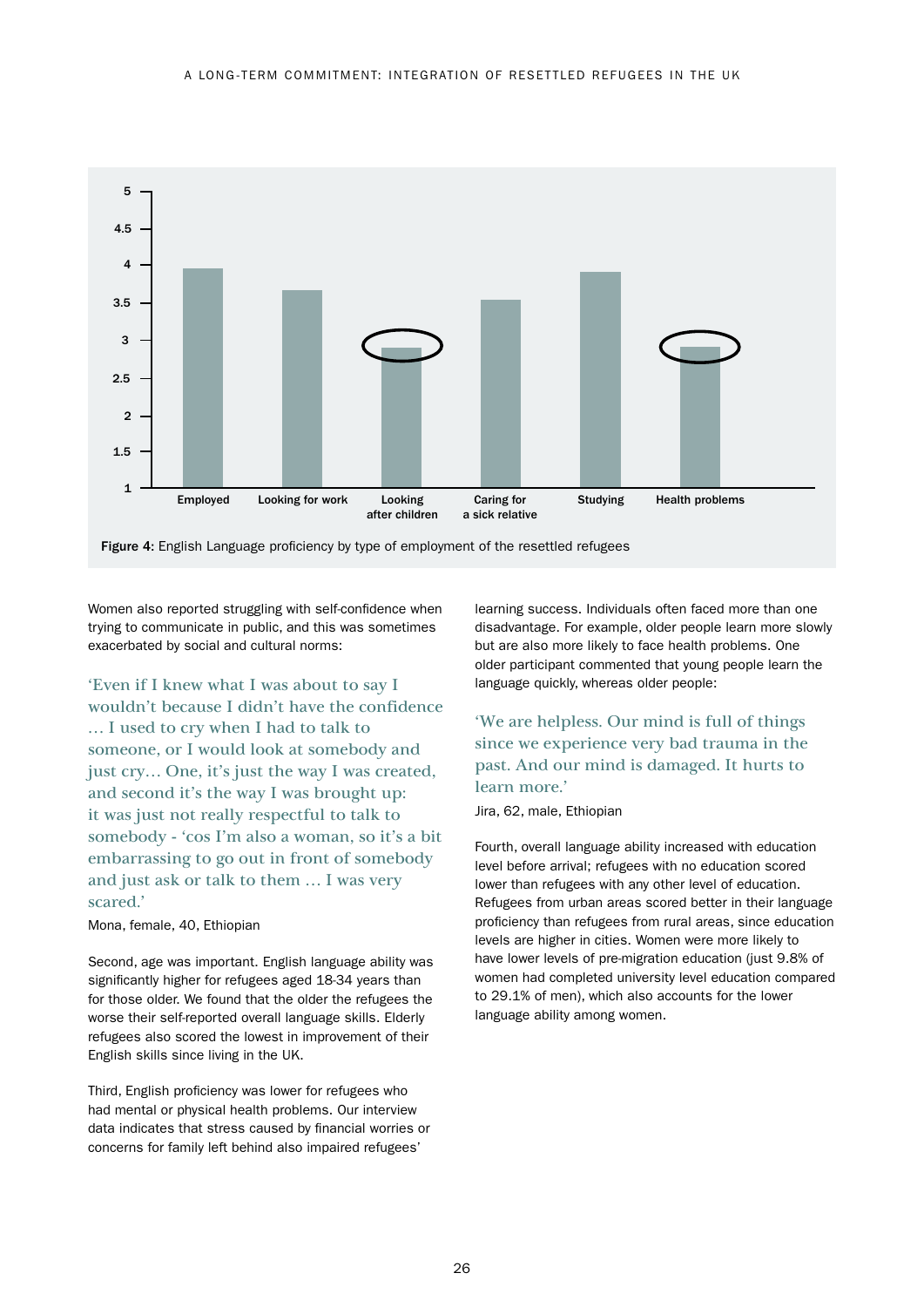

REFUGEES' EXPERIENCES WITH

## ESOL<sup>2</sup> PROVISION

The number of hours of tuition during the first year varied considerably between locations and depended on the time of arrival. Participants reported between four and 15 hours a week of tuition. The standard mode of ESOL delivery once learners entered the mainstream was two hours twice a week. For the vast majority this was not considered sufficient for their needs. Participants living in all three research locations were not satisfied with the frequency and intensity of ESOL provision, nor with the teaching.

'When you learn English once a week, it's not enough. You can learn today, after seven days you forgotten. When you come back you start again, you understand? But if you can go maybe three days, four days a week, you should improve very quick.' Jacques, 43, male, Congolese

'When I come here they have welcomed us good and then when we stay here we were ok, everything was provided. The problem which I'm still regretting is language. I can't speak well, and I can't listen because when we came here they have given us only two days and two hours in a week to learn English.'

At first, most refugees in all locations received bespoke language classes with their co-nationals. This was reported as helpful in the early days after arrival as it was an opportunity to share experiences and gain support as they adjusted to living in a new context. However, mixed nationality groups of mainstream provision promoted greater use of English among students and therefore was more conducive to language learning; it was in these classes that people felt they learnt more, and it was here that they made contacts with other communities, making friends and extending their social networks.

Refugees often criticised the lack of opportunities to practice their conversation skills in class. Furthermore, they found that ESOL classes were not very useful in providing them with the necessary English vocabulary of 'how to get around in daily life':

'From all of our classes, I thought the most effective was the one at Cowley Club [a volunteer organisation], because all who studied there have a better chance to communicate more easily. You know, they don't only just go through basic verbal compositions and everything, but they also teach them how to communicate.' Kofi, 52, male, Ethiopian

2. English for Speakers of Other Languages

Elisabeth, 49, female, Congolese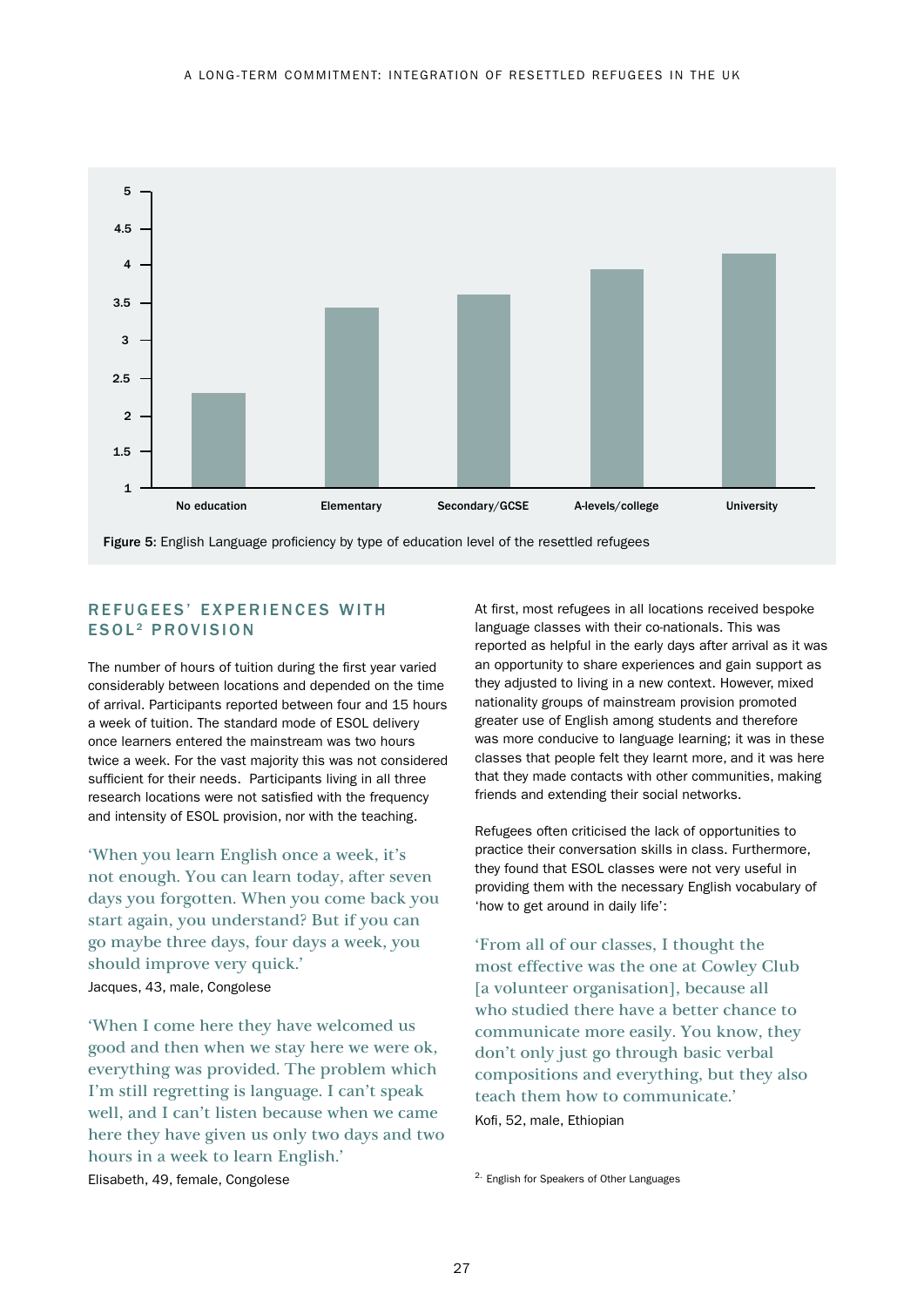Language classes are about more than learning the language and providing a platform to develop social connections. Language providers also had an important role in solving practical issues after the Gateway support ended. Participants who struggled to manage their lives on their own without a local support system reported that teachers and the wider ESOL staff provided them with vital support in solving a variety of practical issues related to their life in the UK including problems with the benefits and housing. ESOL teachers and staff were often mentioned as the only local contacts refugees had after the support period:

'And there is a lady in the ESOL, if you have any problems, any problems, you know, blankets or there is basic problem, benefits, any problem you have, go straight away to this lady and tell her about the problem. So, she can make her calls, she can help you. Anything she will do it for you.'

Hussein, 43, male, Iraqi

## OVERCOMING BARRIERS TO LEARNING ENGLISH

Research identified a range of barriers that prevented refugees accessing even those classes which were provided. Some of these are relatively easy to overcome with sufficient support, others are more intractable. At the most straightforward end, lack of childcare was a significant barrier to parents accessing classes. Transport costs to attend courses at colleges presented further barriers to learning English. Both of these are relatively easy to overcome.

A range of issues required specifically tailored educational programmes. Those participants with low or no literacy had particular difficulties following and benefitting from ESOL classes. Mainly, because regardless of their levels of education and literacy in their own languages, refugees were mixed according to their English language competence. No account was taken of prior level of education and capacity to learn a new language. This meant that those who with poor or low literacy skills dropped out because they lacked the basic skills needed to learn (i.e. how to write) while those who were highly educated found the courses inappropriate because they were too slow and did not make the progress they hoped for (i.e. intentions to learn English for academic or vocational purposes):

'And in one classroom, we have several different levels of students. Some of us even can't do our spelling, and then some of others have high education, they speak and write and understand English. All these people learn together, and some of them they understand. They go home happy, we are still there. Nothing changes.'

Jira, 62, male, Ethiopian

Participants with difficulties in reading and writing needed tailored provision, taught by teachers trained in working with non-literate learners. Paper-based teaching methods were not appropriate and often they did not understand the instructions given to them in English:

'She [the teacher] give us paper, we don't understand. Time is too short. The teacher says write down. We write down, but we don't understand. She not repeat for us. We just fill the paper and then we go home. When we ask her she says, I give you the paper, I give you homework, so that's it. She did not give us any example of how to do the home work. We can't ask more, we still don't understand.' Fawzia, 28, female, Ethiopian

Refugees with no or very little literacy, reported that they made only progress in learning English once they started having home tuition (e.g. via volunteer schemes). Others told us that they found opportunities for mixing with other people through projects such as cookery classes very useful for advancing their practical language skills and for gaining confidence in English conversation.

Refugees reported long waiting times to start courses and lack of progression pathways through levels and between providers. They frequently found that a course finished and there was nothing suitable for them to move onto, or the gap between one class and the next was too great for them. Additionally, budget cuts during the research period drastically decreased opportunities for refugees to learn English<sup>3</sup>.

Refugees are resettled on grounds of vulnerability and our research uncovered high levels of caring responsibilities for sick and disabled relatives which prevented attendance at classes. These care responsibilities are more challenging to work since they cannot easily be solved with alternative provision, as childcare often can. The benefit

3. The government has cut ESOL classes funding drastically from £203m in 2010 to £90m in 2016 - a real terms cut of 60% (Foster and Bolton 2017).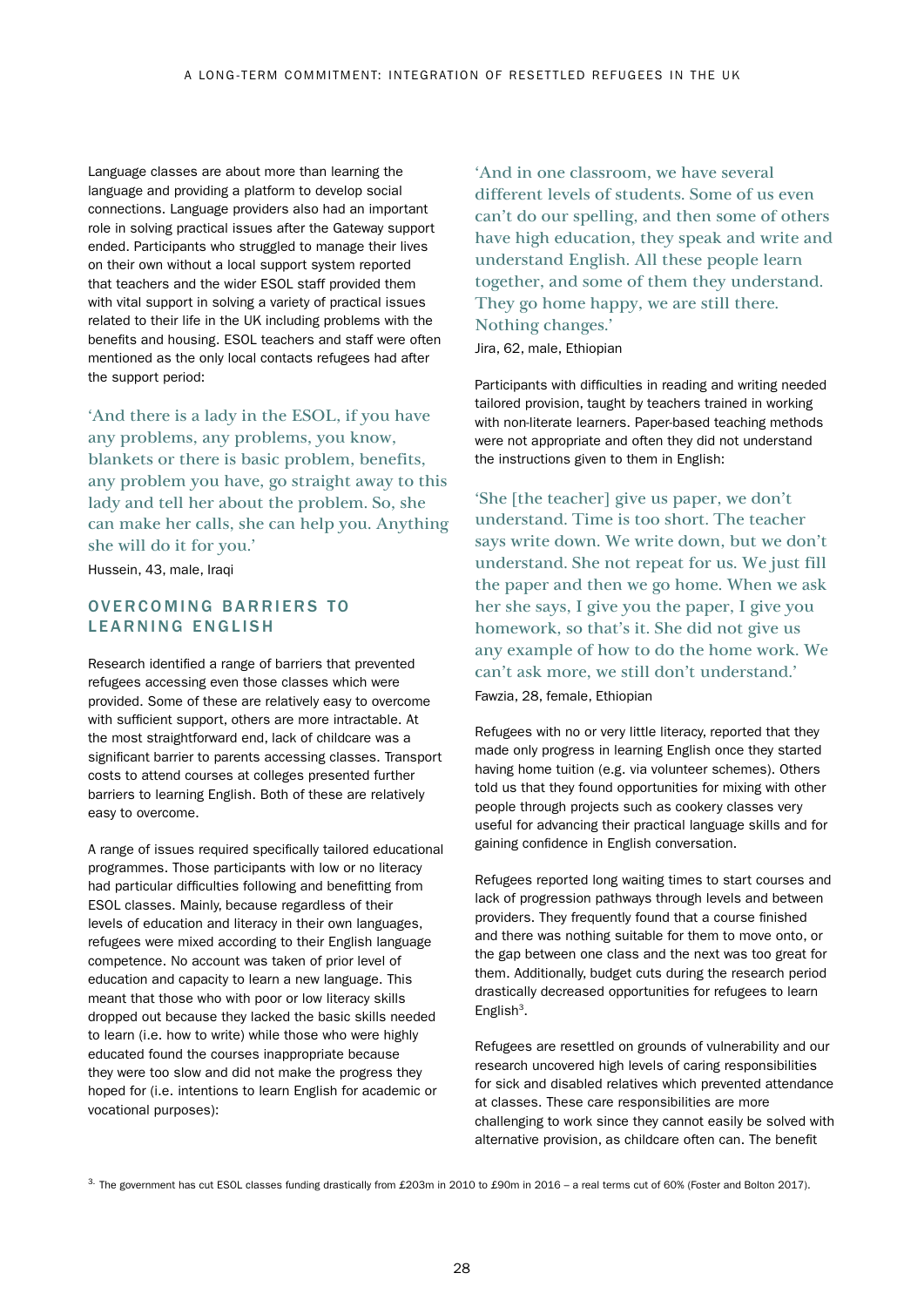system poses a similarly intractable challenge. Eligibility criteria for free ESOL classes excluded those who were not 'actively seeking work'. This excluded some refugees who were caring for children or sick relatives, or who were retired.

Traditionally, employment and social contacts with English speakers have been thought to further enhance English language ability. Our research found that this was not systematically the case. Entering employment could be both a boost to English language development, but given the type of employment of many refugees it was more likely to be a hindrance. Those in entry level jobs requiring limited language were often working on their own or with members of their own community, for example cleaning or night security guards. Opportunities to interact with English speakers and improve their English were much rarer. Employment also reduced formal opportunities to develop language skills. Refugees in employment pointed to the need for access to free language provision at weekends and after work:

## 'When you come from camp they put too much pressure to work. Even ESOL is hard for us to study. If you are working, what time you are going to ESOL?'

Amadi, 28 male, Ethiopian

All refugees requested more opportunities to communicate outside the classroom in order to improve their language skills, either through one-to-one mentoring, alternative language support by third sector organisations, or more interactions with other British people at work or in their local communities.

Our findings reinforce the importance of English as the key to refugees' long-term integration. Lack of English language skills hinders integration across a range of domains and prevents refugees fully contributing to UK society. It also creates systemic inequality. Without intensive language provision upon arrival in the UK refugees risk long term social exclusion. Certain groups tend to have lower English language proficiency: women, older refugees, those with poor health, those with caring responsibilities and those with limited pre-migration education. These groups face particular challenges, are most likely to struggle to learn English and are most at risk of exclusion.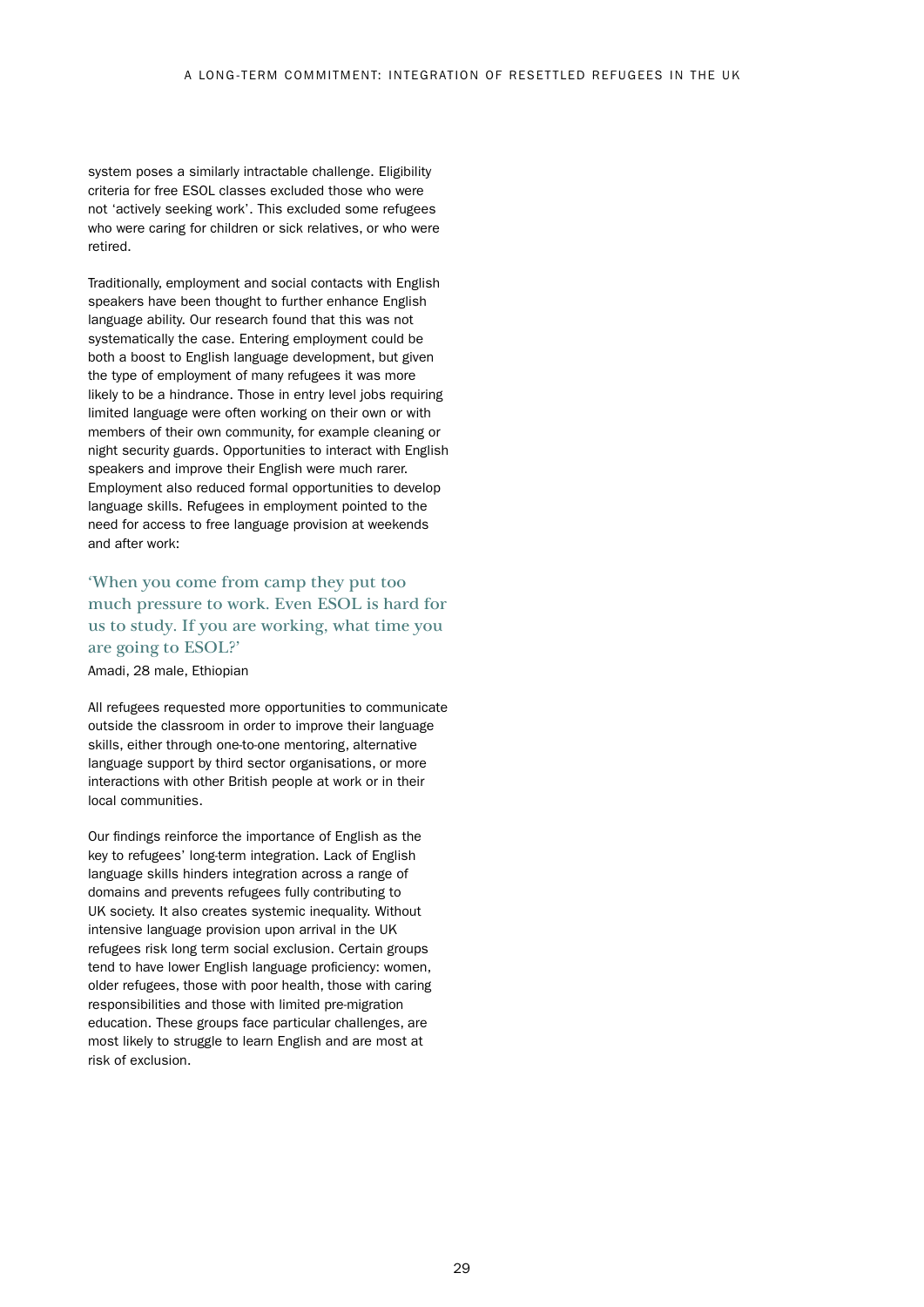#### POLICY RECOMMENDATIONS

Suggestions for support that helps to overcome these barriers are:

- Free extensive ESOL provision for participants in resettlement programs for a minimum of one year to minimise the risk of long term dependency and exclusion
- Recognition of diversity of needs ESOL classes need to be more flexible and individually tailored. This includes specialist provision for those with low or no literacy but also fast-track and higher-level courses for more highly educated, professionally qualified refugees to enable them to join the labour market or to access Higher or Further Education.
- Provision of free childcare to ensure that classes are accessible to those most at risk of exclusion.
- Support for home carers (most likely to be women), and those with poor health. For example, through home tuition and befriending schemes.
- Availability of free language courses for those in employment, either through work-based ESOL or courses after work.
- A national ESOL strategy for England to enable a proper assessment of need.
- Local ESOL strategies to ensure clear signposting of provision and appropriate progression pathways between classes and providers.
- Provision of informal and additional support for the most vulnerable refugees who struggle to follow the standard ESOL classes (e.g. elderly refugees and those with low levels of education).
- Support for initiatives which bring refugee and other communities together in meaningful interactions. For example, the Great Get Together or Refugee Week.
- Support for civil society, the private sector, local government and other key stakeholders to develop additional language learning opportunities for resettled refugees to practice conversation skills and to gain confidence; e.g. through conversation clubs.

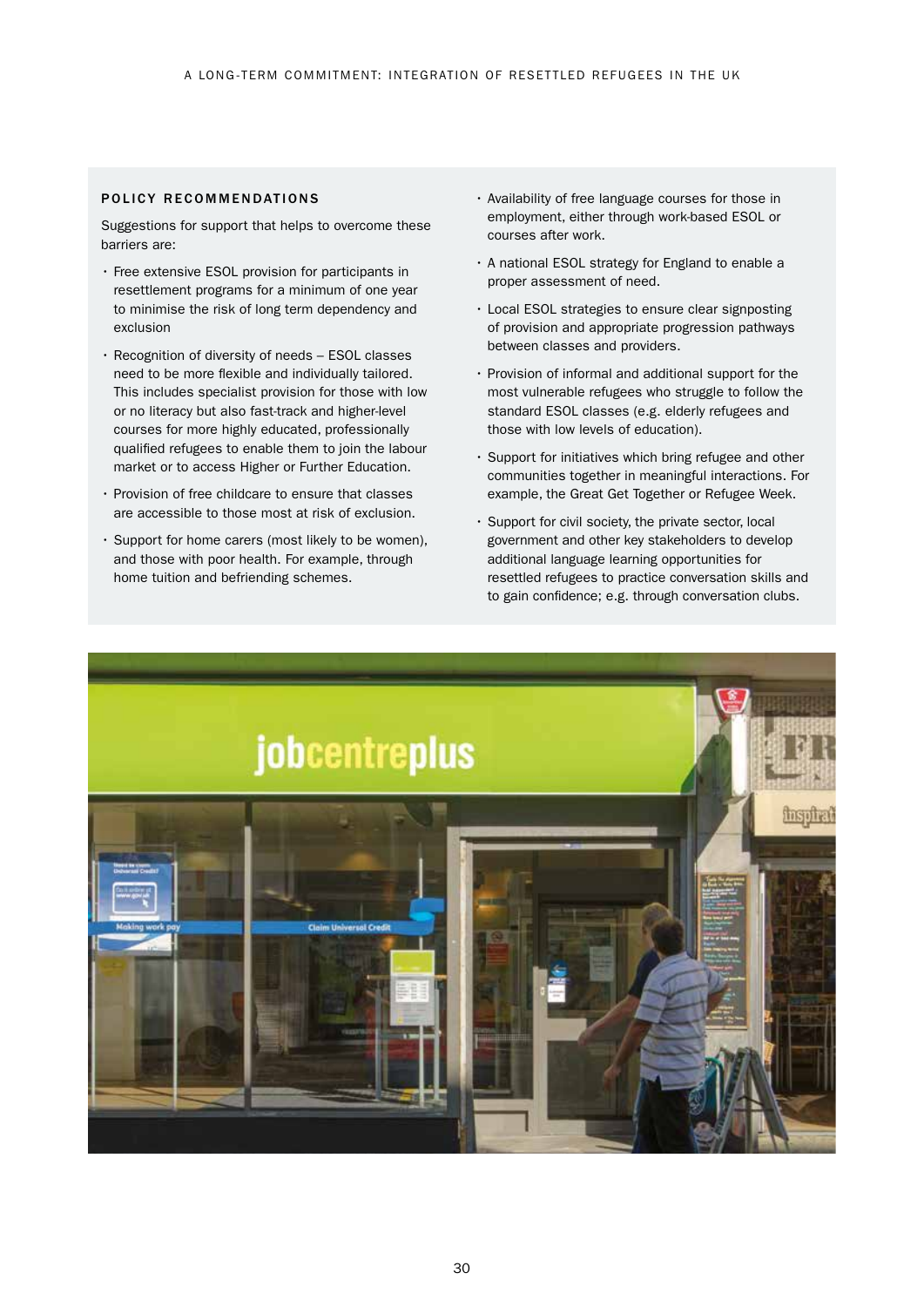# 4. Refugees require more tailored approaches to employment

### LEVELS OF EMPLOYMENT REMAIN LOW FOR RESETTLED REFUGEES

Employment is one of the most significant factors facilitating long-term integration of resettled refugees. For most of our research participants, employment represented much more than just finding a job and financial security. It provides a sense of self-worth, the opportunity to deploy skills and qualifications, and to strengthen one's social integration:

'Someone if he doesn't have a job, is not human. I can't treat myself like human, because I can't work. I tried to find a job, I work two, three, places for cleaning job. At every single place I work they say it's temporary, and I have to leave the job, and I have to find again another job'

Badessa, male, 38, Ethiopian

Unemployment among refugees is currently eight times higher than the national average (RISE 2018). Our research confirmed this picture for those who have been resettled. Across all three research locations, the employment rate of our research participants is lower than that of the general population (Figure 6). This would be expected soon after arrival, but after an average of six years living in the UK, only 12 out of 280 individuals had full-time employment. This is a much longer term problem.



Figure 6: Levels of employment by location in comparison with general population at Time 1

It took refugees an average of 28 months to find their first job in Britain. Refugees with no education took more than twice as long to enter the labour market than those with a university degree.

Of more concern is the lack of improvement in the employment rate over the three years of the research (Table 4). There are two reasons for this. First, barriers to entry to employment accumulate over time. If the course for sustainable integration into employment is not set early, it will become more difficult for refugees to find a job at a later stage. Second, while some participants found new employment between the interview timepoints, others terminated their temporary employment, or they lost their jobs.

|                     | No. people<br><b>T1</b> | Percentage<br>Τ1 | No. people<br>T <sub>2</sub> | Percentage<br>T2 | No. people<br>T <sub>3</sub> | Percentage<br>T3 |
|---------------------|-------------------------|------------------|------------------------------|------------------|------------------------------|------------------|
| <b>Employed</b>     | 42                      | 26.9%            | 43                           | 24.3%            | 53                           | 30.1%            |
| Looking for<br>work | 29                      | 18.6%            | 25                           | 14.1%            | 38                           | 21.6%            |

Table 4: Overall employment status at each time point.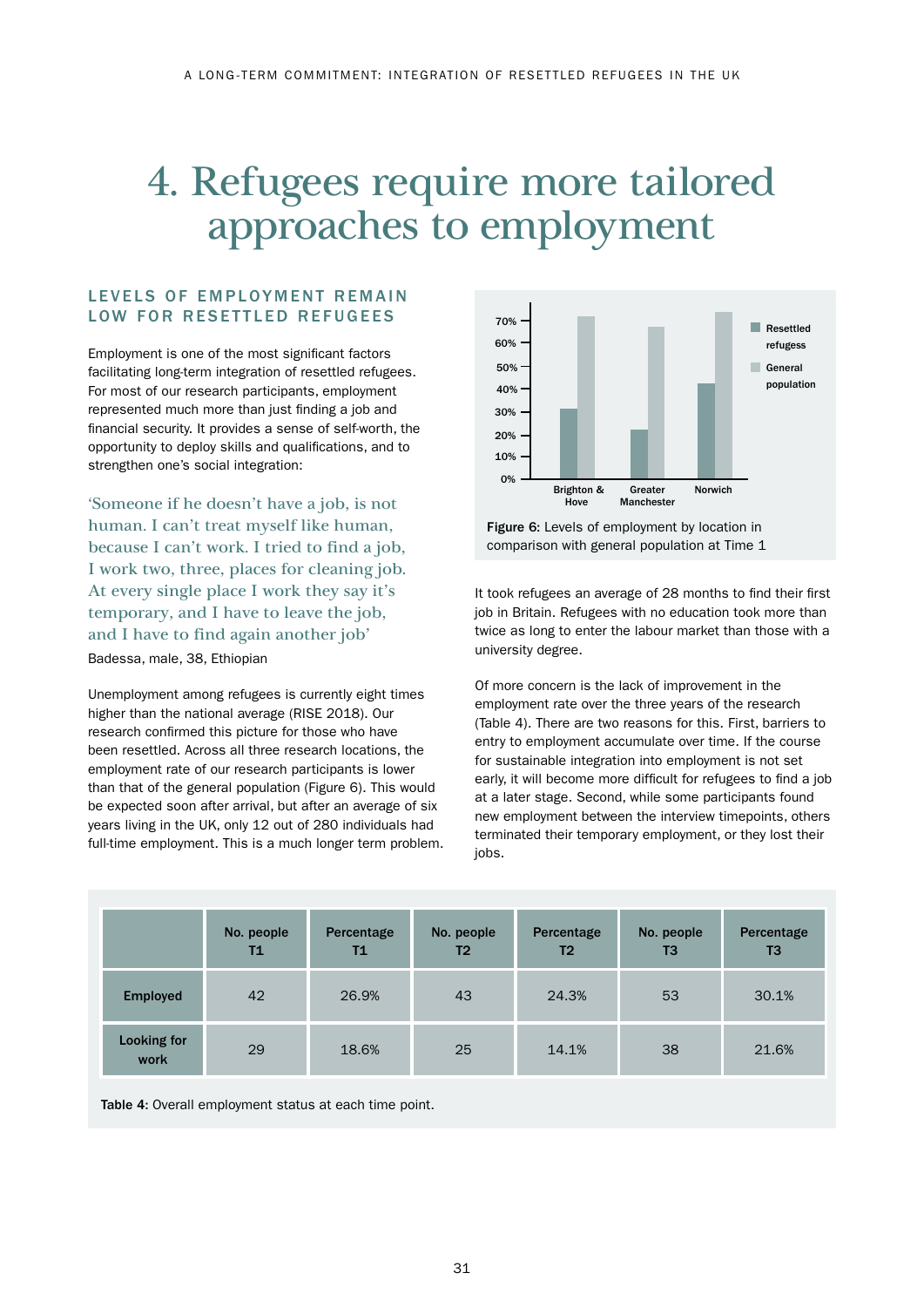Significantly more men were employed than women. At T1 41% of men were employed, compared to only 11.4% of women.

### PRE-ARRIVAL EXPERIENCES STRONGLY INFLUENCE EMPLOYMENT

Refugees with higher levels of pre-migration education, higher literacy levels, and experience of employment prior to arrival, tended to find employment faster (Table 5).

| Pre-arrival experiences | Percentage in employment                     |  |  |  |
|-------------------------|----------------------------------------------|--|--|--|
| Literacy before arrival |                                              |  |  |  |
| Literate                | 33.5%                                        |  |  |  |
| <b>Illiterate</b>       | 9.3%                                         |  |  |  |
|                         | <b>Education before arrival</b>              |  |  |  |
| University              | 41.2%                                        |  |  |  |
| A-levels/college        | 38.5%                                        |  |  |  |
| Secondary/GCSEs         | 31.2%                                        |  |  |  |
| Elementary              | 17.2%                                        |  |  |  |
| No education            | 2.7%                                         |  |  |  |
|                         | Employment status prior to arrival in the UK |  |  |  |
| Employed                | 35.8%                                        |  |  |  |
| Unemployed              | 18.5%                                        |  |  |  |

Table 5: Pre-arrival experiences and levels of employment.

Research also identified a strong relationship between employment prior to their arrival in the UK and the likelihood of securing employment in the UK. Refugees who lived outside camps were more likely to be employed than those resettled from camps, who have been in average out of employment for a longer time.

|                          |                            | Length of stay in refugee camp in months |                  |  |
|--------------------------|----------------------------|------------------------------------------|------------------|--|
|                          |                            | <b>Mean</b>                              | Number of people |  |
|                          | Employed                   | 132                                      | 66               |  |
|                          | Looking for work           | 160                                      | 51               |  |
|                          | Looking after children     | 135                                      | 58               |  |
| <b>Employment status</b> | Caring for a sick relative | 129                                      | 10               |  |
|                          | <b>Studying</b>            | 109                                      | 38               |  |
|                          | Health problems            | 153                                      | 16               |  |
|                          | Retired                    | 236                                      | 3                |  |

Table 6: Link between duration in refugee camp and employment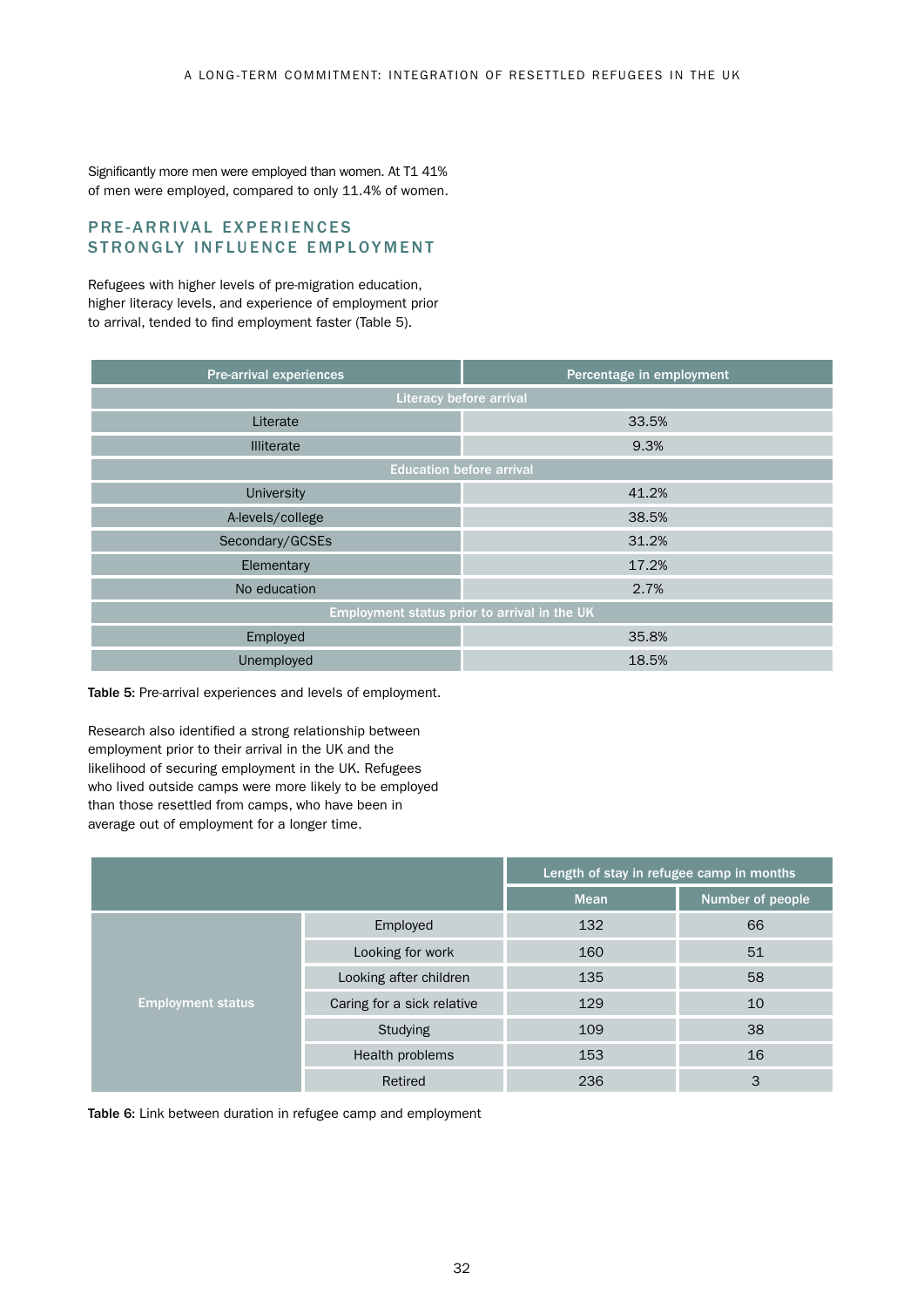Difficulties finding work are therefore highly predictable. Refugees who will need the greatest support can be identified as soon as they arrive. Even for those who find work, a good job is unlikely. The sectors in which refugees were employed were mostly in low-skilled jobs, such as in warehouse and distribution, car washes, taxi driving, retail, cleaning, and social care. According to a recently published report by The Gangmasters and Labour Abuse Authority (2018), these are among the top sectors for highrisk of exploitation. Most refugees were stuck in multiple short-term employment contracts:

'Jobs, oh, in the beginning it was very difficult for me to find a job, yeah. Um. The first year went by, the second one. In the third one I found a temporary job, I started working then I stopped. Yeah. After that a friend of mine helped me, I found another job and started working as a carer. But because of the expensive transport, I stopped. Yeah. Then it took again a super long time to find another job.'

#### Didier, 31, male, Congolese

## 'I have done a lot of different jobs, but temporary only. But I would be happy to find a full-time job, a permanent one, but that is difficult. Yeah, it's difficult.'

Rachel, 21, female, Congolese

Despite refugees' high determination and persistence to find stable employment, most participants were unable to access anything other than low-paid, insecure, casual work in the UK's service or gig economy, habitually involving antisocial hours and zero-hour contracts:

'Zero-contract has exploited every refugee. The ones that have hopes and dreams. Their dreams got crushed because of zero-hour contract! Zero-hour contract simply say that you work when we only need you. That's it. But my family they want to work! Refugees they want to participate, they want to…how can I say this? Be part of Britain. They want to work! They don't just want to work when they get a text telling like six in the morning you want to work, yes or no.' Dureessa, 22, male, Ethiopian

Due to the insecure part-time and low-paid nature of their jobs, many refugees struggled to make ends meet, and they felt constantly stressed in providing an income for their families:

'And I am still on benefit now. Trying to find work. It's very, very, very hard. And you find work maybe cleaners job, it's less than 20 hours a week. You cannot save money, still pay bills. So that's the main thing. It gives me stress all the time. I feel stress.'

Hussein, 27, male, Ethiopian

Refugees described their employment related frustration as their lives as having been 'put on hold', or as a feeling of being socially excluded before even been given a real chance to be a part of British society.

Our study found no difference in well-being between those refugees who were employed and those who were looking for employment. This finding is initially surprising, but appears to reflect the insecure, low-skilled nature of refugees' jobs, and in some cases the exploitative characteristics of employment. As one of our participants said:

'Don't forget the jobs you are, uh…jobs…ha, where can I begin? It is simply very hard, very hard to find a job and uh…refugees are being exploited by these illegal jobs and, because they cannot find a job they settle for less, they settle for less than minimum wage. They came here, they have the right to work, they have the right freedom as everyone else in Britain, yet they cannot find any job.'

Dureessa, 22, male, Ethiopian

When refugees enter employment with very limited language skills they do not experience the level social mobility they expected. They initially believed that with sufficient effort they could start with entry level jobs, and then progress. They were therefore keen to start any kind of job, but they quickly realised that social mobility was unlikely in the jobs they were doing. There are a limited number of obvious barriers to securing employment.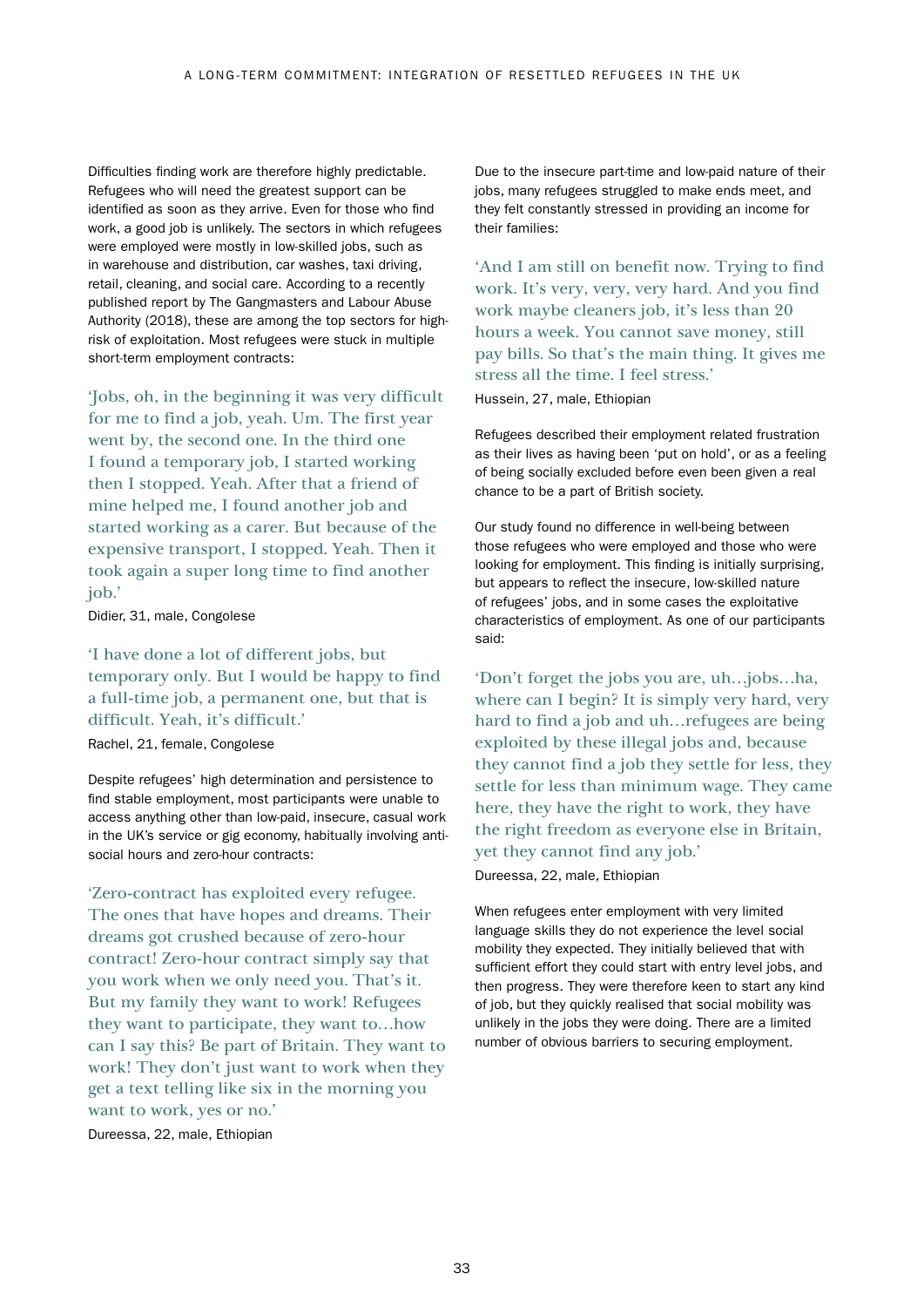#### BARRIERS TO EMPLOYMENT

The main self-reported barriers to employment were language skills, followed by non-recognition of refugees' overseas qualifications and skills (Fig. 7).



Figure 7: The key barriers to employment for refugees (% identifying each barrier)

Due to the non-recognition of refugees' pre-departure educational and professional qualifications and experiences, the number of refugees working in the same profession or sector prior to their resettlement is very low. Only 3 out of the 114 participants who were questioned about their current professional activity found employment in the same sector as prior to their resettlement<sup>4</sup>. This low number of participants working in the same professions prior to their departure points to a 'transferability gap', preventing refugees from being fully rewarded in Britain for their overseas-gained skills and work experience. Refugees would have liked more practical information about how to document their skills and qualifications, and shorter additional recognition procedures:

'So, at least they should support you with the paper, with the diploma, so you can find a job. But you have to do a course, and learn English for 5 years, or even ten, and when are you going to make your life? When you are old?' Sifa, 33, male, Congolese

Lack of language proficiency was the most commonly cited barrier to securing employment.

'Yeah, if you don't speak English it's hard to get a job, it's hard to communicate to people. The only thing you can apply for is cleaning and that kind of job, and that will never change your life.'

Aaron, 28, male, Ethiopian

Refugees wanted more flexibility from employers about hiring people who don't speak perfect English. For some of them, practicing English at work had been crucial for improving their language skills, but this was restricted to the minority who used English at work. The Job Centre is the institution best place to support this process, although most refugees associated the Job Centre with pressure to find jobs quickly.

<sup>4.</sup> These consisted of 2 translators and one sales assistant.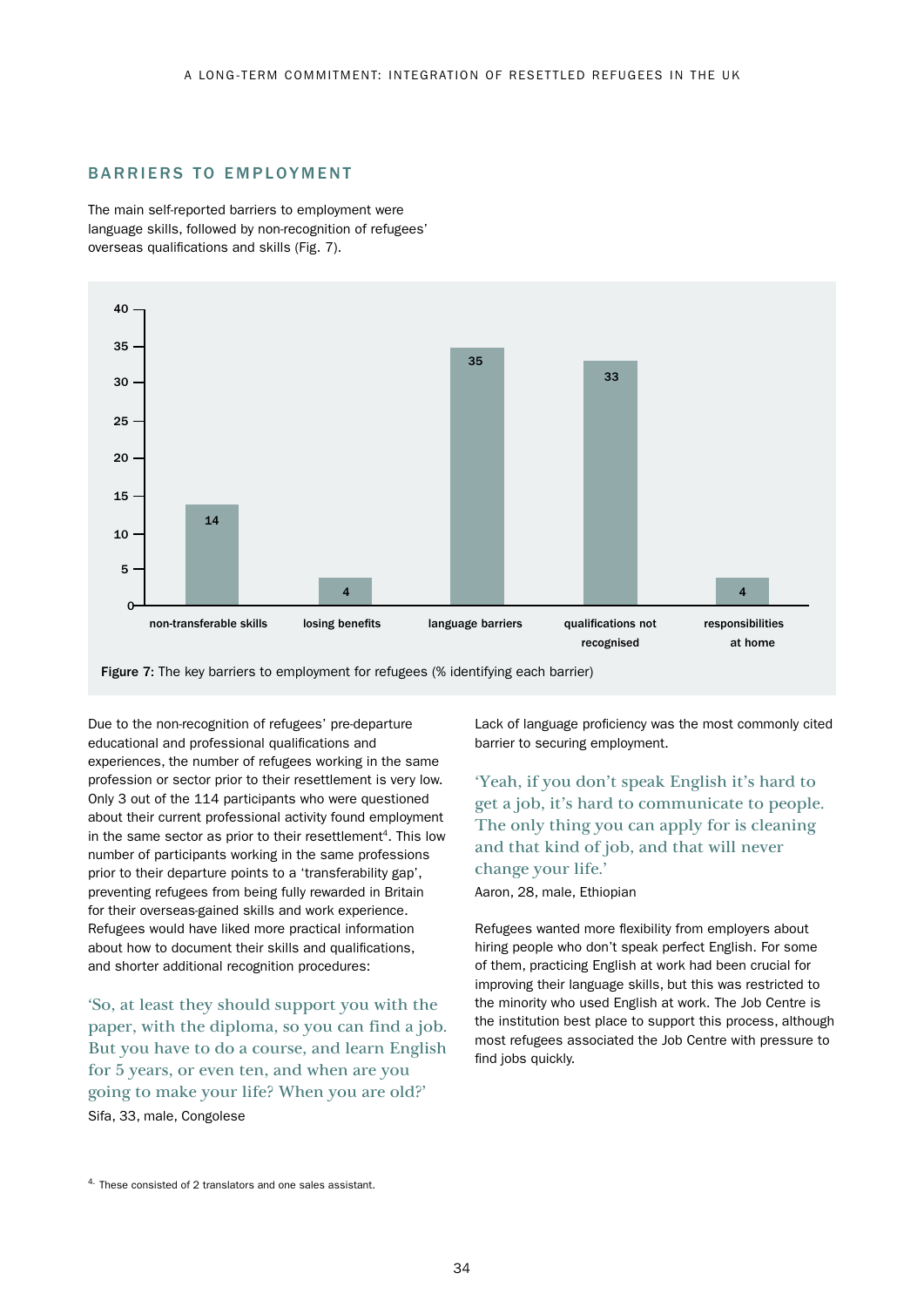Most refugees signed up at the Job Centre in the first or second week after arrival. At that time, participants were not familiar with British society, and they struggled with basic practicalities, such as where to buy food. Refugees reported that they simply did not understand what they were signing up for at the Job Centre, because it was 'too early' and they still felt lost in the UK:

'Well, the woman who first came down, we were taken to the Job Centre, to claim benefits. But we didn't understand what these benefits were and how will these affect us. They told us little bit but we didn't understand detail. And you don't go out… obviously you don't know the company and you don't know where to look for a job. It's even hard to go and meet your neighbours.' Bereket, 41, male, Ethiopian

Early registration at the Job Centre and the pressure to enter the job market disadvantaged refugees in the long run. Early employment was prioritised at the expense of developing language skills and taking up training and education opportunities. As a result, refugees were not able to obtain even the most basic qualifications before being expected to find a job. They had very limited understanding of the UK job market and did not know how to answer questions about what jobs they were looking for.

'Straight away, they will send you to job centre sign on, which is a bit – that's very harsh to people. Signing on was not easy. You don't know what to do. He's going to ask you what job are you looking for, where have you been? But you have only been here about 2 weeks. You have been in camp, you only basically just arrived.'

Aaron, 28, male, Ethiopian

Refugee found themselves invited to job interviews where they were unable to understand and answer the questions, or were turned down for the most basic jobs, such as cleaning, as they did not have experience.

Going to the Job Centre was a very stressful experience. Most refugees reported cultural and linguistic misunderstandings at the Job Centre. Making mistakes led to sanctions and benefits being withheld. This led to further rounds of paperwork and further meetings.

'I am thinking always I make a mistake when I am going there. I blame myself always, and it doesn't make me comfortable. I try to talk in English, and some of them they understand my English, but some of them they don't understand it. I am confused as well. Speaking English or different language make me confused, and that's why I am worried. Maybe I make a mistake when I am talking.' Jira, 62, male, Ethiopian

We were told many stories about difficulties at the Job Centre. These included the lack of adapted communication by staff, particularly employees speaking too quickly, and systemic issues, such as racism and discrimination. One woman reported that a Job Centre worker suggested that she couldn't find a job because she wore a hijab.

Alongside unfamiliarity with the British job application system and language barriers, refugees face technical barriers in filling in forms and in the use of the computerised system. These experiences were described as emotionally stressful, leaving many refugees with a feeling of helplessness and shame. This applied particularly to refugees with no computer and language literacy:

'You know that back in Kenya we stayed in a village where there's no education basically, for 11 years. So imagine that! …when they come here you don't expect them to instantly be good at computers; no! It seems like at Job Centre they don't connect, don't understand what they saying and they think they're doing it on purpose […] one of my uncles, he actually got stopped being paid because he hasn't applied for a job. That job he should be applying on computer; he doesn't know how to use computer.'

Dureessa, 22, male, Ethiopian

The Job Centre is the key institution that needs to be flexible enough to adapt to refugees from different backgrounds. This research has shown that decisions made very soon after refugees' arrival can influence key measures of integration even many years later.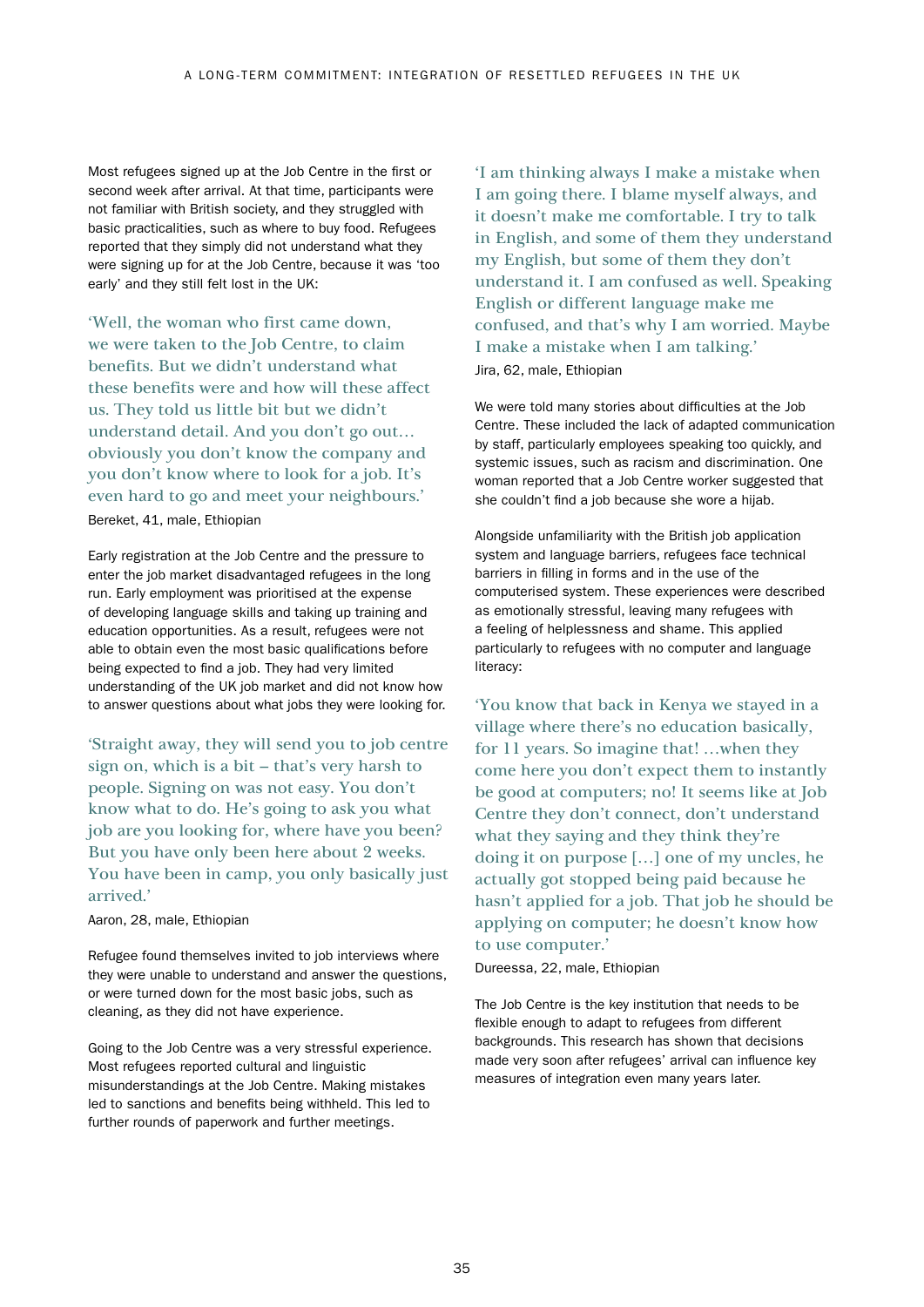### BARRIERS TO SELF-EMPLOYMENT AND ENTREPRENEURSHIP

For generations, self-employment has provided a way for new immigrants to circumvent structural barriers to employment, including widespread racism. Refugees coming from both camps and urban areas where such entrepreneurialism was commonplace were naturally keen to develop ideas for micro-enterprise. They faced new barriers in the UK, but reported that they received very limited support in overcoming them. It was reported that refugees were told that their language skills were not sufficient and that the paper work would be too complicated for them to handle.

As a result, with the exception of four participants, all interviewees who expressed an interest in starting a microbusiness had to abandon their plans. Frustrated by the lack of encouragement, support and information for his startup idea, Sifa, 33, a designer explains:

'I am telling you, they don't support ideas. I wait years and years for some advice and small help, but I had to give up. They say you need to prove a certificate from this place and this place. But with one budget of like 1000 pounds, I can get five second hand sewing machines, you know? I can buy some material. I just need somebody to help me at the beginning with a small fund and with paper work. I can start teaching women of my community. I have private clients already. I thought I can do something, here, but it is the opposite. I find myself stuck.' Sifa, 33, male, Congolese

As Sifa suggests, self-employment can expand into employment for other refugees, generating positive spin-off benefits. The lack of support for refugees' new business ideas, startups or for the replication of the micro-businesses they led in their countries of origin, is a missed opportunity.

Overall, employment is a central element in any integration strategy. Resettled refugees have faced major difficulties in employment. Those facing the greatest difficulties can be easily identified from arrival. Refugees need support to develop their language skills and to obtain training and qualifications relevant to the UK labour market. Rapid entry into jobs requiring low or no language skills will not lead to upward social mobility. Our research indicates that failure to secure the most basic qualifications and language proficiency results in long term dependency and a churn of precarious and temporary jobs. This is one of the reasons why employment rates remain so low even more than 10 years after arrival.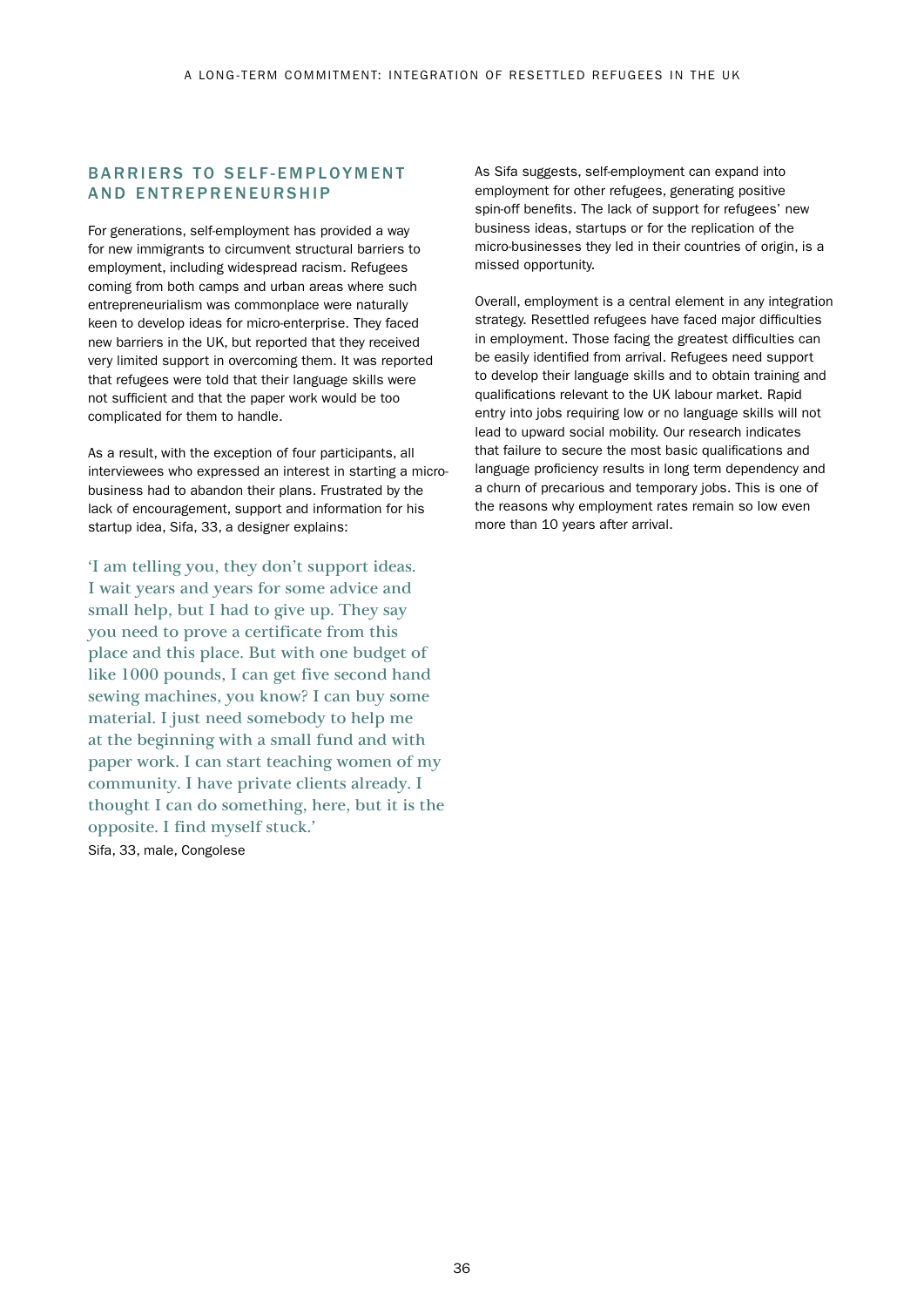#### POLICY RECOMMENDATIONS

Research has identified a range of options to support refugees into sustainable employment, including existing good practice. Some of this is now a part of the VPRS.

- Early tailored support for refugees to identify potential employment sectors and the training pathways. Pathways could involve language training, formal education, apprenticeships or other vocational training. It should also involve early assessment and validation of existing formal and informal skills and competences in the pre-departure phase which can be built upon on arrival. Existing initiatives such as 'Skills2Work' programmes (IOM/EU 2018); RISE (Refugees Into Sustainable Employment), ([http://](https://breaking-barriers.co.uk) [www.renaisi.com/rise/\) or the Breaking Barriers](https://breaking-barriers.co.uk)  [programme \(https://breaking-barriers.co.uk](https://breaking-barriers.co.uk)) provide good practice examples
- Bridging programmes and work placements which enable refugees to demonstrate skills and competences in the workplace, particularly where existing qualifications are not recognised.
- Mentoring and work shadowing opportunities across a range of employment sectors to enable refugees to gain UK work experience and understanding of work cultures
- Provision of guidance and training to Job Centre staff on the challenges facing resettled refugees seeking employment, and equip them with skills and strategies to support refugees.
- Support for civil society and voluntary organisations to provide mentoring and one-to-one support for refugees to find and access employment. For example, Time Bank (<https://timebank.org.uk/>)
- More private-public initiatives to support entrepreneurship among refugees, like the initiative of the Refugees Entrepreneurship Network. [https://centreforentrepreneurs.org/networks/](https://centreforentrepreneurs.org/networks/refugee-entrepreneurship-network/) [refugee-entrepreneurship-network/](https://centreforentrepreneurs.org/networks/refugee-entrepreneurship-network/)
- Support refugees with the means to start their own micro-businesses; for instance through a startup network providing legal aid, advice on bureaucracy, mentors, and funding for their business ideas. Such networks have been successfully implemented in other resettlement contexts, for instance Finland (<https://asyluminfinland.info>).

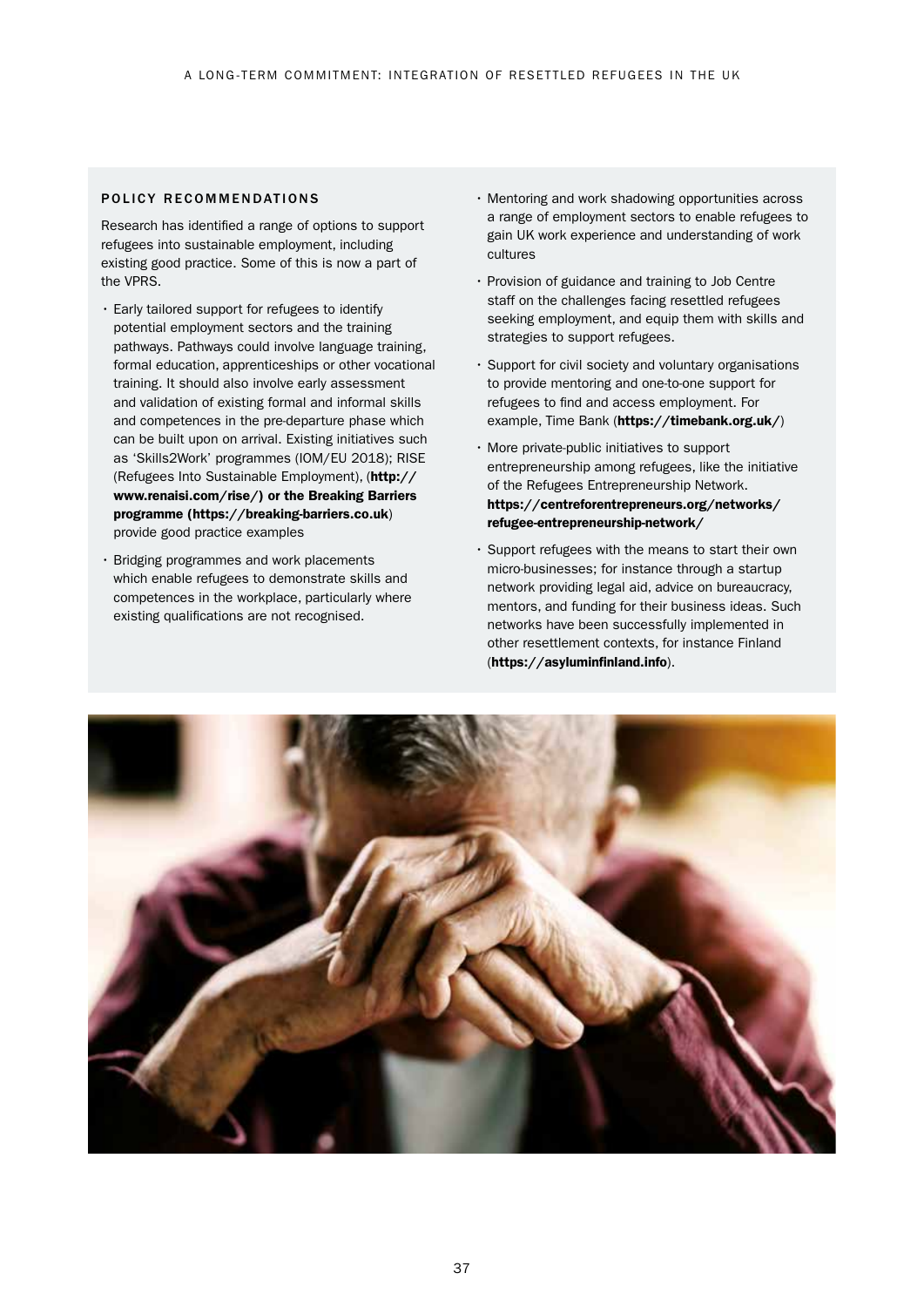## 5 Poor mental health creates a cycle of isolation. More mental health care is needed.

Health is an important prerequisite for the strenuous efforts refugees' have to make to adjust to their new environments. We found no significant difference between men and women in overall health, nor in the extent to which refugees have been disadvantaged in their daily lives by physical or psychological strains over the past four weeks at T1.



Figure 8: Health – "During the past 4 weeks, how much have you been bothered by emotional problems (such as feeling anxious, depressed or irritable)?"

Health is associated with refugees' support network. This means that refugees who had nobody they could ask for help were more likely to have relatively poor physical health, than those who reported having 'a lot' of people they could talk to when facing problems. We also found a positive association between health and English language skills. Those with better English language skills were less likely to have physical and emotional health problems.

This positive association between health and language and between health and social networks may be explained by the impact of poor health on individuals' ability and confidence to get out and move around, including attending language classes and meeting people, which improves their English language ability and increases their social networks. Unfortunately, this means that those suffering from poor health have poorer English language ability and are less able to advocate for themselves.

Across all three research locations, most participants have been satisfied with the provision of health services through the NHS, and how they were treated as refugees. Visits to the GP were often narrated as a positive experience. Some refugees stressed that being a 'patient', like everybody else, made them feel 'human' again and gave them a welcome break from 'being reduced to a refugee' or a 'foreigner'. In many cases, refugees also asked their GPs to serve as references for their citizenship applications.

In all three cities, refugees and case workers identified a lack of mental health services for incoming refugees and their children. Few mental health services were in place upon refugees' arrival, although providers were informed that some of the newcomers experienced trauma before arriving, and the need for support mechanisms could have been anticipated.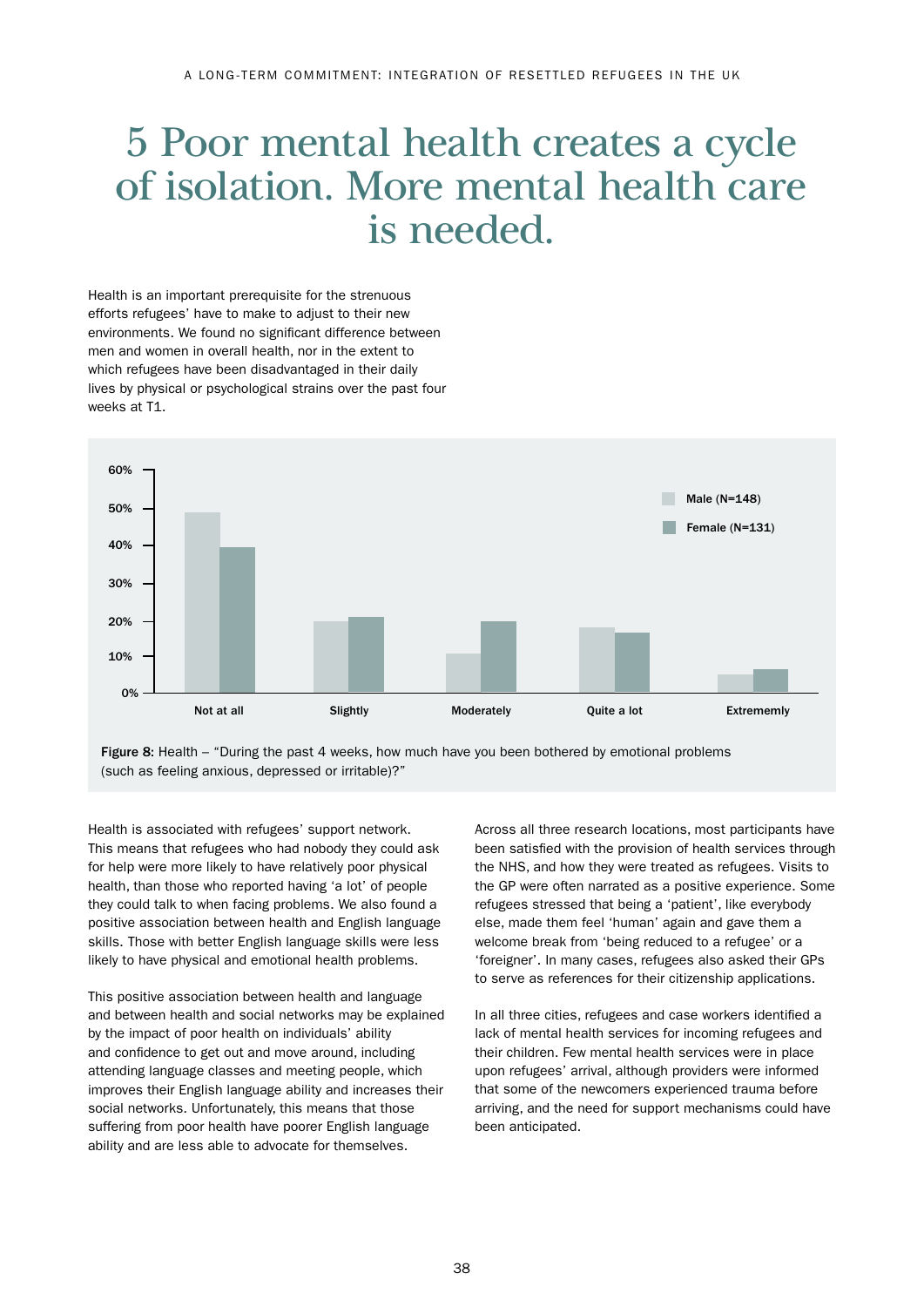It is also well-known that being a refugee can affect mental health and well-being adversely. In addition to any trauma that may have occurred before refugees arrive in the UK, their subsequent social isolation and lack of confidence to engage with the wider society and to form relationships can lead to emotional distress. Furthermore, mental health difficulties may be a more significant cultural taboo in countries and contexts from which refugees have come than in the UK. The resulting stigma may pose a barrier for refugees to seek treatment for mental health issues.

#### POLICY RECOMMENDATIONS

- Ensure newly arrived refugees are aware of translation support for NHS visits
- Recognise the strong correlation between poor health and poor English language ability.
- Make systematic use of pre-arrival information of refugees' potential health needs and specialist support.
- Improve provision of mental-health support and faster access to mental health treatments after arrival.
- Create low-threshold opportunities like monthly workshops in which refugees can become involved in social activities (e.g. writing groups or sewing classes) to form relationships, improve peer support and develop confidence.

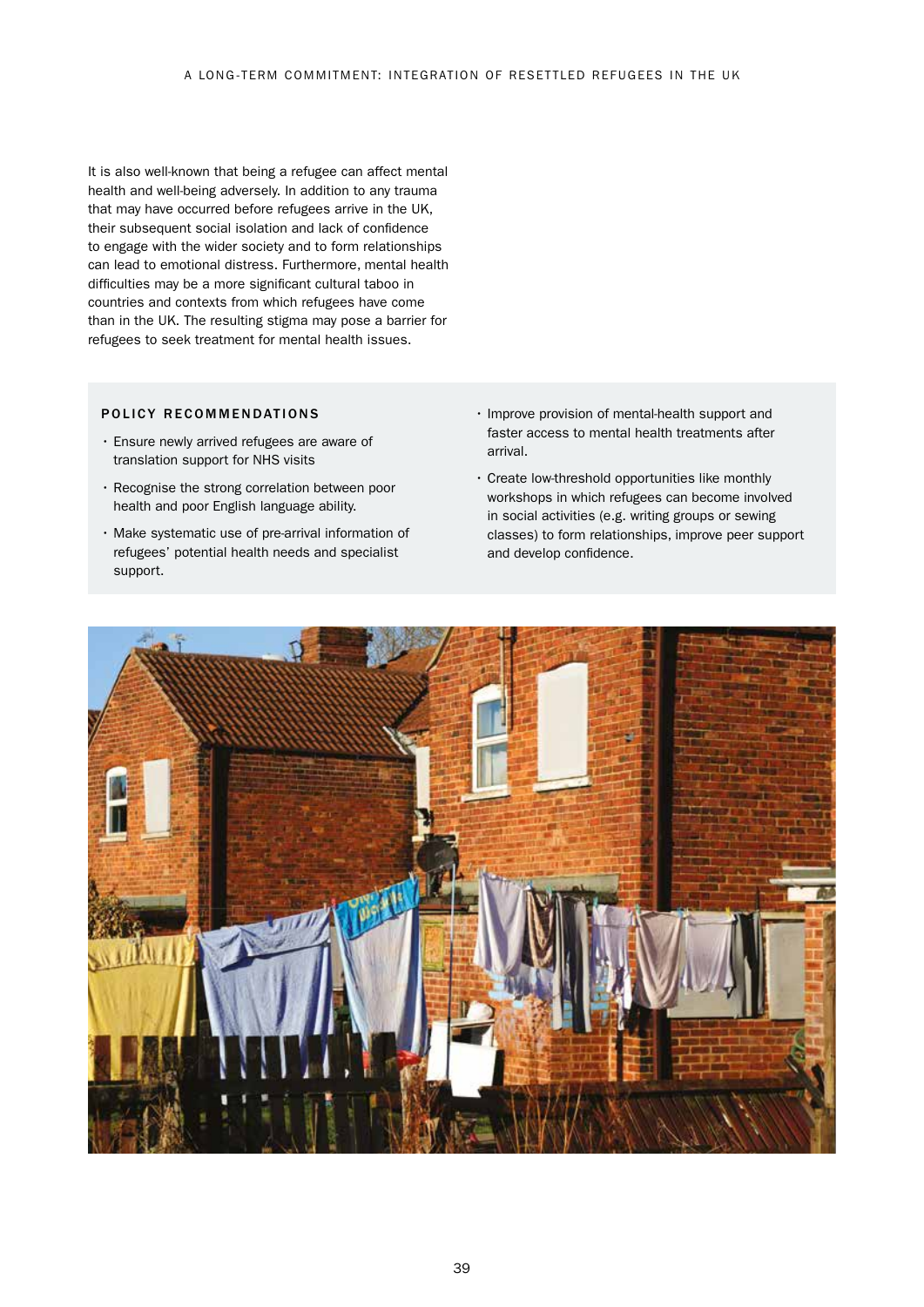## 6. Housing should be safe, secure and as stable as possible

In the first year following their arrival the comfort and safety of their housing was one of the most frequently remarked upon elements of refugees' new life in the UK (Collyer and Kushminder 2006). All refugees had come from highly crowded and often insecure environments, in refugee camps or extremely precarious living arrangements in cities, where they continued to face real threats to their safety. Compared to these contexts, the comfort and privacy of their first homes in the UK were a tremendously welcome change. A safe and habitable home lays an important foundation for migrants' wellbeing and their long-term integration efforts.

Yet housing provision is one of the most challenging elements of the provision of support through Gateway for local authorities. The national housing crisis involving very limited supply of social housing, long waiting lists and high rental costs exacerbates this problem. This is most obviously the case in Brighton, the only local authority in the South-East to have welcomed refugees under Gateway, but it is also increasingly an issue in the other research locations.

The overall approach to delivery of housing was different in the three research locations under the Gateway Protection Scheme. In Manchester, this has subsequently changed but during the research period the three systems were:

- Brighton and Hove: Accommodation was arranged with private landlords before refugees arrived. When the initial 12 months support ended, most refugees moved to other private accommodation.
- Norwich: Accommodation was leased from private landlords. Refugees often remained in the same home after the 12 months support period.
- Greater Manchester: Temporary accommodation was sourced from the local authority for the initial 6-8 months after arrival<sup>5</sup>. The local authorities supported refugees in securing a tenancy from a private landlord.

The majority of research participants were satisfied with their accommodation (Table 7). Satisfaction with housing correlates positively with well-being, social capital, and identification as 'British'. Despite the very different models of housing provision, no significant differences were found in satisfaction of housing between the three research sites.

## REFUGEES HAVE MOVED HOUSE FREQUENTLY

Refugees have moved houses frequently. At time point one of our research, that is between four and eight years after refugees arrival, only 2.8% of the research participants were still living in the same house that they have been allocated when they arrived in the UK.

| Rated on a 1 (not at all) to 5 (very much) scale: | <b>Brighton</b> | <b>Norwich</b> | <b>Manchester</b> | <b>Sheffield</b> |
|---------------------------------------------------|-----------------|----------------|-------------------|------------------|
| Mean satisfaction w. house now                    | 3.55            | 3.31           | 3.45              | 3.31             |
| Mean satisfaction w. 1 <sup>st</sup> house        | 3.00            | 2.78           | 2.69              | 2.21             |

Table 7: Satisfaction with housing

 $5$  This system applied to all those involved in this research, although due to increasing pressure on local authority housing, this scheme has since changed.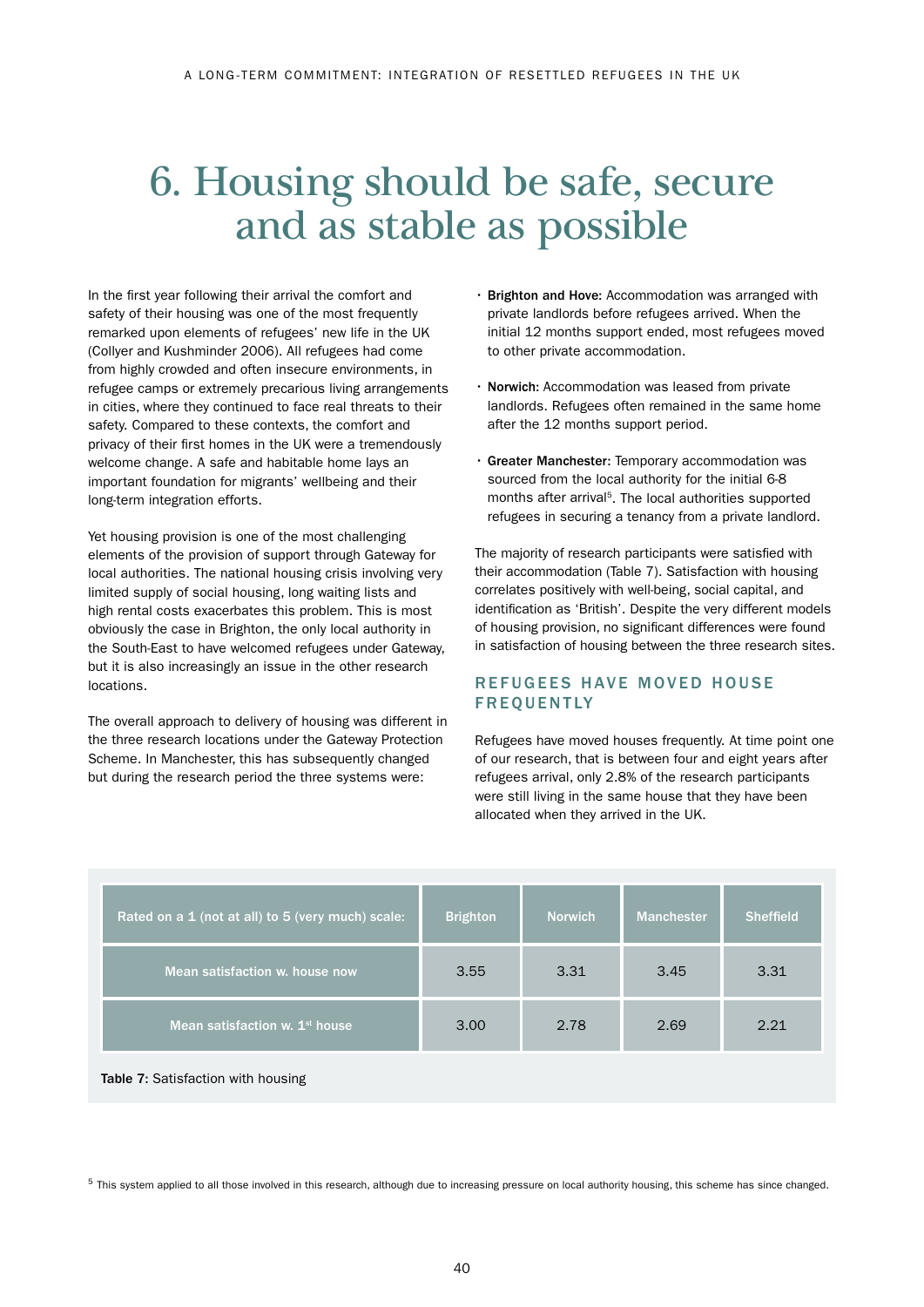There were positive elements to this movement. In all cities, refugees' mean level of satisfaction with their subsequent accommodation was higher than for their first allocated house. Although their direct role in the selection of the house was often limited, the selection was at least made with their needs in mind.

Significant differences in the impact of moving houses were found across the three cities. Interviewees in Norwich had moved fewer than twice (1.74) on average in the five or more years following arrival. This is significantly less than those relocated to Brighton (mean of 2.94 moves) and Greater Manchester (mean of 2.17 moves). Only one person out of the 48 participants had to move more than three times in Norwich, compared to Brighton, where 40% of the participants had to move house more than three times and up to seven moves in eight years were reported.

Moving houses this frequently was reported as an extremely stressful experience. Our qualitative data shows that multiple relocations had significant negative associations with refugees' well-being. This was particularly the case when the relocations were caused by the termination of the co-funded support period, or the expiry of the subsidised rental costs, which affected almost all refugees in Brighton.

'The temporary, it is difficult one, because we need to move from place to place, every single time, too much pressure. Too much pressure, every single night, you say "Where I move next? How I can find house? I don't know how to find help, to find a house? I don't know how to pay deposit again.' Hermela, 39, female, Ethiopian

Moving house was not just a financial issue. Refugees also highlighted concerns related to overcrowding, particularly as households continue to grow. Some relocations were motivated by particular problems of racism from immediate neighbours or hate crime incidents in the wider neighbourhood. A further concern around relocations related to schooling for children. It was considered to be in children's interests to remain in the same schools, rather than move school with each new house. These moves, exacerbated by the financial pressure to find an affordable house resulted in refugees living in remote locations, particularly in relation to other members of the refugee community, and lack of access to public transport. This left some refugees feeling isolated and lonely.

'And in terms of housing it really getting worse. It's getting worse because when we came, they told us to find another job, another house. We applied and within less than 6 month they got us another house. But now, it's more than 2 years we are waiting so…'

Dureessa, 22, male, Ethiopian

Many of these issues are of course common to low income households in general, particularly in areas facing the greatest housing pressure such as the South East. There are however a range of reasons why refugees experience these difficulties more acutely, and high level of stress associated with moving houses relates specifically to the unique life challenges refugees face. In particular, these include unfamiliarity with the local area and local housing market, disappointment among some refugees about the temporary housing situations due to inappropriate or false pre-departure information on housing, and the stressful situation of changing schools, often shortly after children's entry to their first school in the UK. At the worst, these can lead to re-traumatising experiences due to high levels of stress.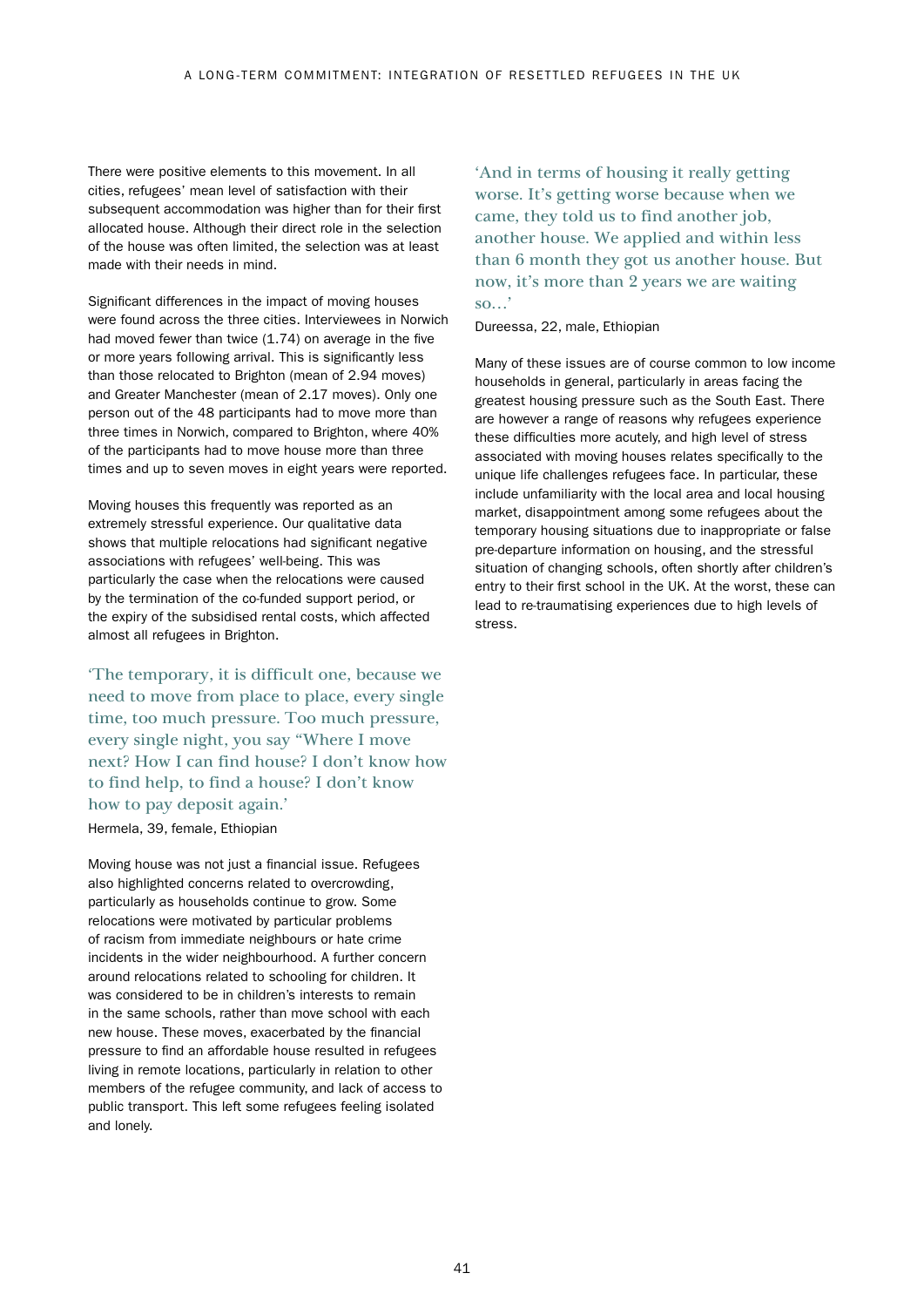#### POLICY RECOMMENDATIONS

- Ensure availability of affordable, sustainable and secure accommodation in order to avoid the stressful situation of moving houses
- Provide further assistance with housing, such as with bills, finding a new accommodation or access to public transport. This was highlighted in the 2017 UNHCR report on the Syrian Vulnerable Persons Resettlement Scheme (UNHCR 2017).
- Make sure that specific needs are met, for instance in cases of disabilities
- Consider innovative and inclusive housing examples; such as affordable communal living space for young people, both existing residents and refugees, with co-management of communal living space like the STARTBLOK project in Amsterdam (Friends of Europe 2018).
- Accompany new initiatives and the accommodation of a larger number of refugees into a neighborhood with information meetings for the neighborhood, so that nearby residents can ask questions, meet tenants and generally learn more about the programme or projects, recognizing the two-way nature of integration.

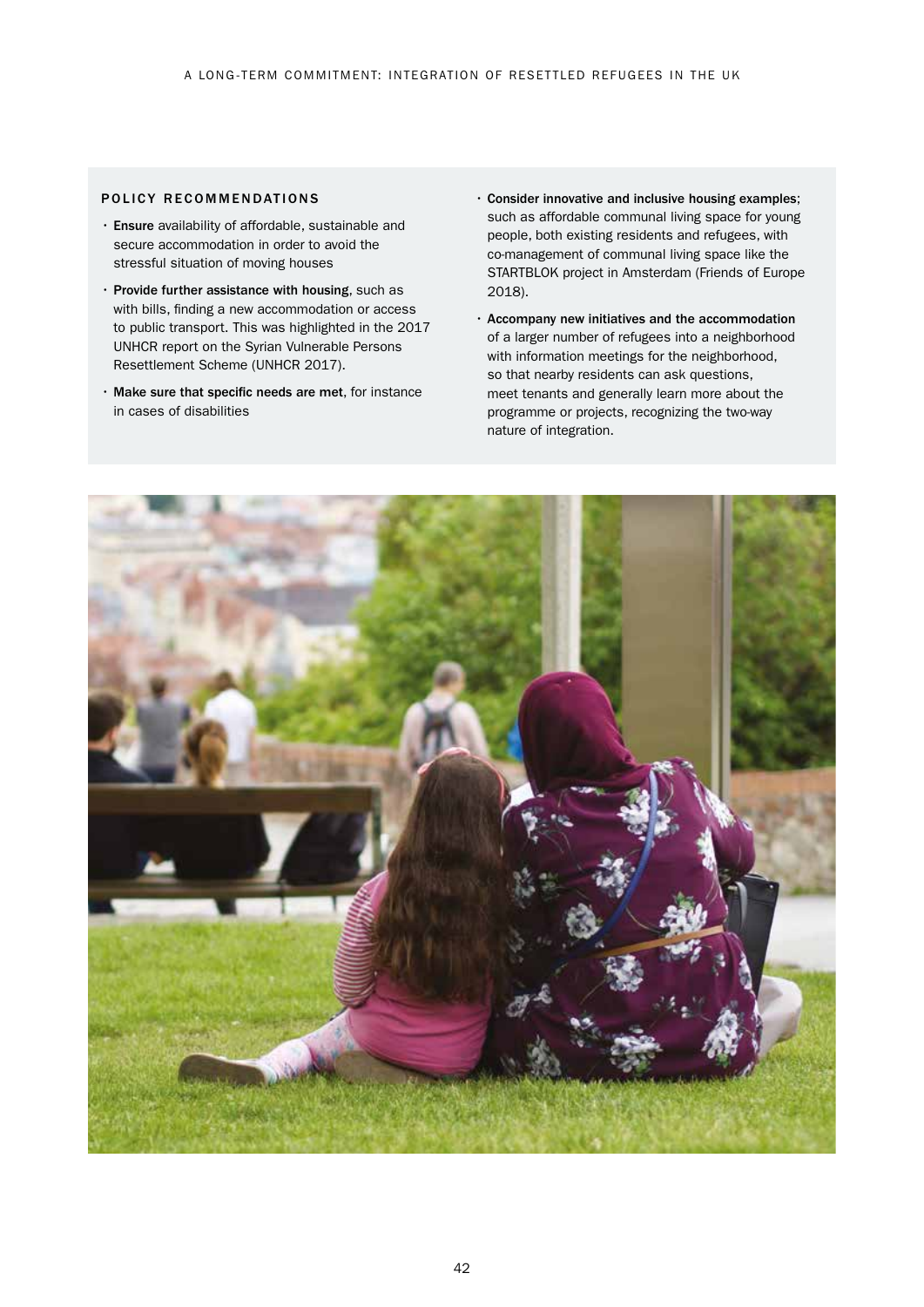## 7. Life in the UK is safe and secure but discrimination is widespread

The provision of a safe and secure environment is the fundamental logic of refugee resettlement as a durable solution to refugee displacement. A safe environment is vital for refugees' well-being, considering that many reported being worried to step outside their houses due to fear of violence or persecution in their home country. At this minimum level, the programme has been successful and the large majority of participants reported feeling safe, which contributes to refugees' overall satisfaction with their lives in the UK:

'The most important is to be safe, a safe life. Back home in Africa you are scared of your life, are you going to be kidnapped tomorrow, are you going to be killed tomorrow. You feeling hungry, where should I eat tomorrow? You think about eating and dying. But since you're here, your strongest worry is how you are going to work. And the security is good, so that's the most important in life. You are safe. That's it.'

Daniel, 27, male, Ethiopian

Refugees felt significantly safer at T3 than at T2. Figure 9 shows the percentage of how strongly refugees felt safe in the UK at T3.



Figure 9: Feeling safe (in reality) at T3

The extent to which refugees feel safe also correlates positively with 'Satisfaction with Housing', 'Intergroup Confidence', and 'Positive Contact Experiences with British People'. This result is related to refugees' freedom to practice their own culture and religious belief, for which they were often prosecuted in their home country:

'Since we came here we need to have that our culture with us because this country it is, uh, free, freedom country. It is free country and everybody have a right to have his culture. His language. Everything. And the, because of the government give us a right to have a right to our culture and language, that why we are happy and, uh, safe.'

Jira, 62, male, Ethiopian

This overall impression of safety in the UK was widely expressed. Nevertheless, it was a long way short of complete satisfaction with life in the UK, as one woman argued.

'Err, good quality of life? I don't feel good quality of life, but I am safe. I feel safe. Yeah… but no quality…just safe.'

Yeabsira, 36, female, Ethiopian

Nor did an impression of overall safety mean a complete lack of experiences of discrimination or even outright hostility.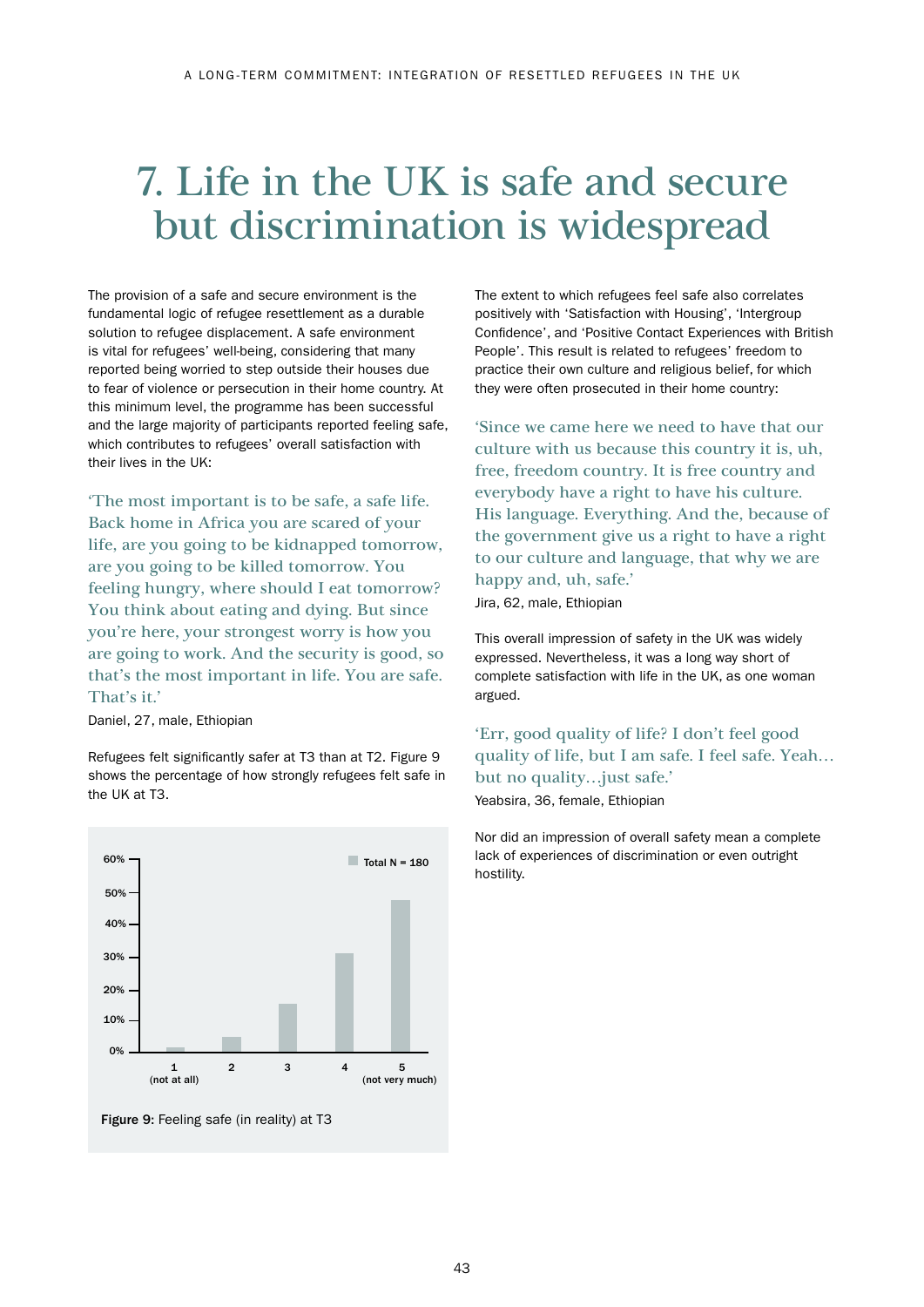### EXPERIENCES OF DISCRIMINATION ARE WIDESPREAD

Although participants feel safe in the UK, there is a significant discrepancy between their expectation of safety before being selected for resettlement to Britain, and their perceived actual safety. The vast majority of refugees reported that they had faced discrimination in both institutionalised settings, such as schools or employment, and in public spaces more broadly. There is no difference in perceived discrimination across the three research locations, and between men and women. Only 6% of the research participants feel accepted by their British neighbours 'all the time', and just 13% feel wanted in British society 'all the time'.

Experiences of racism and discrimination varied. Most refugees faced verbal comments once or on a regular basis<sup>6</sup>, others experienced physical attacks either personally or on their children. The majority of participants experienced racism in public places deliberately designed to create discomfort. Other interviewees reported racist incidents in their neighbourhood. For some this was so serious and repeated that they had to be removed from their accommodation. This included the use of dogs to threaten refugees and dumping rubbish on their doorsteps.

Just under half (49%) of research participants indicated that they had failed to secure a job because of some form of discrimination on at least one occasion. In some cases, interviewees had to leave their jobs because employers did not take action to prevent a recurrence of discrimination. Refugees recognised that these crimes were committed by a small minority. Still, it is no surprise that the majority of refugees reported that they did not feel 'comfortable' in the UK.

Many refugees regretted a lack of openness from other British people. The reserved attitude of locals was sometimes explained by 'insufficient sensitisation' or awareness raising before refugees arrived:

'I think maybe the government didn't prepare people to welcome other people here. Because it's normal, you're British, you just stay here, and maybe you never expect to receive refugees, you know? So, the government might prepare people better, sensibilise (sensitise) people, you know, explain we're going to receive this kind of people, they are like this, they come from abroad.'

#### Sergie, 30, female Congolese

### EXPERIENCES OF DISCRIMINATION HAVE INCREASED

At each interview in the longitudinal study, the majority of participants considered the overall atmosphere towards migrants in the UK in general, and the attitude towards refugees in particular to have become increasingly negative. Compared to their time of arrival in 2010 or earlier, refugees experienced a more hostile environment towards foreigners<sup>7</sup>. Participants reported that they are more often exposed to discrimination and public racist comments compared to their time of arrival. Two interviewees explained how this increasingly negative public discourse on migrants, repeatedly associated with criminality, and collectively accused of anti-social behaviour, for instance social benefit fraud, affects them:

'We came through British Airways, we came with airplane. So, there's this generalisation that all - asylum seekers and refugees are the same and illegal. Came in illegally. And if one asylum seeker did something bad or committed anything that is offence or crime, automatically I am one of them. So, I don't feel like I'm British, even though I have a passport, even though I am a citizen here.' Meki, 29, male, Ethiopian

'Since a lot of refugees come in it's getting worse and worse. I think when I was, back in 2008 and – 7 when I came here it was a really good experience. I liked it! Ah, 'cos I lived in Bolton, a small town, but they're friendly. There was no bad media. Media didn't show anything about refugees back in 2007, I don't think so. But now all of a sudden…I am generalised negative for no reason, so that's one of the things you have to go through.' Dureessa, 22, male, Ethiopian

Some participants, mainly those living in Brighton, also highlighted positive changes in public attitudes to refugees since the so called 'refugee crisis' in 2015 with examples of goodwill from the local community. In their view, the local population has opened up more towards refugees. This was commonly stressed with examples of public fundraising activities and a higher number of volunteer schemes and programmes, compared to the time of their arrival.

 $6$  This was mainly the case for black Congolese Refugees, who reported overall more negative contact experiences with British people than the other nationalities. Although, they had on average more contact with the British than the other refugee communities this result might indicate the still widespread stigma of being black in Britain (see Solanke 2018).

 $^7$  Refugees' personal experiences of an increasingly hostile environment towards foreigners is also reflected in the general increase in racist motivated hate crime in the UK (Home Office 2018b).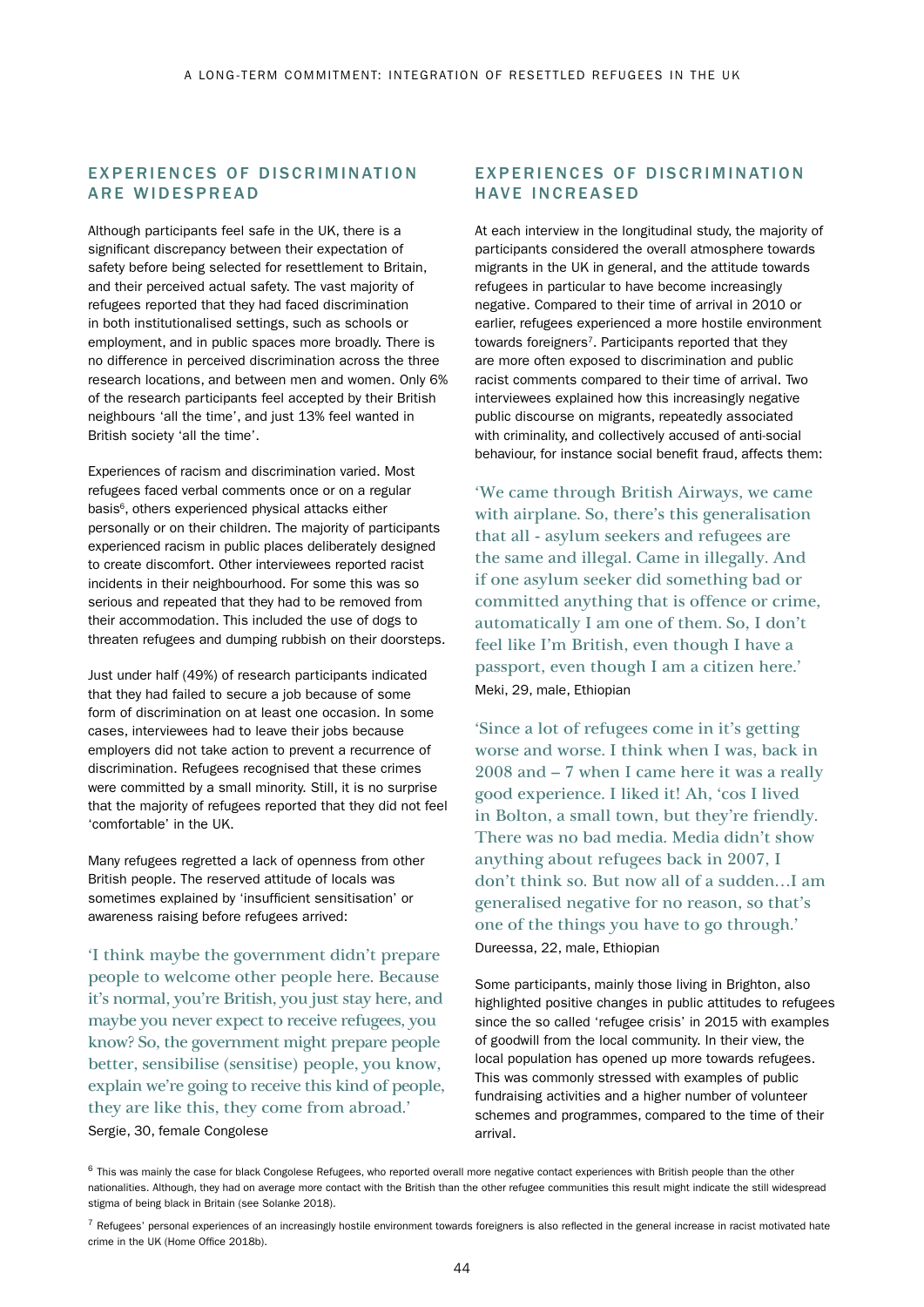### POLICY RECOMMENDATIONS

- Provide proactive public awareness raising campaigns, and the diffusion of 'positive refugee stories' to counterbalance ongoing anti-immigration public and policy discourse.
- Tackle institutional racism by providing refugee awareness courses and trainings in antidiscrimination practice for institutions involved in resettlement communities such as housing cooperation, job centres, banks, benefit system and police.
- Provide additional community-led development support in addressing race-related incidents, given the reported reluctance of some refugees to report incidents to the police.
- Ensure that refugees and the local community are informed how to report incidents of hate crime.

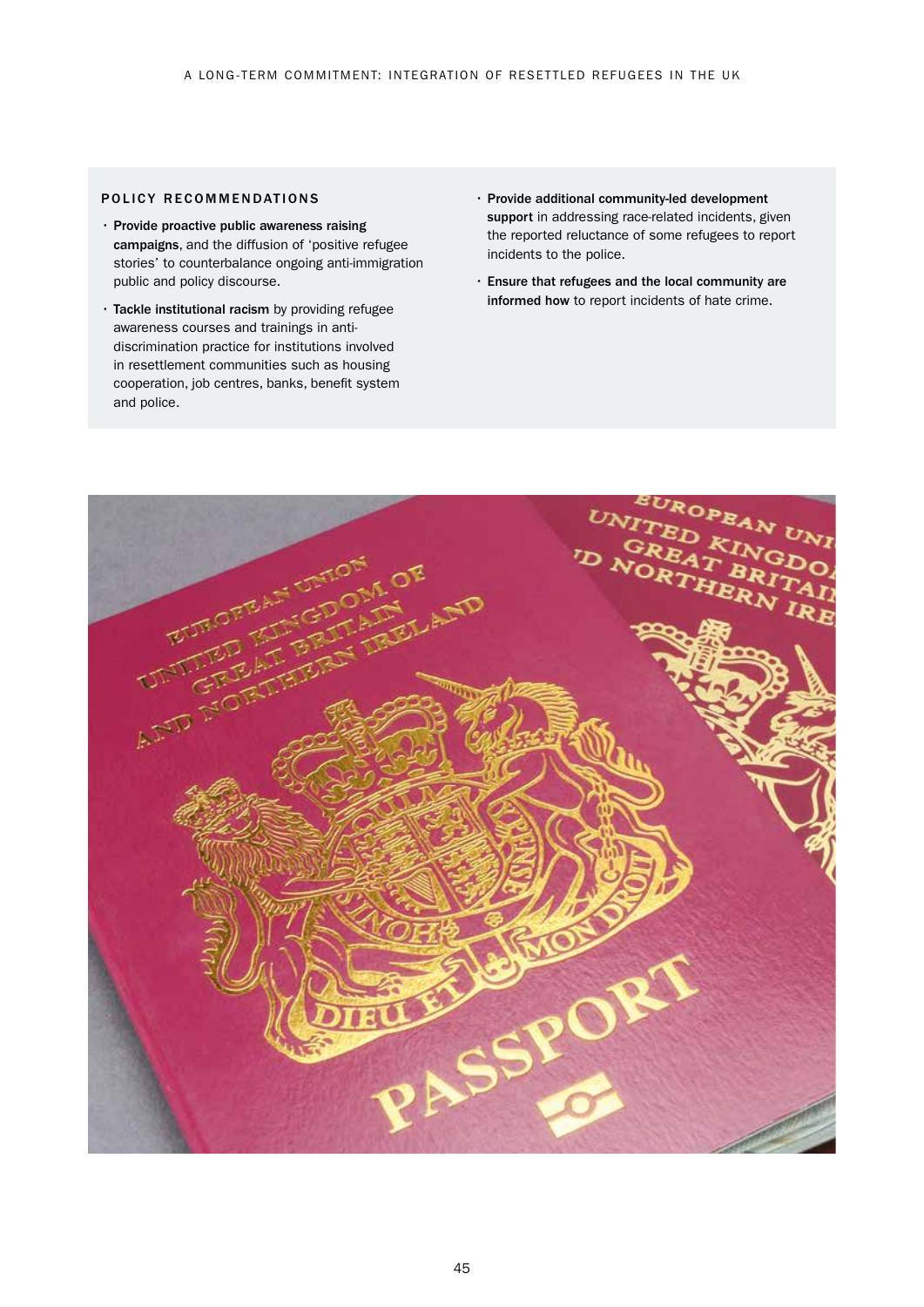## 8. Acquiring UK Citizenship has an impact but barriers to naturalisation remain too great for many

Our interviews highlight a general perception of rule of law in the UK. Refugees' accounts emphasise satisfaction with their lives in the UK. They refer to fairness and non-discrimination by law. Even those participants who have experienced hate-crime in the UK, which is most of them, continue to associate their well-being with living in a democratic country where equality before the law is a widely respected principle.

## ACQUISITION OF CITIZENSHIP

The Gateway scheme was designed to encourage full UK citizenship for resettled refugees. Part of the logic of this research project was to examine the impact of naturalisation, since research began at a time when refugees became eligible for UK citizenship and extended several years afterwards. In total, 56 interviewees had a British passport at T1, and this had increased to 107 at time point 3 of the interviews in 2016 (Table 8).

|                                         | <b>Citizenship T1</b> | <b>Citizenship T2</b> | <b>Citizenship T3</b> |
|-----------------------------------------|-----------------------|-----------------------|-----------------------|
| Brighton $(N = 32)$                     | 26                    | 26                    | 27                    |
| Norwich $(N = 23)$                      | 2                     |                       |                       |
| Manchester ( $N = 108$ )                | 23                    | 45                    | 64                    |
| Sheffield $(N = 17)$                    | 5                     | 6                     | 13                    |
| Total number of people with citizenship | 56                    | 79                    | 107                   |

Table 8: Participants who had acquired British Citizenship at the three timepoints

Refugees living in Brighton were financially and administratively supported to achieve UK citizenship. They also arrived on average 2 years earlier in the UK than refugees resettled to Greater Manchester and Norwich. These two factors explain the higher percentage of the individuals who applied for citizenship among refugees living in Brighton compared to Manchester and Norwich.

The percentage of research participants possessing British citizenship in Norwich is significantly lower,

compared to the other two research locations: 13% of the refugees interviewed in Norwich possessed citizenship at the interview time 1, compared to 31% in Manchester and Sheffield, and 76% in Brighton. Our research shows that British citizenship is related to ease of building a new life in the UK. Survey data show a positive relation between citizenship and well-being (Fig. 10), while in the interviews people spoke of the positive effects of acquiring citizenship in the following domains: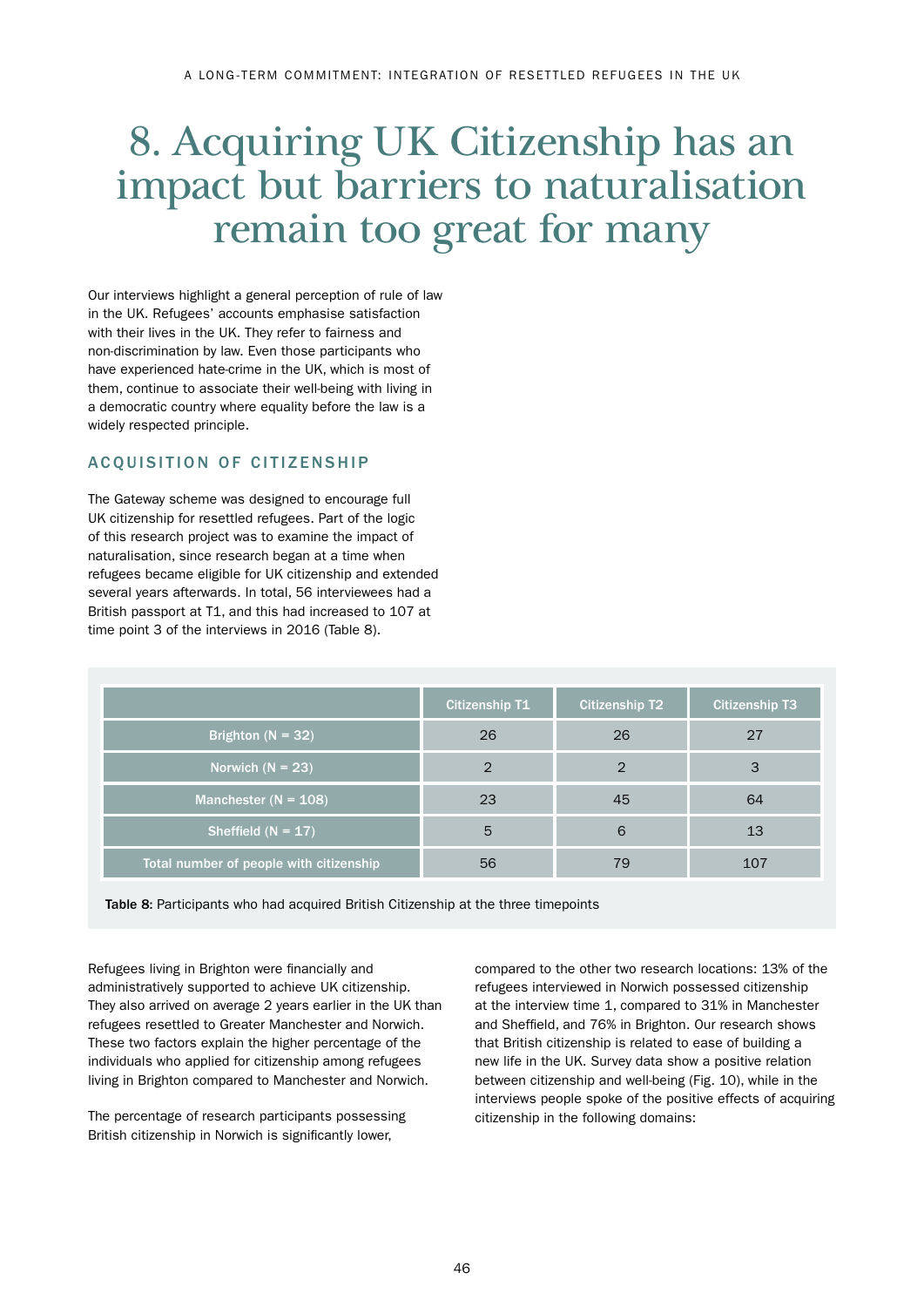- increase of emotional perception of safety to stay in the UK.
- increase in personal confidence and contacts with the local community.
- structural integration; in the UK's environment of suspicion against migrants, citizenship reduces barriers in the labour market.
- the ability to visit family and friends overseas.

All of these contribute to the positive impact of citizenship on wellbeing.



Figure 10: Well-being of those with versus those without citizenship

Possessing citizenship can also positively shape refugees' sense of belonging to the UK. In the majority of cases 'to be British' was related with to 'be settled' or to 'belong' to the UK. Participants reported that the possession of British nationality positively changed, or would change, their self-identification into a 'full British citizen':

'Still I cannot call myself British yet, I cannot call myself a refugee, so I am lost in the middle. Now, I feel like someone who is lost. Because when I get citizenship I will feel I am British, belong. So now I'm not British yet, I'm not a refugee anymore, so I am a person who is lost in the middle. And I don't know when I will get that money to apply for citizenship.' Daniel, 27, male, Ethiopian

Refugees stated four main reasons for not applying for British citizenship. First, and most significantly is the high costs involved. The fees for registration have been rising since 2011 – exactly at the point when participants in our research began to apply for citizenship. Between 2011 and 2018, the cost of registering two children has more than tripled, because of fee increases and the abolition of second child discounts (Home Office 2017b). At the time of writing, the cost of UK citizenship is £1,163 for one adult and £973 for each child, though an above inflation increase is planned. Given the low wages earned by many refugees, the overall cost for a family with two adults and two or more children is completely out of reach. The fee for the citizenship ceremony alone is £80 per adult. Refugees have very high levels of unemployment and large families are common. Many are unable to exercise their rights of becoming British citizens after five years:

'To apply for British citizenship costs £900 for me and for my wife, and then £750 for maybe for the children, which is really, really….bit out of my league. Over expensive for people living on benefits […]. We save maybe for over 3 years period of time to be able to apply for the…then you need to pay again for, to apply for passport.'

Ali, 37, male, Iraqi

'We don't have money because we are a lot of us, there's like six or seven, so it's going to be hard to get the money, finding money, for one person it is like £800 or £1000, something like that, Yeah.'

Jolainne, 20, female, Congolese

'And for the passport, when you are applying… Now for me, now, nearly six years I didn't get a passport because of no money, it's very, very expensive. A single person is, I think it's 900-and-something for one person. Nearly a thousand with the passport, so me and my wife, now we have to spend two thousand pounds, and we don't have at the moment, we have benefit.'

Hussein, 27, male, Ethiopian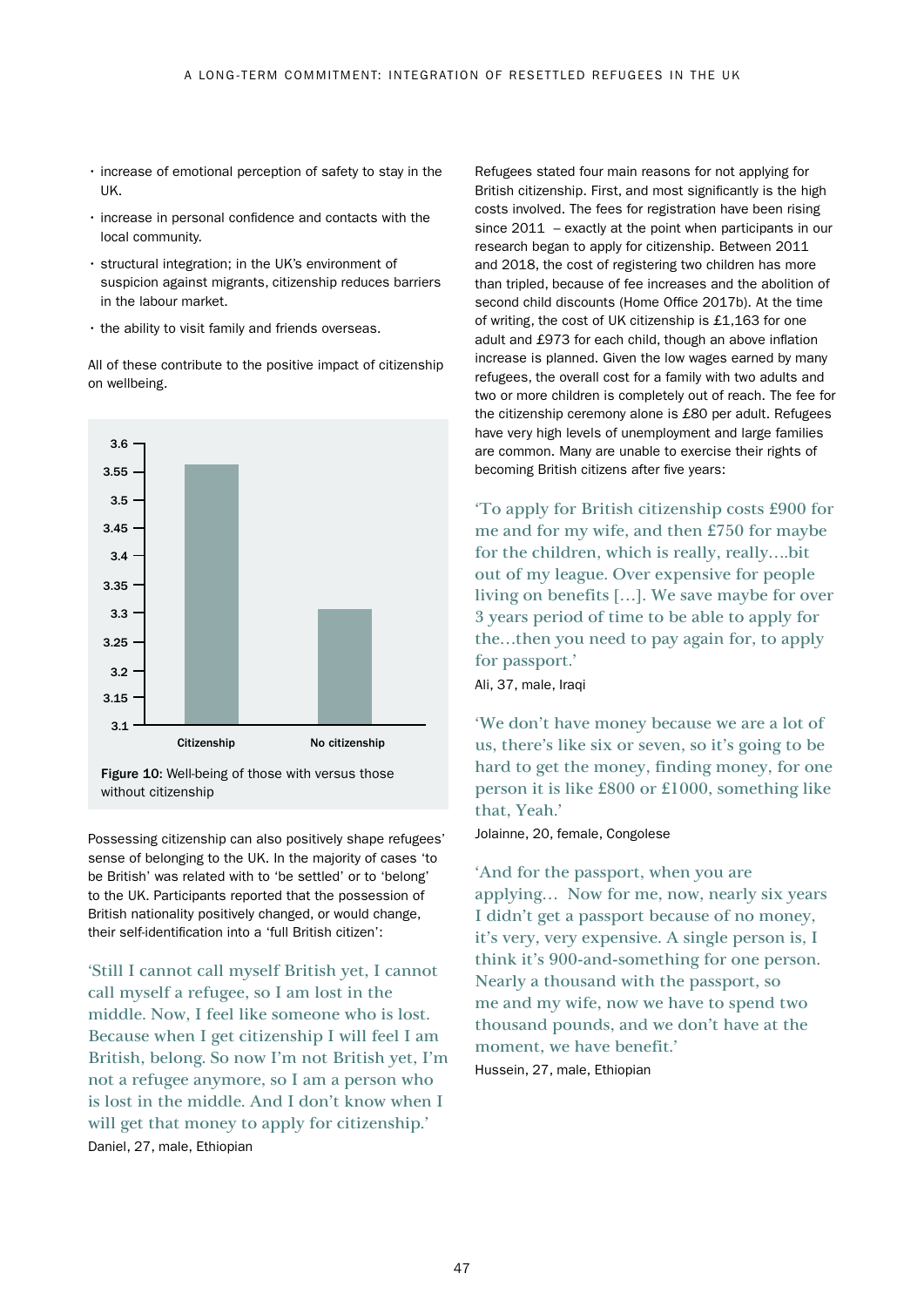The second most frequently mentioned reason for not applying for British citizenship were concerns of failing the language test or the 'Life in the UK' test. This was especially the case for women with insufficient language proficiency (Morrice 2016):

'One of the hardest things to go through is actually getting the British citizen […]. That is the most stressful and worrying things for refugees, especially because…compared to… when we came here, now, is harder to get any passport, any citizenship. You have to go through tests which they call 'Life in the UK' tests. I did the test, and I thought…my mum and brother can never do this. Because this is only someone who's educated can do.' Dureessa, 22, male Ethiopian

Thirdly, refugees find it difficult to understand the immigration system, including processes of applying for citizenship and family reunification. Cuts to legal aid, which impact people well beyond the refugee population, meant that refugees without language proficiency would have to navigate through the complex field of immigration law on their own. Across all three cities, the Citizen Advice Bureau was mentioned as an important provider of immigration advice. However, their services are no longer free and participants cannot afford to seek advice from solicitors. Consequently, some refugees paid agencies up to £250 to fill out application forms, in addition to the high fees to different outsourced affiliated agencies that administer peripheral processes, such as English tests and interviews.

Finally, we also found concerns, especially among the Congolese community, that the possession of British citizenship would not change their sense of identity, nor the ways others will perceive them. This result highlights an awareness of the significant levels of race inequality and prejudice in Britain with which newcomers are confronted:

'Other people think when you become British, you have the same rights, which is wrong. I might become British by paper, you know what I mean, but not by colour. I prefer to be just black refugee than to be black British. Because if you become British, the way they will treat me does not change. If I could say 'oh my god I wish if I was British', because it will change the way they treat me, yes. But I'm still seen as African, so why become British?' Joseph, 30, male, Congolese

Despite the strong association between citizenship and well-being of refugees, a British passport alone does not automatically shape refugees' sense of identity and belonging to the UK. For some participants, other factors were more relevant for their sense of belonging to the UK. These included stable employment, financial independence and acceptance by their local community. Alma explains:

'No, the passport did not change. Even before getting the passport – last year, yeah, even before, you know I feel this. This is now my home, since 4 years. Because I work four years. Before that very difficult years.'

Alma, 45, female, Ethiopian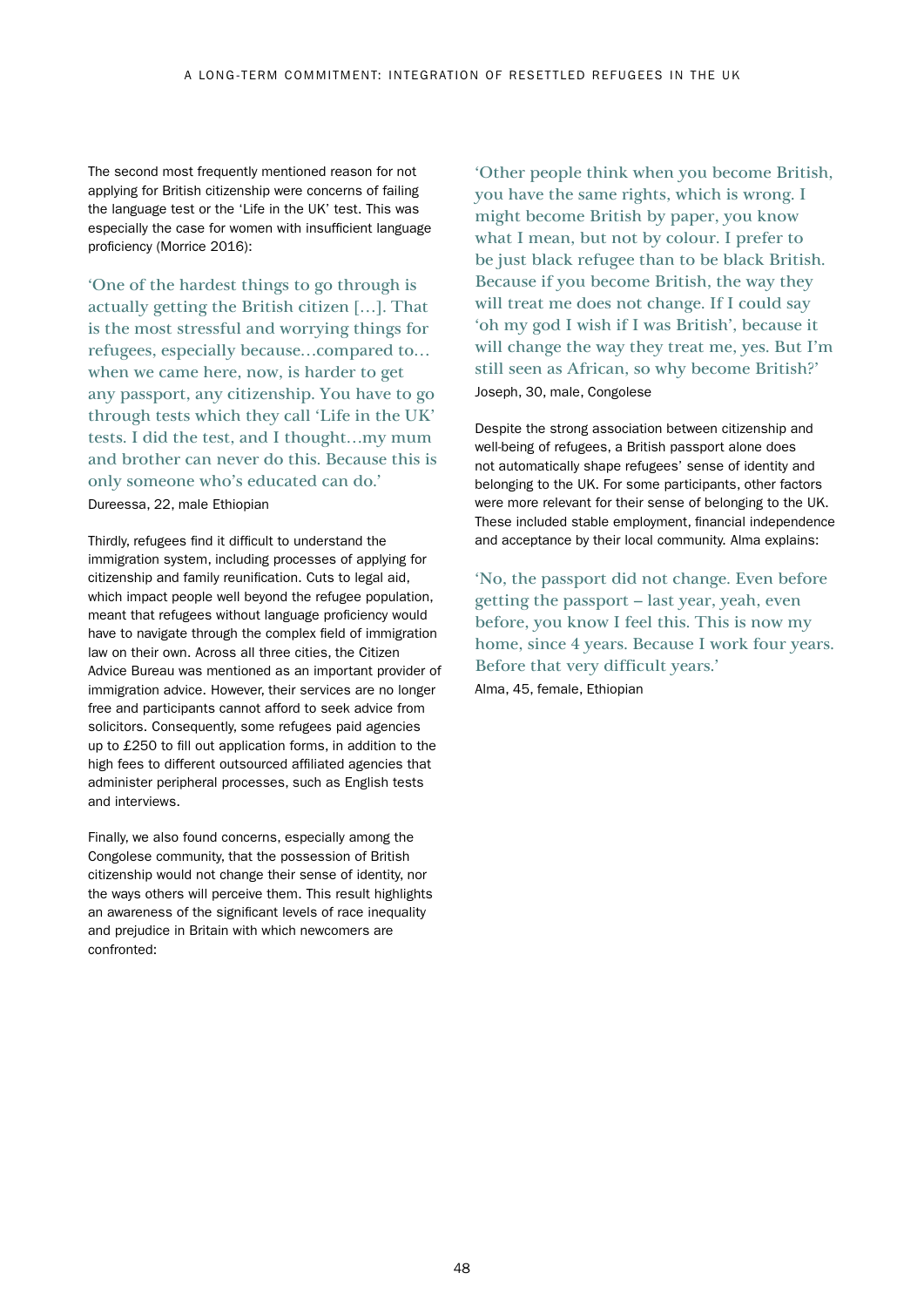#### POLICY RECOMMENDATIONS

- Consider introducing cost exemption or a price reduction of the naturalisation fees for resettled refugees and their families, given that the government has a declared interest in their naturalisation, their numbers are small and they have clear structural barriers to meeting the rising cost of naturalisation.
- Reintroduce free legal aid and information for Immigration matters, such as family reunion and citizenship applications in order to make it affordable

for refugees to navigate the complicated process of exercising their rights of applying for citizenship and/or being reunited with their families (see Angus MacNeil's private member's bill on refugee family reunion had its second reading in the House of Commons on Friday, 16 March 2018).

• Prevent systemic inequality and/or discrimination in citizenship matters by providing access to intensive language classes for women and refugees with care duties, to improve their chances of success in the English language test.

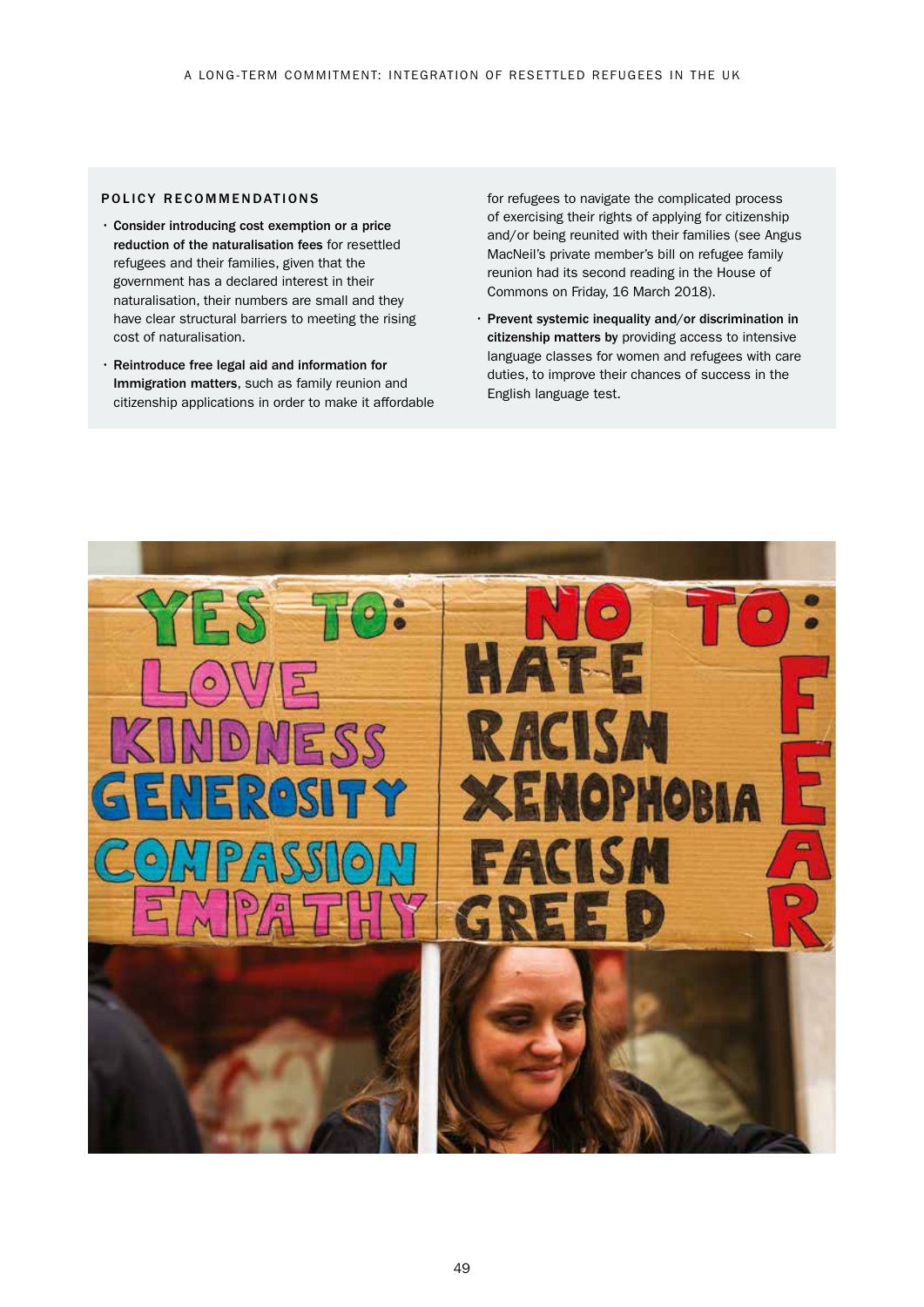## 9. Social contacts: bridging and bonding are important, but also transnational links

Research emphasised the distinctive role of bridging and bonding social capital and these are commonly built into programme design, including with Gateway. Bridging capital involves links beyond individuals' immediate social group, with the wider UK population. Bonding capital focused on the quality of connections between close friends and family, which are also fundamental to provide a resilient basis to integration. The original additional finding of this research was the significance of transnational social networks, which are often overlooked. This section falls into three sub-sections considering each of these elements of social contacts.

## BRIDGING: CREATING OPPORTUNITIES FOR INTERGROUP CONTACTS

For the refugees to be able to make contacts with the wider community where they live and to be socially included, they must first learn to operate in a practical sense in their new context. Many refugees faced an 'extended period of arrival', in which they were preoccupied with arranging their lives, including things like navigating through the diverse mainstream social provisions. We further saw that lack of tailored English classes and job opportunities has hampered the social integration of refugees, even over many years. However, building up and maintaining positive contacts with the wider society is important for the well-being of refugees. The three-wave longitudinal study allowed us to see that intergroup contact at earlier time points is associated with increased well-being of refugees at later time points. In addition, positive contacts with the wider society are facilitated by English language proficiency. This means that early English language competence is positively associated with later intergroup contact, illustrating once more the crucial role of availability of language training at an early stage for improving English proficiency as key to better well-being.

To practice English language skills through interactions with members of the wider society where they live, however, is only really possible once refugees already know people well enough. This is exactly the crux of the matter. Although, refugees would wish to have more contacts with British people, without English language proficiency it is difficult to interact with the majority of the population.

Thus, similarly to the finding that poor language skills underpin the 'revolving door' between the Job Centre and multiple short-term employment contracts, the majority of refugee remains caught in a Catch 22 situation with regard to improving their contacts with the British population. Without significant English language ability, their daily contacts with their neighbours did not progress beyond polite nods and smiles. To go any further required better command of English, but they couldn't develop their English sufficiently without those closer relationships.

'You know the culture here we can't talk to anybody we don't know, and English people are sometimes not properly friendly. If you don't know them we can't talk to them. You need to know somebody before talk to him.' Jacques, 43, male, Congolese

'Yeah, you know when we came here we were lonely, and now we start to have friends with English people. I can say English people are not easy to make friends with. I am never invited to English people house, and English people…they don't say anything to you without knowing you, knowing you deeply.' Alain, 53, male, Congolese

There was no significant difference in the preference for contact with British people between men and women, nor in positive and or negative contact experiences with British between the two sexes. However, men interacted significantly more often with British people than women. This observation refers back to the finding that women have fewer language skills than men. Hence, especially for women with care duties it is a real challenge to make close friends, as they struggle to find the time and resources to improve their language and intergroup contacts in-between their struggle to find work and their childcare efforts.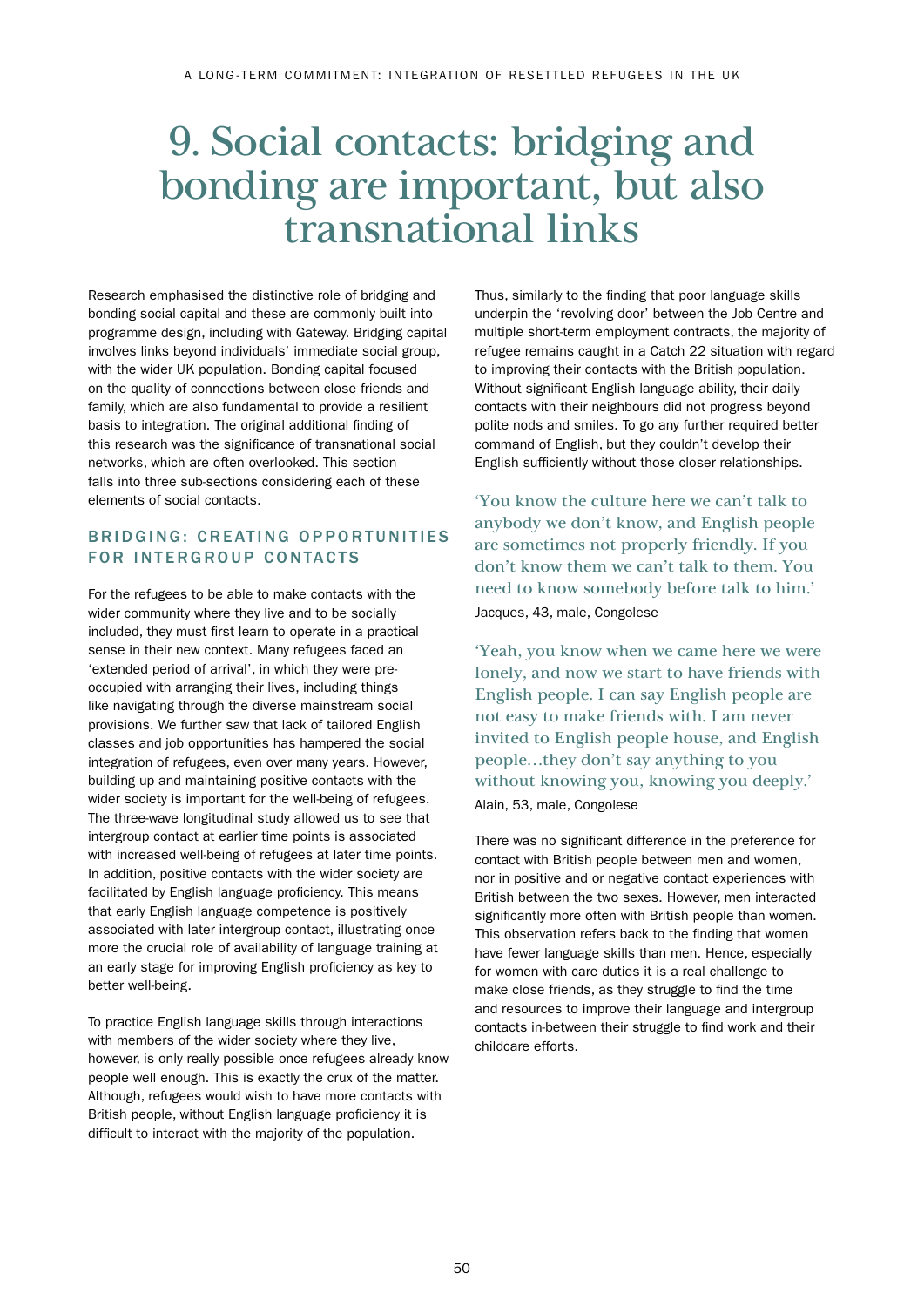The frequency of total contact with British people was highest among the Congolese refugees, followed by Ethiopians, Iraqi and Somali refugees. Participants living in Norwich and Brighton noted significantly more contacts with British people than refugees living in Manchester, where refugees had the least contact with British people.

The abrupt transition to a new unknown country is an emotionally stressful situation for refugees. They came from situations in which everyone interacted on a daily basis with their neighbours. To adjust to the perceived 'closed' and individualised British lifestyle has been a particular challenge:

'Um, it's not easy, mentally, especially moving to another country. New culture, different people. I would like to be more involved in the local community, coming more together. You know, here the way of British life is so difficult. Here, maybe not everyone is in their homes or doing their own things, but in our culture, people come together. Yes, it's difficult, I would like to see more things like that.'

Rita, 43, female, Congolese

'Our neighbours are not like our people. With our people, if you make friends with them, they come close to you. They come to our house, or they invite you. You can sit and talk through everything you want. But the British people just say 'Hi', short talk, and then go to their houses and close the doors.'

Yusuf, 44, male, Congolese

The necessary bridging capital linking refugees with wider society was generally experienced as difficult. Most refugees experienced most contacts with British people as friendly, but at best distant. For some this exacerbated intermittent feelings of isolation and loneliness:

'You know, the Gateway Project organised for us everything at the beginning: sofa, food, home and safety. Everything positive. But now September, I sit with my children at home. I see car outside, but only car. Nobody is outside. How to live in this country now? I feel not myself. How can I live here, where you only see people through window? Nobody is going anywhere, just sitting inside.' Shegaw, 45, male, Ethiopian

'I don't have any British friends, I don't have anybody now. And at my workplace people are not very friendly. Yeah, maybe at Christmas party, I see them, but otherwise you know they have distance.' Sheva, 45, male, Brighton

Those who arrived as children generally had more social contacts with the majority of society, due to better language skills:

'Yeah! Yeah I feel I belong here, I feel it is my country now. I think 'cos like, they take care of us like, um. Like for example when we came here, they welcomed us nicely and they helped us. Like if we need anything they would help us, yeah.'

Anne, 18, female, Congolese

Because refugee children and youth have in general more inter group contacts than their parents, they also inform them about current- and cultural events happening in the UK. Or, they accompany them on their visits to the GP and on administrational appointments for translation:

'They [the children] speak very good English. Uh, they explain for me everything like, um, the other day when you celebrate, Halloween. Halloween day? Lots of celebration here. If I don't understand, there is one of the kids to explain for me: 'Daddy Halloween is blah, blah blah, people do like this', if I don't understand. They are very clever because at school they talk to others.' Jacques, 43, male, Congolese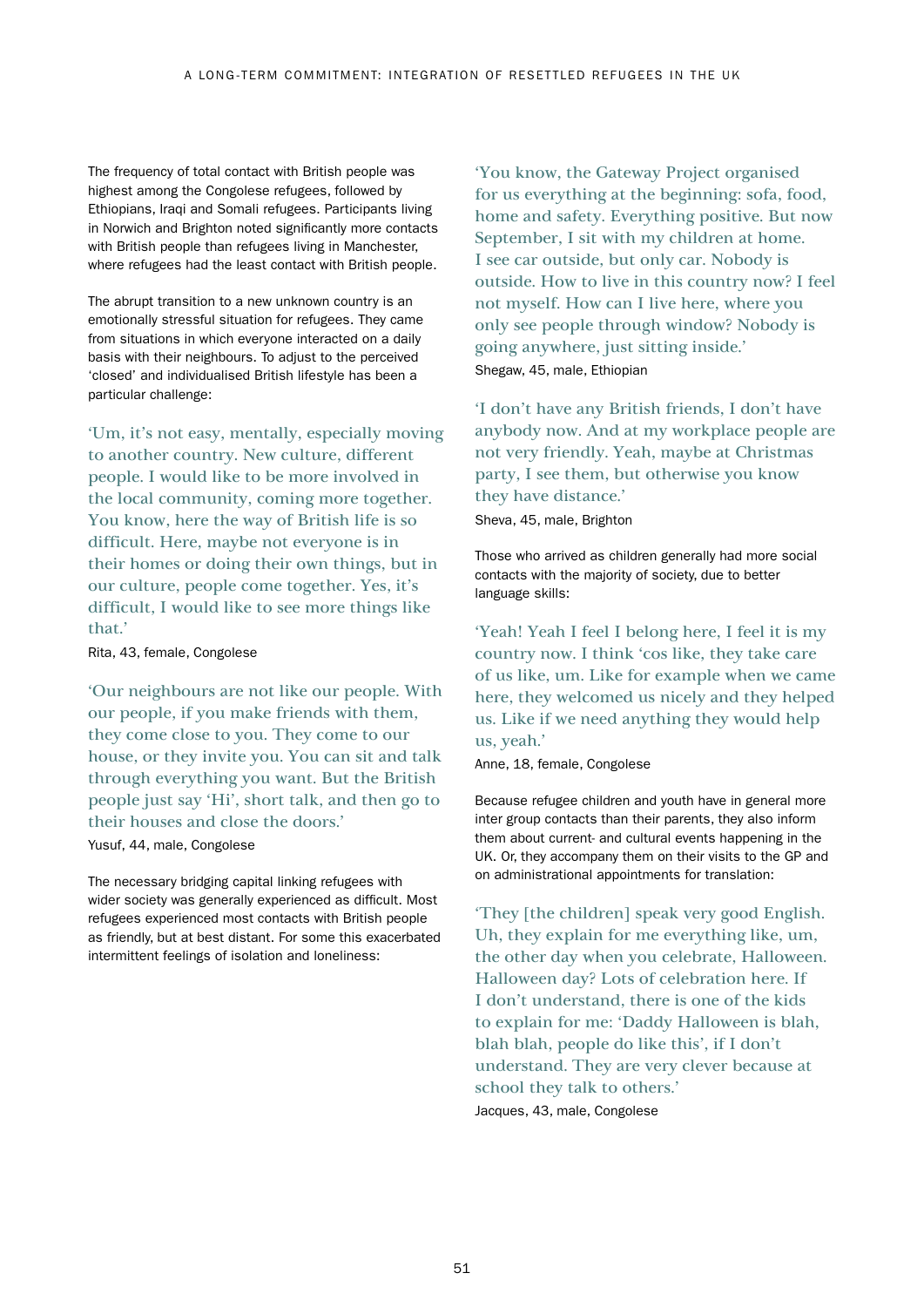In some cases this variation in bridging social capital between children and parents created certain tensions in families. Some parents expressed concerns that their children might adjust 'too much' to British society, by adapting not only to the good parts of British culture, such as tolerance towards minorities, but also what they considered the more problematic aspects such as the perceived loss of intergenerational respect:

## 'I always tell them [the children] it's not good to learn everything, but it's easy for you to see everything. But don't learn everything you see.'

#### Benoit, 40, male, Congolese

Refugees accounts of the 'British way of life' were sometimes slightly distorted, resulting from little personal contacts with the British and limited opportunities for insights into their private lives. Refugees were rarely invited into private homes, which would have allowed a more nuanced image of a British family life.

The achievements of those who arrived as children in their multidimensional integration is very positive. Yet, we should not forget that some of these children and youth live with high levels of unemployment and poverty. Financial problems and/or anti-social working hours are one of the reasons why many parents find it difficult to socialise regularly with the local community. Deeper personal contacts and friendships mostly happened within refugees' own communities or with individuals of other national backgrounds. This is the essential role of bonding social capital.

### BONDING: PROVIDE PLATFORMS FOR INTRA-GROUP CONTACTS

Our data on the refugees' interactions with members of the same community show a positive correlation between well-being and contacts with one's own ethnic community. Although some of the resettled communities are far from being harmonious and intra-group tensions exists, in general, contacts with community members were narrated as being helpful, especially in difficult times:

'Really, I am so happy because when I think too much, when I am lonely, and too much stress, I go to my friends' home. We speak the same language, and I tell her about my problems, and then she makes me feel relaxed. I forget, and I am so happy to chat with her. I eat, and then something changes my mind, and I go home, and I am fine after that.' Genno, 28, female, Ethiopian

In this context, refugees also highlighted the crucial role of the church and mosques as important meeting points for interacting with other members of their community. Religious institutions also provide a way of meeting individuals from other nationalities. In all three cities, many refugees meet after school, they stay in contact via telephone, or they visit each other at home. They also get together through community organisations, around nationality or ethnicity.

The majority of respondents considered community organisations as a welcome means for practical and emotional support and for the practice of their culture and language. They saw the growing number of refugees and community organisations as a positive development and an advantage for incoming refugees – something which they missed upon their arrival. Refugees who arrived on their own were especially keen to highlight the value of attending community groups:

'So, when you are alone it is a problem. But people who come now, they are not alone. They will not feel like I felt. They will feel more happiness, because they can see that people are already here. We can teach them, and they can come to our gatherings, and we explain them the bills.' Hussein, 27, male, Ethiopian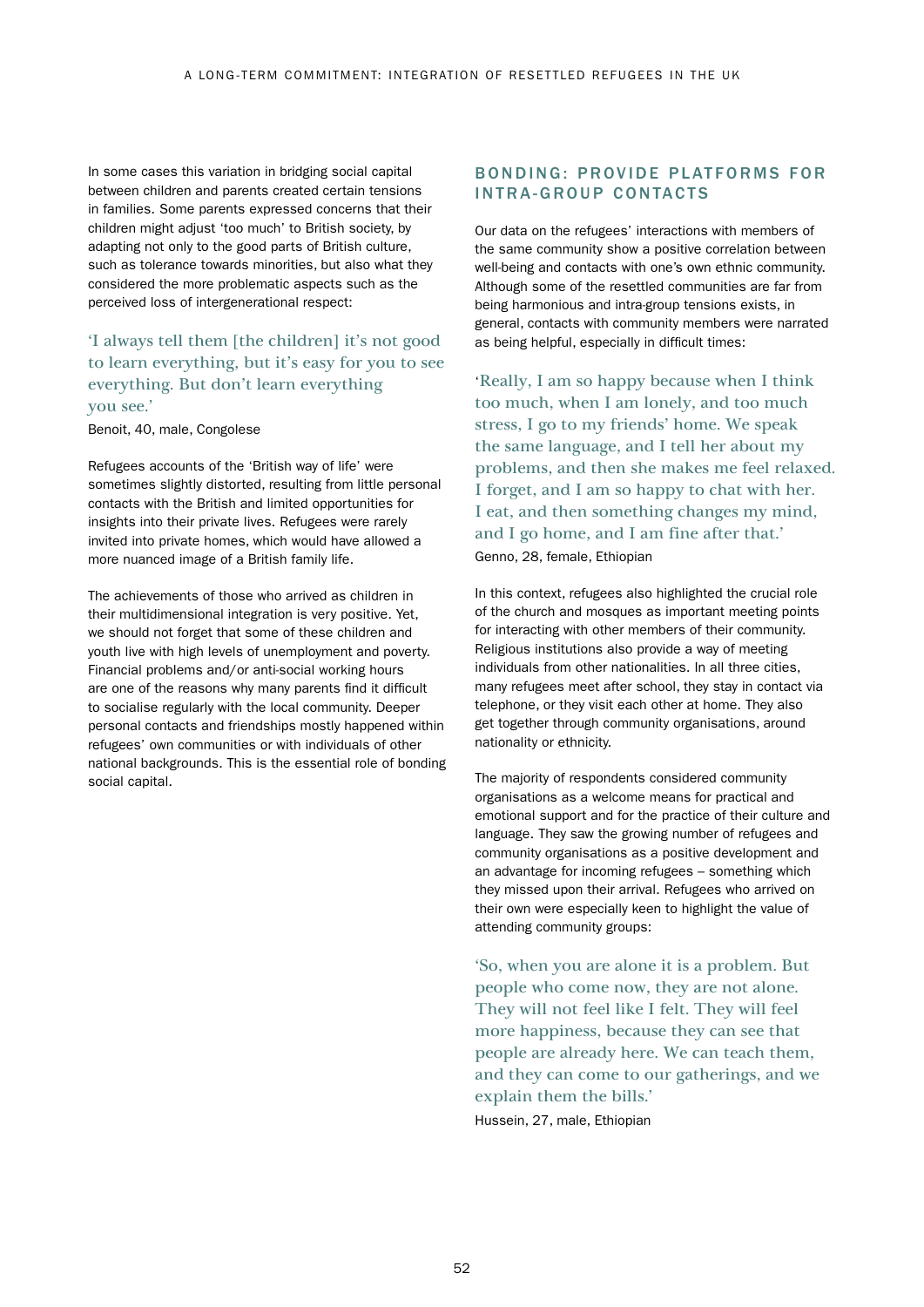'When I came here, it was 2008, there was not too much people, but now there are many refugees, and that's very nice. But 2008, I felt like I'm alone. I felt like I'm the only person here and I can't see any person who speak my language. So now it's positive, I feel good.' Ali, 29, male, Ethiopian

Community organisations were particularly important for older refugees, as a vital means for maintaining their cultural identity. Community organisations also played a crucial role for emotional and financial support for refugees who go through a loss of a family member back home. In contrast, younger refugees who arrived at an early age, and who were mainly socialised in the UK considered community organisations to be less relevant. With the exception of young refugees who are actively involved in intra-community youth activities, such as sport activities, most considered the associational life of their community as a place for 'older people':

'Umm, I've got nothing in common with them. That's the one thing. I wouldn't mind them, but it would just be really weird, and awkward to go to their organisations. Obviously….I think it's the older people, 'cos there's not a lot of young people in the community to actually get along with.'

Kidus, 21, male, Ethiopian

Participation and active engagement is vital to the well-being and self-worth of refugees. The participants' overriding motivation to engage in community organisation was as an act of belonging to the local migrant community. Beyond this, community engagement allowed refugees a sense of self-worth and recognition that is otherwise unattainable in the UK due to their socially marginalised positions. For high-skilled refugees in low-skilled jobs, volunteering in community associations presented a welcome opportunity to employ their skills and resources. This allowed a temporary restoration of their identities.

This strong sense of self-help among some groups of refugees and the practical and emotional assistance they provide is positive, and worth supporting. Yet expectations of intra-community support should be put into perspective. It was unusual for this engagement to produce practical change, while a volunteering demands time, resources and energy, which many do not have because of destitution, low paid work, and insecurity about their future.<sup>8</sup>

### NEW LIVES - OLD TIES: ACKNOWLEDGING TRANSNATIONAL **TIES**

While refugees create new contacts in the UK, they are still embedded into networks of old ties. In addition to the accepted significance of bridging and bonding relationships, our research has highlighted how the importance of maintaining active contacts with family and friends back home or in camps affects well-being:

'Contact is still there because people in camp…we lived together, we lived together like brothers and sisters. And people back home, that is my family as well. And those people we can't forget them, if we are out from there. We still remember them, still we share our problems.'

Mona, 38, female, Ethiopian

The value of these transnational links for refugees' wellbeing in the UK is clear. Failure to stay in regular contact with friends and families back home can also cause refugees stress and anxiety in their already challenging daily lives in the UK. Feelings of guilt and helplessness in their failure to respond to relatives and friends back home or in camps negatively affected refugees' well-being. This was especially pronounced when refugees were unable to meet their needs and expectations for support. Intensity of contacts with relatives and friends back home varied:

'If I have the money I share, I like to call them every time, but sometime the situation is not good. We still contact them once a week, or every fifteen days. And sometimes, I'm getting angry as well; I stop calling them, because most of the time when I'm calling them they are always talking about problems, and I can't help them.'

Aaron, 28, male, Ethiopian

<sup>&</sup>lt;sup>8</sup> This aspect is not specific to refugees, but also applies to the broader volunteer sector in the UK. Research has found that mostly the middle class is involved in volunteer engagements and not the most deprived population with less time and financial resources available (e.g. Beck 2011).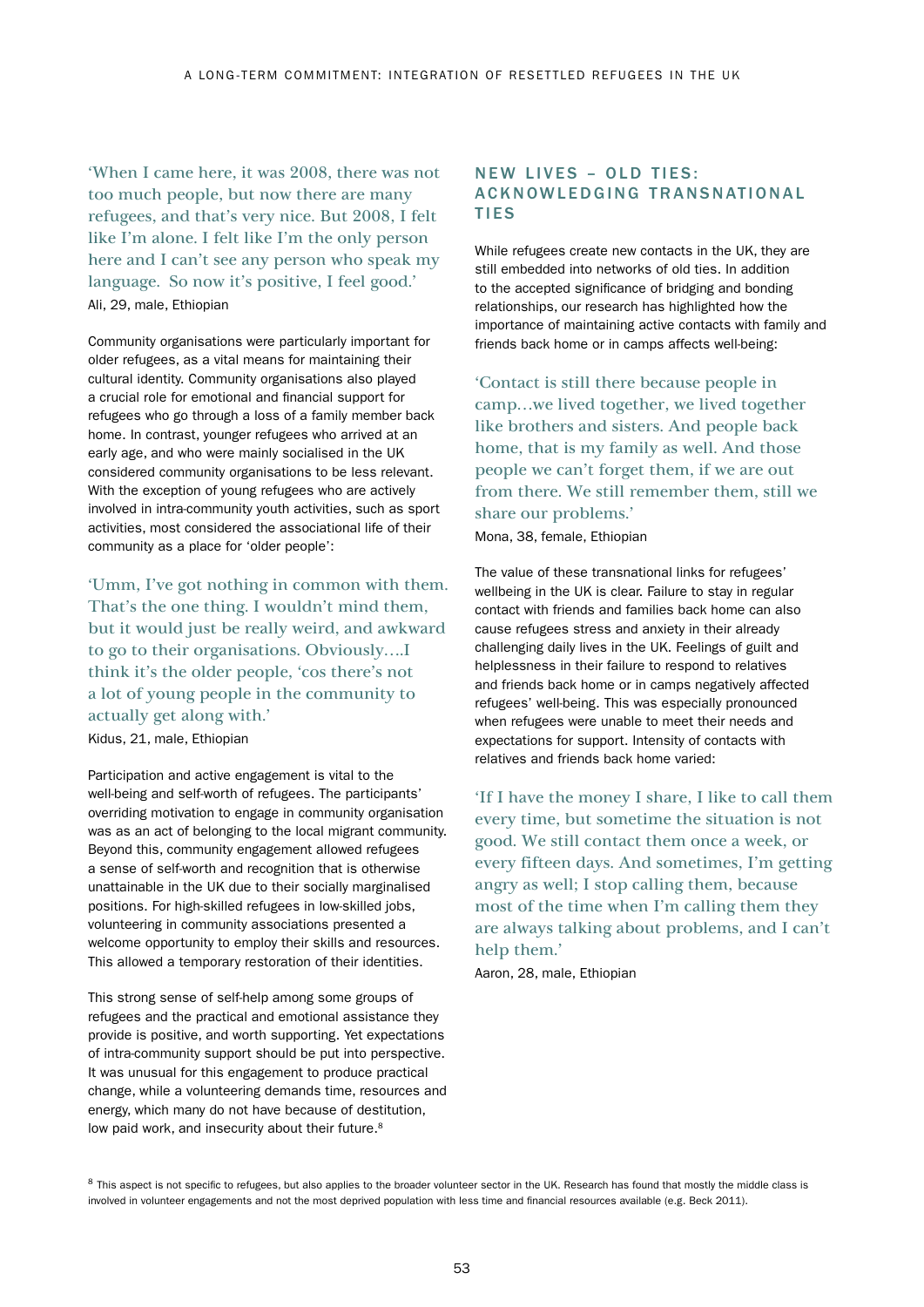'Because sometimes they talking about political problem or they have people still in fear of their life living there. Still uh, some people are kidnapped, arrested, uh every time, I am hearing that and I can't help them; I can't take them out from that area. And in that case, I feel helpless and I just start ignoring sometimes, or calling less.' Jira, 62, male, Ethiopian

'When they ask for help, I can't help them. I am living in the UK and I still can't help them. But because they think I am living in the UK, I can help them with what they need, everything. But I can't do that. For that point I feel stress.'

Dureessa, 22, male, Ethiopian

These comments refer to transnational relationships that have lasted in some cases more than a decade since refugees arrived in the UK. The quality of these relationships has a significant impact on refugees' reported levels of wellbeing and in turn on their openness to become involved in social life in the UK. Despite being a multicultural country, Britain can be isolating for newcomers. The undeniable positive effects of contacts with the wider society on refugees' well-being highlights the need for the creation of more opportunities for contact.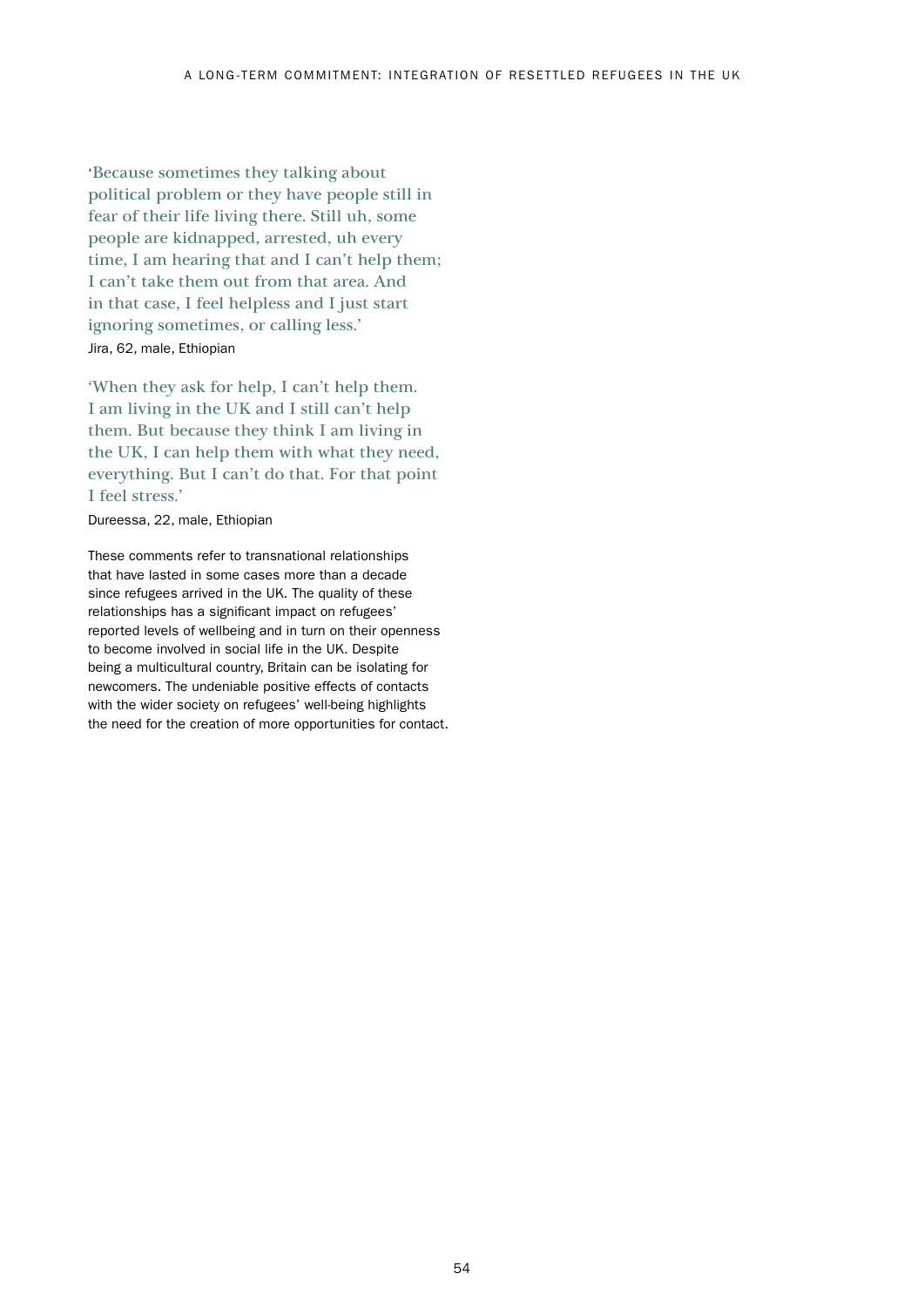#### POLICY RECOMMENDATIONS

Social integration is a dynamic process that takes place at the individual, local and national level. Bridging, bonding and transnational links are important to consider in each context:

#### Individual level

- Encourage and ensure access to bridging activities, so that refugees feel welcomed and can develop a sense of belonging in their new society, for example intercultural exchange projects or mentoring and buddy schemes.
- Increase publicity and information addressed to both locals and members of the refugee community about volunteer organisations and their programs to socially engage with refugees or with the local community
- Acknowledge that refugees still have strong ties to their families and friends back home or in camps, and that these relationships can both positively and negatively affect refugees' well-being and their social integration in the UK

#### Local level

• Encourage building bridges for refugee adults on a local level: Local authorities involve local public services, third sector organisations and businesses in their boroughs so that refugees can establish contacts where they live

- Local youth clubs are important spaces for young people to meet and engage in activities that are crucial to ensure they are positively engaged in their local communities
- To achieve integrated communities, it is vital that refugees have access to and free use of social infrastructure (such as libraries and community centres) where they live.
- Ensure that refugees feel safe and positive about their local community, so they are more likely to take an active part in the local society
- Support migrant associations (e.g. by providing free premises)

#### National level

• Actions on segregation and community cohesion can only succeed if the government revises some of its own policies to funding cuts to local authorities (e.g. closure of community centres and libraries as meeting points, etc.)

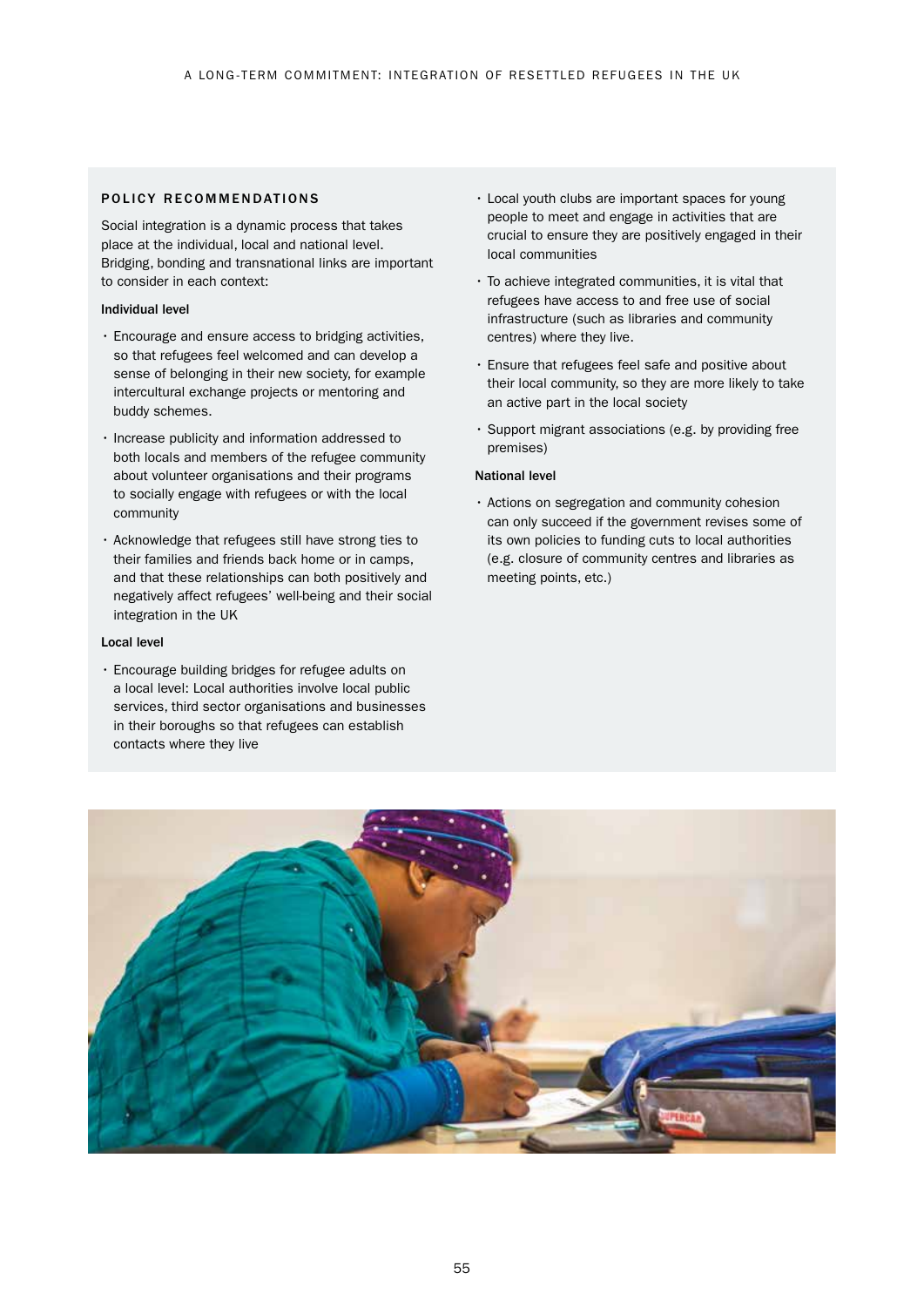## 10. Programme support is most effective when it is tailored to individuals' needs

Under Gateway, refugees still receive 12 months of focused support, which then comes to a more or less abrupt end. Looking back with the perspective of as much as a decade after arrival, refugees were generally positive about the immediate programme support they received upon arrival:

'Everything was fine for us. It's just like we been on holiday and come back to our house; everything was clean and... our bed was ready, our mattress, everything was ready. So it was good. We had a caseworker, that day the caseworker was still with us, I think we came about 3 o'clock or 4 o'clock, I don't know. So the caseworker he was with us up to 9 o'clock. [….]Thanks to the Refugee Action and Gateway. Because they bring us here, they support us. They didn't leave us there. Until we get a council house, they were there for us. They were supportive, they were teaching us all the way round, in Bolton. How we can shop, how we can open our bank account. Yeah, they were there to support actually [...] they even take us to Blackpool, to the beach.' Hussein, 27, male, Ethiopian

Praise for Gateway was very common and the greatest success of the scheme was in meeting immediate needs on and soon after arrival. Yet long-term integration of refugees into British society is just as important. Provision under Gateway was understandably focused at immediate support. With hindsight it is clear that programme support was planned less with a view to longer-term implications. The one-year government support, after which time it is assumed that refugees' needs will be accommodated by mainstream service provision, was considered adequate by some, but too short by many.

#### DEVELOPING A SYSTEM OF TAILORED SUPPORT

Any elements of the programme that seemed to be onesize fits all were obviously problematic for those that they left out. Two groups of people are worth highlighting: refugees with good English and refugees who arrived on their own. Beyond the specifics of support a more tailored approach to ending programme support was also recommended.

Although it was most common for refugees to request higher levels of support, several refugees who arrived speaking good English argued that they could have learned more from doing some elements on their own:

'Really, it was not so good, only for a short period of time, nearly 6 months, yeah. The case worker registered with me at GP, that's it, yeah. Wasn't…got a lot to do because of… you are already speaking English, so what, why do you need support? No, you have to do for yourself.'

Negasi, 47, male, Ethiopian

#### A GENERIC APPROACH

Another clear group who were less well served by the generic approach was refugees resettled on their own. These participants considered the programme support as too family and children oriented, neglecting specific challenges in their integration process. For instance, they could not rely on other family members or wider family bonds in the UK to support them financially during their education. Without language skills and opportunities to socialise at work or in an educational setting, they felt particularly isolated in their early days in the UK. Their social isolation and risks of depression and anxiety even increased due to the fact that important service provisions, such as language tuition, were not readily available to them:

'I had to wait 3, 4 months; staying in the house, alone. I don't have job, I don't have anything, nobody. It's difficult, lonely, you know.' Aaron, 28, male, Ethiopian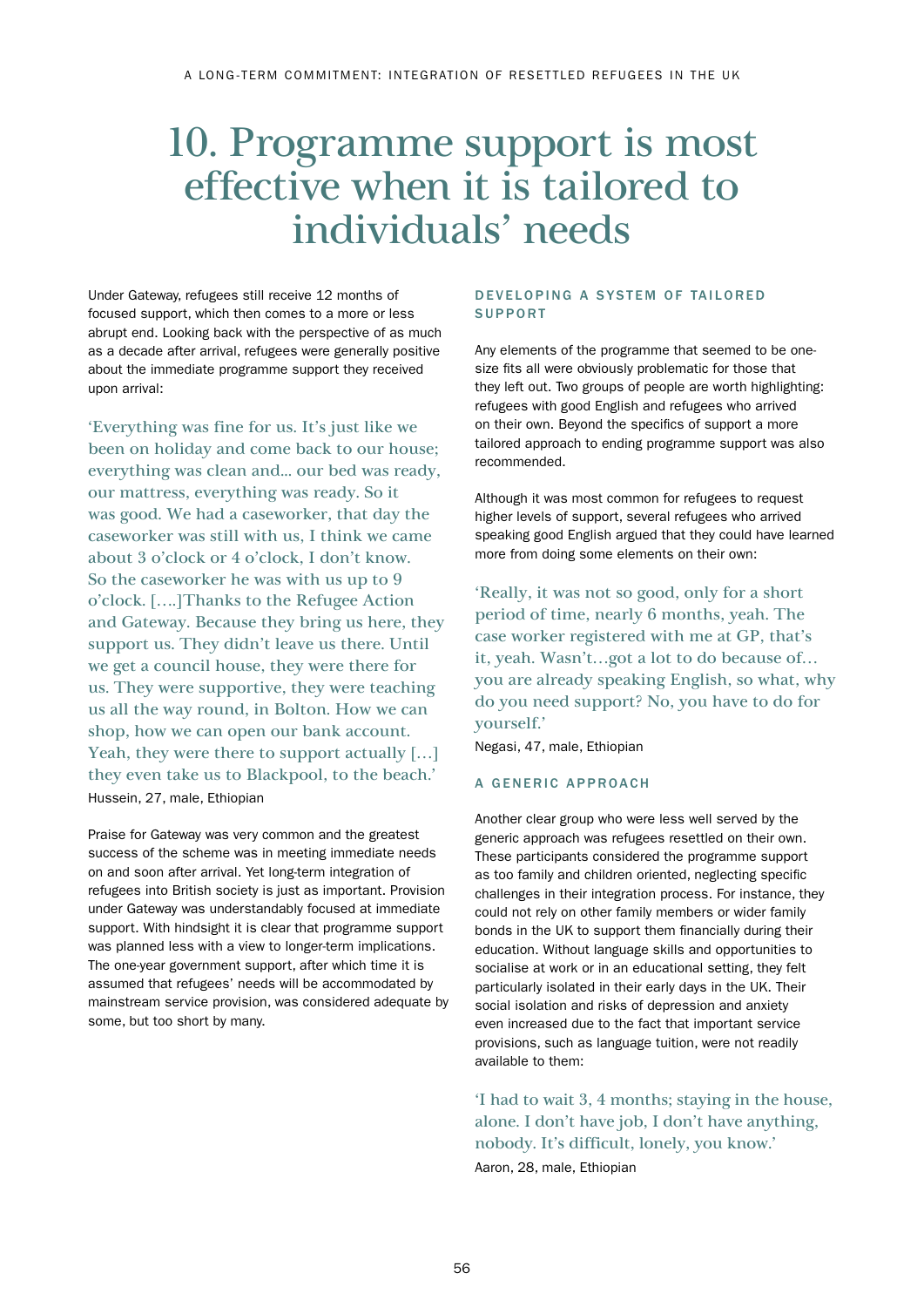Refugees had different experiences of the management of the termination of support mechanisms. In some cases, the lack of appropriate information about upcoming changes caused refugees extra stress and anxiety. Many did not feel confident to manage everyday life independently. Thus, they stressed the need for more long-term integration measures, beyond the funding period, which would have allowed them to better understand the UK system. Those who struggled the most in managing their lives after the support ended were those who received support provisions over a shorter period (four to six months), elderly refugees, people with more limited English language skills, which disproportionately affected women and refugees with no local support networks:

'I liked that support we had at the beginning, but what I can suggest is maybe to increase the time of six months. Maybe there should be support for one or two years. Because when we came here, we didn't find many people from our country in this town. We found only few. And we had many problems. After 6 months it was not possible to know everything exactly.' Max, 39, male, Congolese

After then end of the supporting period, refugees welcomed any opportunity to ask for official advice. Where there was an individual they were able to go to seek support or information, as in Brighton, they really welcomed this. The institutionalization of an official drop in to ease refugees away from case worker support was mentioned by many, in this case a refugee from Greater Manchester:

'When they bring people here they have to support people until they work. Or, to lead them there. An education, a course, or even a job, like interpreting, so… so at least they offer something to these people they bring, not to throw them there, forget them. They support for six months. That's it, they leave you. They have to contact you and ask you how you are doing, actually, to contact people two, three years later, 'How's your English? Did you improve? Do you have a job?' Anything, but no.'

Hussein, 27, male, Ethiopian

Many of these difficulties are periodic and clear. For example, reading and understanding letters from utilities companies, HMRC or concerning benefits was something that few refugees felt confident with at the end of official Gateway support. Such letters could provoke significant anxiety:

'Oh my God, you are worried every time, oh these people, they send you a letter, they traumatise you by letters. People are struggling with letters, you know letters can traumatise.'

Elisabeth, 49, female, Congolese

Once Gateway support has ended, the impersonal and complex access to support, for example by phone rather than in person, makes it particularly difficult for refugees with few English skills to explain their situation and to clarify misunderstandings. Such misunderstandings often occurred at times of moving home. A frequently mentioned issue in this regard was that refugees mistakenly paid remaining bills from previous tenants after their relocation into a new home. In some cases, refugees paid considerable sums of money, precisely because they could not explain their situation, and consequently struggled to make ends meet on their income.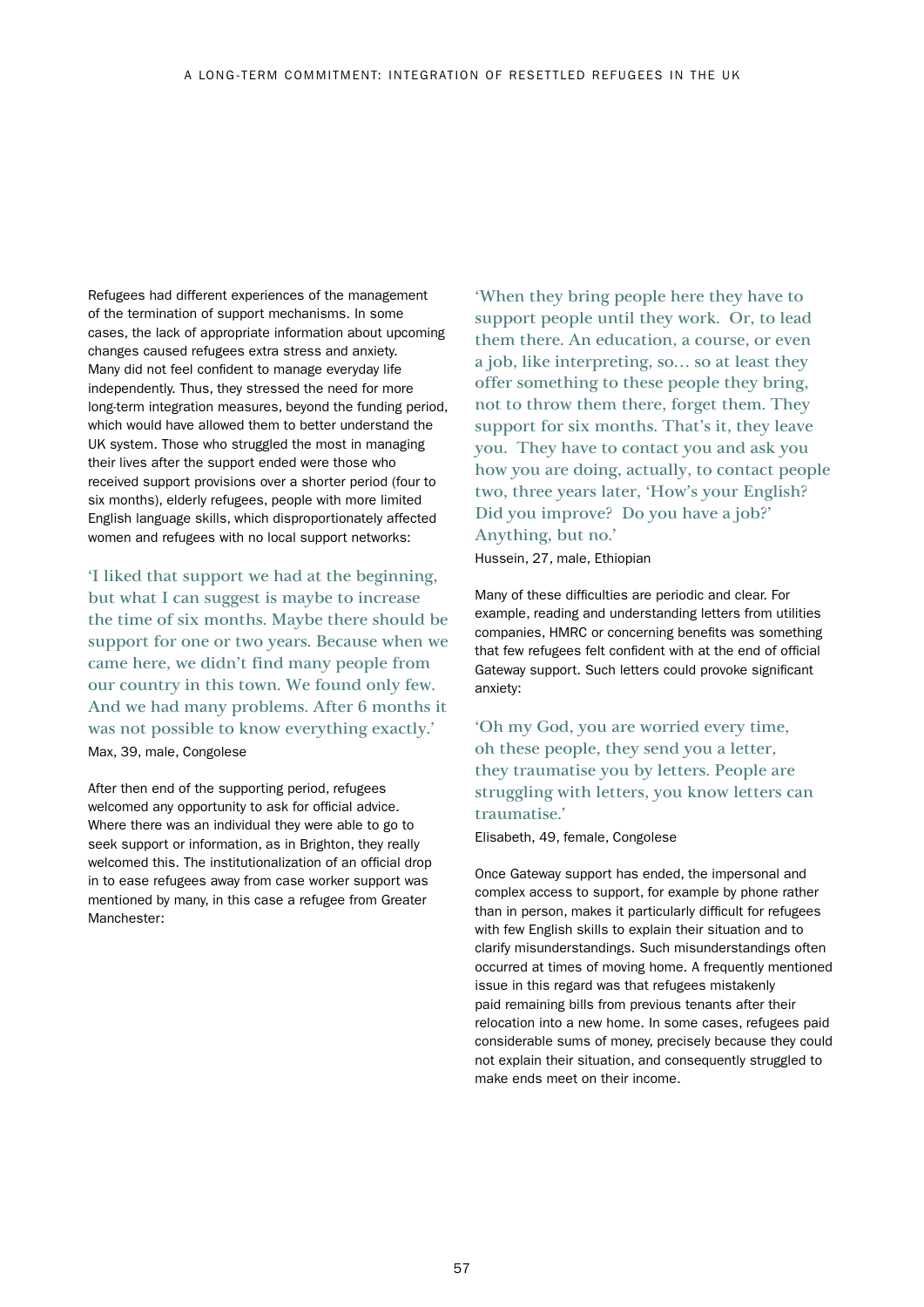The need for a more tailored approach to service provision through Gateway and for a more tapered transition once Gateway support ends was a common suggestion for improving the system. This could be developed in future provision, as it has in the VPRS. In the absence of such provision, some were lucky enough to find other support. Developing opportunities for other forms of solidarity and linking refugees into existing voluntary networks is a vital additional channel of support.

## EN COURAGE 'GOOD THINGS HAPPENING': FORMAL AND INFORMAL LOCAL SOLIDARITY

Many refugees relied on friends or local volunteers for ongoing support after their official support ended. On many occasions, formerly resettled refugees helped those who needed more guidance in coping with their daily lives. These community mentors reported that many of their mentees needed somebody to 'sit with them' to solve their administrative difficulties or to help them in accessing local services after the support mechanisms ended.

Befriending and mentoring schemes have become increasingly common across the UK in recent years. Refugees considered these to be extremely helpful during both the arrival period and afterwards. The mentoring support network in place helped many to absorb the 'abrupt' termination of support, and to cover their needs:

'My mentor was helping me a lot! For people who are newly resettled a mentor is very important. They show you everything, rather than your caseworker. By the time when we came here there was a lot of difficult things, you know? You don't know how to walk around the city, how to do supermarkets, but they show.'

Negasi, male, 47, Ethiopian

Some parents found it crucial to have positive role models for their children in the wider community, like friends, mentors and neighbours. Hussein was particularly keen to pass on their positive experiences of local solidarity to their children:

'When we came here, we put in our mind not going to change the rules here. We are going to take the good things from these people and learn it to our children, and that's what's happening. And lots of things we get it from the neighbours, from the school. They say, excuse me please, can I do this for you? The way to deal with things, you know? Lots of good, good things to be honest. Lots of extra help. I want my children learning from it.' Hussein, 43, male, Iraqi

This reinforces the broader survey result of a positive correlation between positive contacts with the local community and the overall well-being of refugees. It further highlights the importance of a more inclusive approach to resettlement beyond the main service providers. Yet it is obviously that refugees are not only beneficiaries of solidarity. As the UK becomes a more and more established resettlement country, larger numbers of refugees have relevant expertise.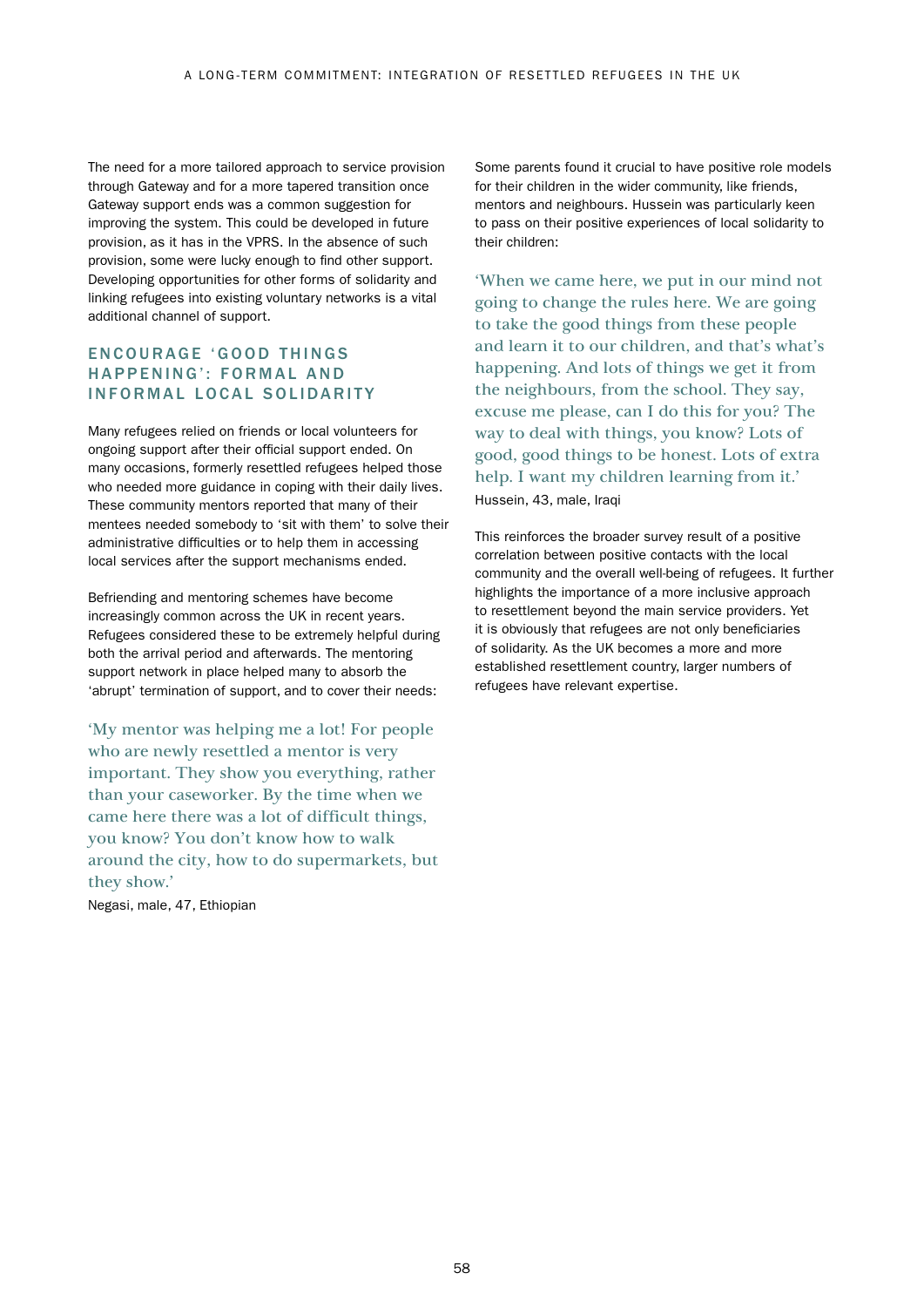### ALLOW FORMER REFUGEES TO 'GIVE BACK SOMETHING TO THE UK'

Many formerly resettled refugees expressed their wish to 'give back something' to the UK, because they had 'been chosen' to be resettled to the UK. They want to be 'useful' for the wider English society by paying taxes and by 'trying to help' new incoming refugees – as a means to support the state-led resettlement programme. Many former refugees would be willing to help newcomers and to volunteer in the future, even if they are living in strained circumstances that limits their time and energy to take up a volunteer engagement.

'And to work more for the community, to help other people just as… because England…they give me a lot. Nowhere else they give you this kind of life and options so it's part of how to payback some of the good things that they give you. And I did many volunteer work. Like I worked for Refugee Action for 6 months as a volunteer – just to say thanks. It's a way of saying thanks for your help. Yeah.' Jim, 37, male, Iraqi

'If I go to Uni, obviously my life will change for better, and my life will also change if I can help other people. I don't want to depend forever on benefits, you know, I want to give back to the UK. I can't be useful like that to UK, that's why I try to be more, you know, to do…to go the extra mile really. To work night shifts and study during the day, that's what really motivates me.'

Hassan, 27, male, Ethiopian

Living on benefits, however, prevents many refugees from feeling useful to the British society. There is certainly great potential in involving former resettled refugees in a more systematic way as mentors and volunteers into currently running or future resettlement programmes.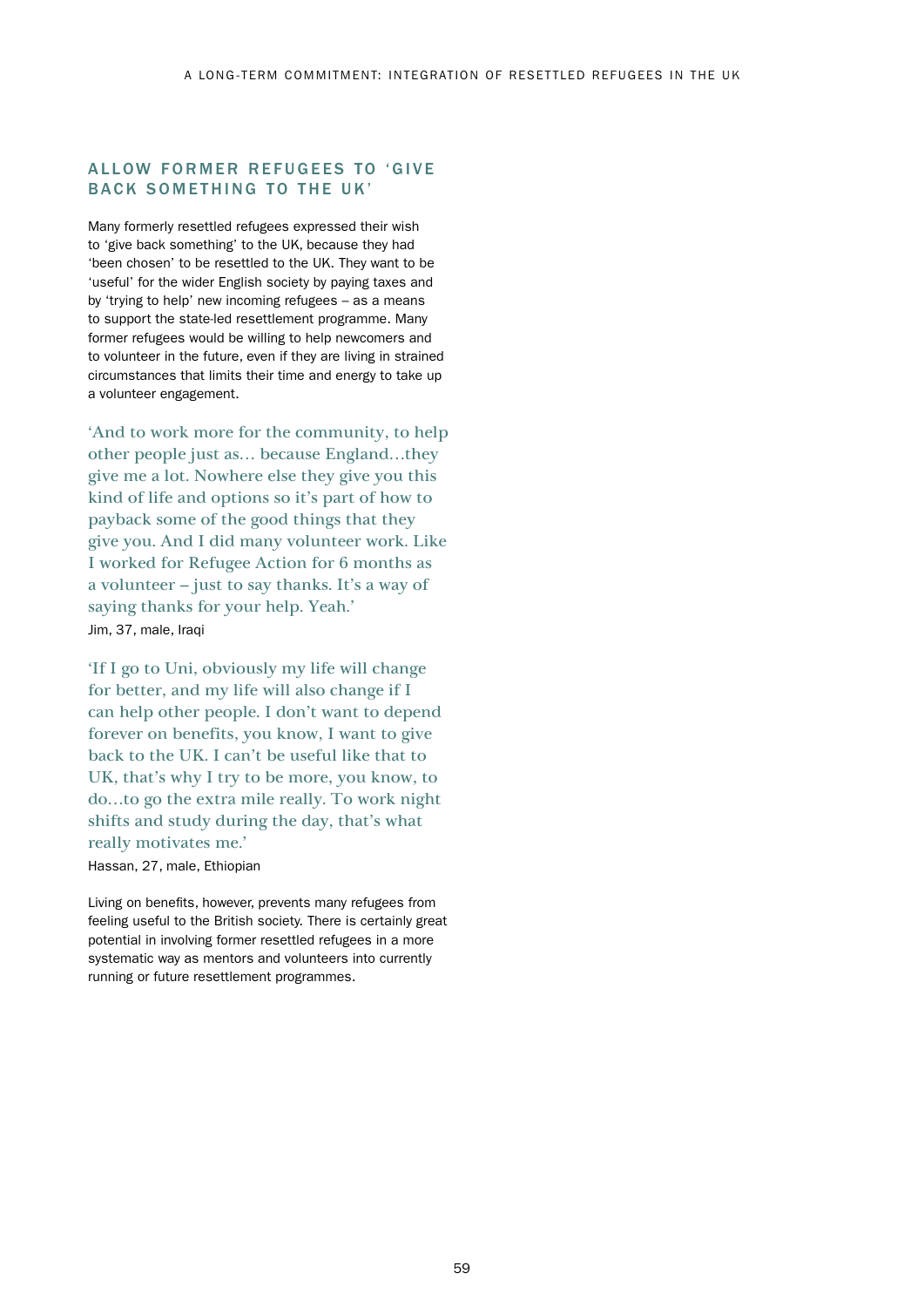#### POLICY RECOMMENDATIONS

Some of these policy elements have already being introduced in our study areas during the research process or since we have completed the research, they are worth highlighting

- Provide individualised assessment and tailored responses to promote sustainable support in longterm integration with a standardised, one stop-shop approach covering access to all relevant services during the support period.
- Create time-flexible schemes: resettlement programs should be more responsive to the heterogeneity of refugees with regard to age, gender and individual capabilities of the participants (see Joyce, 2018).
- Resettle refugees to locations where there is already a structure of community groups, volunteer initiatives and NGOs with the necessary expertise in supporting resettled refugees in their long-term integration in place, e.g. volunteer mentoring schemes, such as the initiative Hostnation in London ([https://www.](https://www.hostnation.org.uk/) [hostnation.org.uk/\)](https://www.hostnation.org.uk/).
- Provide punctual assistance to refugees to break down barriers to accessing vital services after the support period ends. For example by identifying a named contact person.
- Given that social isolation is strongly linked to precarity, ensure possibilities to entry into education, work and the local community, and tackle social isolation of refugees by supporting the involvement of local communities in resettlement programmes.
- Represent socially isolated refugees in the new national conversation about the scale and impact of loneliness in the UK.
- Systematic integration and training of members of refugee communities interested to become volunteers and mentors in current and future resettlement programmes.
- A sound knowledge of resettlement programmes and a mutual understanding of resettlement policies among all stakeholders involved: this requires an early investigation of refugees' expectations towards the programme, improved pre-departure information about the joint programme goals, ensuring that all stakeholders share the same understanding of the resettlement programme.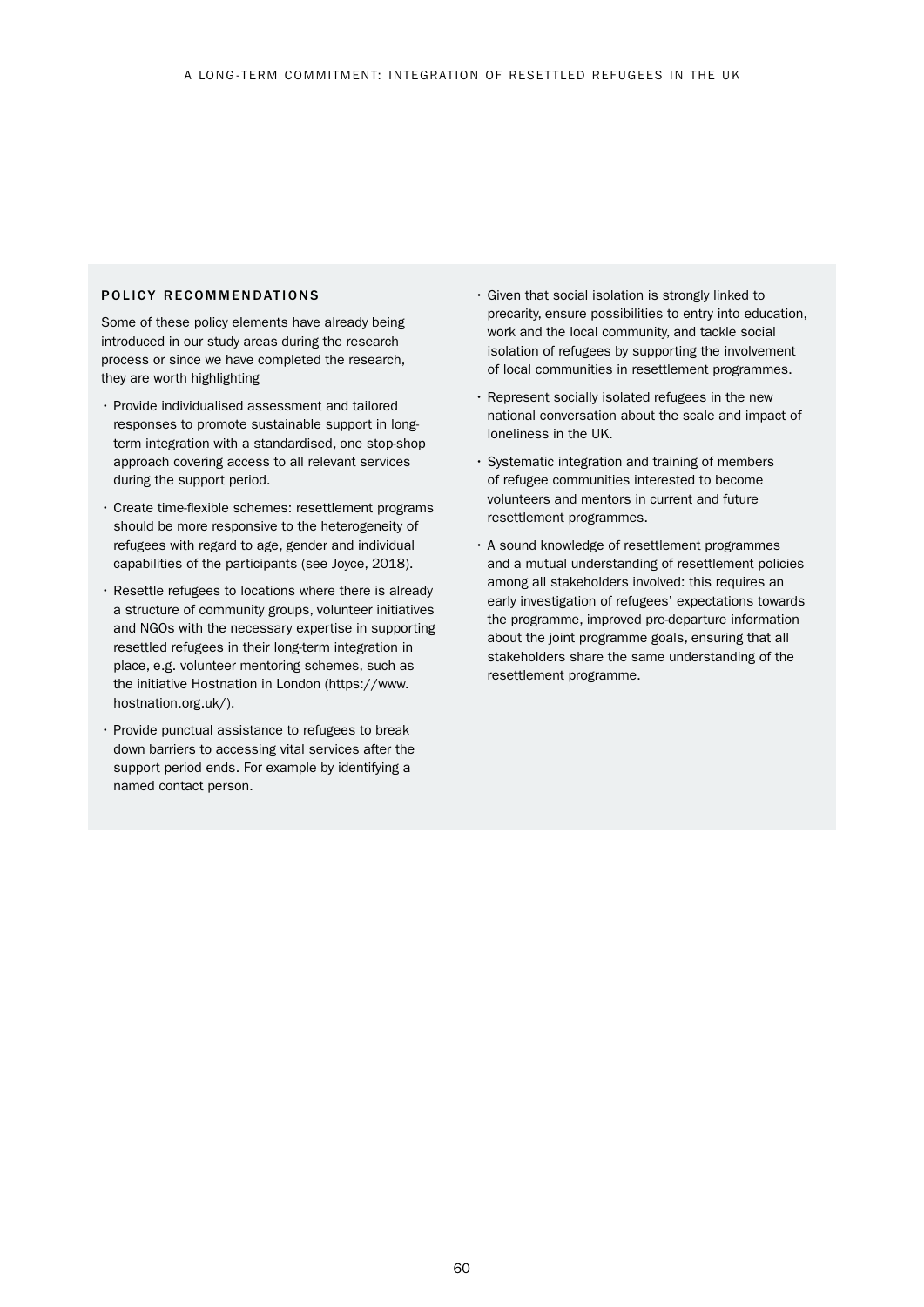## Conclusion: committing to the future

This is the first study into long-term integration of resettled refugees in the UK. Our three-wave longitudinal study followed resettled refugees as far as ten years after their initial arrival in the UK. Although there can be no doubt that resettlement has brought them tremendous benefits there is also reason for significant concerns. Previous research followed refugees for the first year or two after arrival and found that major difficulties persisted in access to education, employment and English language skills and that these contributed to very substantial inequalities between resettled refugees and the UK population as a whole. Our research demonstrates that these inequalities persist. Severe inequality remains pronounced even in our final wave of research, which followed some refugees into their second decade in the UK. Countering this inequality requires a long-term commitment to the integration of resettled refugees.

Our research has highlighted many things that can be done to ease the difficulties that refugees encounter in the UK if they are to reach their potential in the future. The most significant barriers faced by refugees on their pathways to a settled life in the UK are closely related and reinforce each other. They are compounded by gendered vulnerabilities: unemployment makes it difficult to afford decent housing; the lack of language skills, and the non-recognition of refugees' qualifications aggravates the search for employment, and the precarious life situations make further education and upward mobility almost impossible for the majority of refugees involved in this research. All of these factors can push refugees into long-term vulnerability.

To mitigate these negative consequences, and in order to avoid the production of new inequalities we suggest it is necessary to find ways to deliver an overall holistic support model – which requires increased collaboration between resettlement providers, refugee support organisations, mainstream service providers, local employers and the wider society, especially where housing, language, employment and social integration are concerned. A more holistic approach to the needs of refugees also involves adapting a model beyond trying to merely fit refugees in to existing systems, and instead recognises their different trajectories, to improve access to different institutions and provides the structures and opportunities to enable them to invest in their futures.

As the UK government considers the development of a new refugee resettlement programme after 2020, the findings of this research have a lot to contribute. Ambitious state-led resettlement programmes, including integration programmes should be combined with additional innovative private or third sector projects. A special priority should be given to projects and initiatives which, despite cultural and linguistic differences, focus on collaboration, whether among resettled refugees and citizens or between the public and private sector. Newly launched projects should ideally focus on concepts of selfmanagement and autonomy of refugees. In doing so, new initiatives can contribute to changing the more negative narrative around refugees, based on victimhood, towards a story of personal agency. They can make enormous contribution to helping refugees to become part of their new environment. The UK is now seen as a world leader in refugee resettlement. It is ideally placed to make a longterm commitment in this area.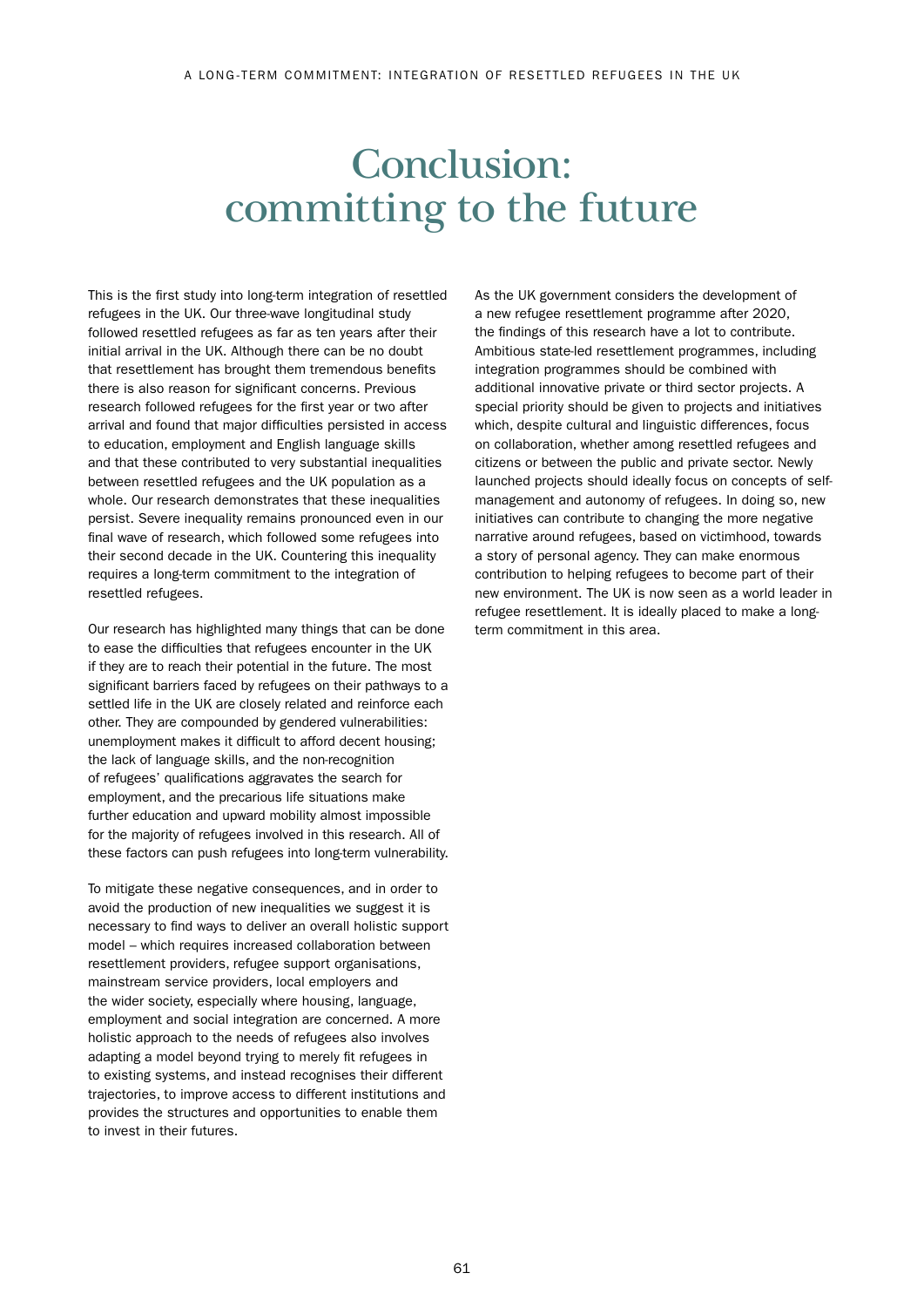## References

Asyluminfinland.info (2017) *You can survive in an expensive country if you find work for yourself*, from, [http://](http://asyluminfinland.info/you-can-survive-in-an-expensive-country-if-you-find-work-for-yourself) [asyluminfinland.info/you-can-survive-in-an-expensive](http://asyluminfinland.info/you-can-survive-in-an-expensive-country-if-you-find-work-for-yourself)[country-if-you-find-work-for-yourself](http://asyluminfinland.info/you-can-survive-in-an-expensive-country-if-you-find-work-for-yourself) [accessed April 2018].

Beck, S. (2011) 'Migranten und Engagment: Die Milieuperspektive', *Soziale Bewegungen*, 24 (2): 24-37.

Beirens, H. and Fratzke S. (2017) *Taking Stock of Refugee Resettlement: Policy Objectives, Practical Tradeoffs, and the Evidence Base*, Brussels: Migration Policy Institute Europe (MPI).

Bolt, D (2018) An Inspection of the *Vulnerable Persons Resettlement Scheme*, from, [https://assets.publishing.](https://assets.publishing.service.gov.uk/government/uploads/system/uploads/attachment_data/file/705155/VPRS_Final_Artwork_revised.pdf) [service.gov.uk/government/uploads/system/uploads/](https://assets.publishing.service.gov.uk/government/uploads/system/uploads/attachment_data/file/705155/VPRS_Final_Artwork_revised.pdf) [attachment\\_data/file/705155/VPRS\\_Final\\_Artwork\\_](https://assets.publishing.service.gov.uk/government/uploads/system/uploads/attachment_data/file/705155/VPRS_Final_Artwork_revised.pdf) [revised.pdf \[](https://assets.publishing.service.gov.uk/government/uploads/system/uploads/attachment_data/file/705155/VPRS_Final_Artwork_revised.pdf)last accessed: May 2018].

Collyer, M. and Kushminder, K. (2007) *On that day I am born': The experiences of refugees resettled to Brighton and Hove under the Gateway Protection Programme October 2006 to October 2007*, University of Sussex, Brighton.

Foster, D. and Bolton, P. (2017) '*Adult ESOL in England*', House of Commons Library Briefing Paper Number 7905, from [http://researchbriefings.parliament.uk/](http://researchbriefings.parliament.uk/ResearchBriefing/Summary/CBP-7905) [ResearchBriefing/Summary/CBP-7905](http://researchbriefings.parliament.uk/ResearchBriefing/Summary/CBP-7905) [last accessed March 2018].

Friends of Europe (2018) *Refugee integration: Millennials do it differently*, from [https://friendsofeurope.](https://friendsofeurope.org/sites/default/files/2018-05/MIG_Millenials-Factsheet_08052018.pdf) [org/sites/default/files/2018-05/MIG\\_Millenials-](https://friendsofeurope.org/sites/default/files/2018-05/MIG_Millenials-Factsheet_08052018.pdf)[Factsheet\\_08052018.pdf](https://friendsofeurope.org/sites/default/files/2018-05/MIG_Millenials-Factsheet_08052018.pdf) [last accessed: May 2018].

Home Office (2017a) *Syrian Vulnerable Persons Resettlement Scheme (VPRS) Guidance for Local Authorities and Partners*, from [https://assets.publishing.service.gov.](https://assets.publishing.service.gov.uk/government/uploads/system/uploads/attachment_data/file/631369/170711_Syrian_Resettlement_Updated_Fact_Sheet_final.pdf) [uk/government/uploads/system/uploads/attachment\\_](https://assets.publishing.service.gov.uk/government/uploads/system/uploads/attachment_data/file/631369/170711_Syrian_Resettlement_Updated_Fact_Sheet_final.pdf) data/file/631369/170711\_Syrian\_Resettlement [Updated\\_Fact\\_Sheet\\_final.pdf](https://assets.publishing.service.gov.uk/government/uploads/system/uploads/attachment_data/file/631369/170711_Syrian_Resettlement_Updated_Fact_Sheet_final.pdf) [last accessed: May 2018].

Home Office, Department for Communities and Local Government, and Department for International Development (2017b) *Funding Instruction for Local Authorities in Support of the United Kingdom's Resettlement Programmes, Financial Year 2017-2018*, from [https://](https://www.gov.uk/government/publications/ukresettlement-programmes-funding-instruction-2017-to-2018) [www.gov.uk/government/publications/ukresettlement](https://www.gov.uk/government/publications/ukresettlement-programmes-funding-instruction-2017-to-2018)[programmes-funding-instruction-2017-to-2018](https://www.gov.uk/government/publications/ukresettlement-programmes-funding-instruction-2017-to-2018) [last accessed: June 2018].

Home Office (2018a) *The Home Office response to the Independent Chief Inspector of Borders and Immigration's report: An Inspection of the Vulnerable Persons Resettlement Scheme, August 2017-January 2018*, from [https://assets.publishing.service.gov.uk/government/](https://assets.publishing.service.gov.uk/government/uploads/system/uploads/attachment_data/file/705175/VPRS_Government_Response.pdf) [uploads/system/uploads/attachment\\_data/file/705175/](https://assets.publishing.service.gov.uk/government/uploads/system/uploads/attachment_data/file/705175/VPRS_Government_Response.pdf) [VPRS\\_Government\\_Response.pdf](https://assets.publishing.service.gov.uk/government/uploads/system/uploads/attachment_data/file/705175/VPRS_Government_Response.pdf) [last accessed: June 2018].

Home Office (2018b) Hate Crime, England and Wales 2017/18. Statistical Bulletin 20/18, 16 October 2018 from [https://assets.publishing.service.gov.uk/](https://assets.publishing.service.gov.uk/government/uploads/system/uploads/attachment_data/file/748598/hate-crime-1718-hosb2018.pdf) [government/uploads/system/uploads/attachment\\_data/](https://assets.publishing.service.gov.uk/government/uploads/system/uploads/attachment_data/file/748598/hate-crime-1718-hosb2018.pdf) [file/748598/hate-crime-1718-hosb2018.pdf](https://assets.publishing.service.gov.uk/government/uploads/system/uploads/attachment_data/file/748598/hate-crime-1718-hosb2018.pdf) (last accessed November 2018).

IOM/EU (2018) *From skills to work: guidelines for designing policies to strengthen labour market policies for refugees in the EU*, joint IOM-EU programme, from [http://www.](http://www.fromskills2work.eu) [fromskills2work.eu](http://www.fromskills2work.eu) [last accessed: March 2018].

IOM (2018) 'Link It' project to boost integration of Syrian refugees in Europe, from [http://www.infomigrants.net/](http://www.infomigrants.net/en/post/8751/link-it-project-to-boost-integration-of-syrian-refugees-in-europe) [en/post/8751/link-it-project-to-boost-integration-of-syrian](http://www.infomigrants.net/en/post/8751/link-it-project-to-boost-integration-of-syrian-refugees-in-europe)[refugees-in-europe](http://www.infomigrants.net/en/post/8751/link-it-project-to-boost-integration-of-syrian-refugees-in-europe) [last accessed: May 2018].

Joyce, P. (2018) *Newcomers in the North: Labour Market Integration of Refugees in Northern Europe*, from[, https://](https://www.migrationpolicy.org/article/newcomers-north-labor-market-integration-refugees-northern-europe) [www.migrationpolicy.org/article/newcomers-north](https://www.migrationpolicy.org/article/newcomers-north-labor-market-integration-refugees-northern-europe)[labor-market-integration-refugees-northern-europe](https://www.migrationpolicy.org/article/newcomers-north-labor-market-integration-refugees-northern-europe) [last accessed: February 2018].

Morrice, L (2016) "British citizenship, gender and migration: the containment of cultural differences and the stratification of belonging. British Journal of Sociology of Education, 30 (5). pp. 597-609. ISSN 0142-5692